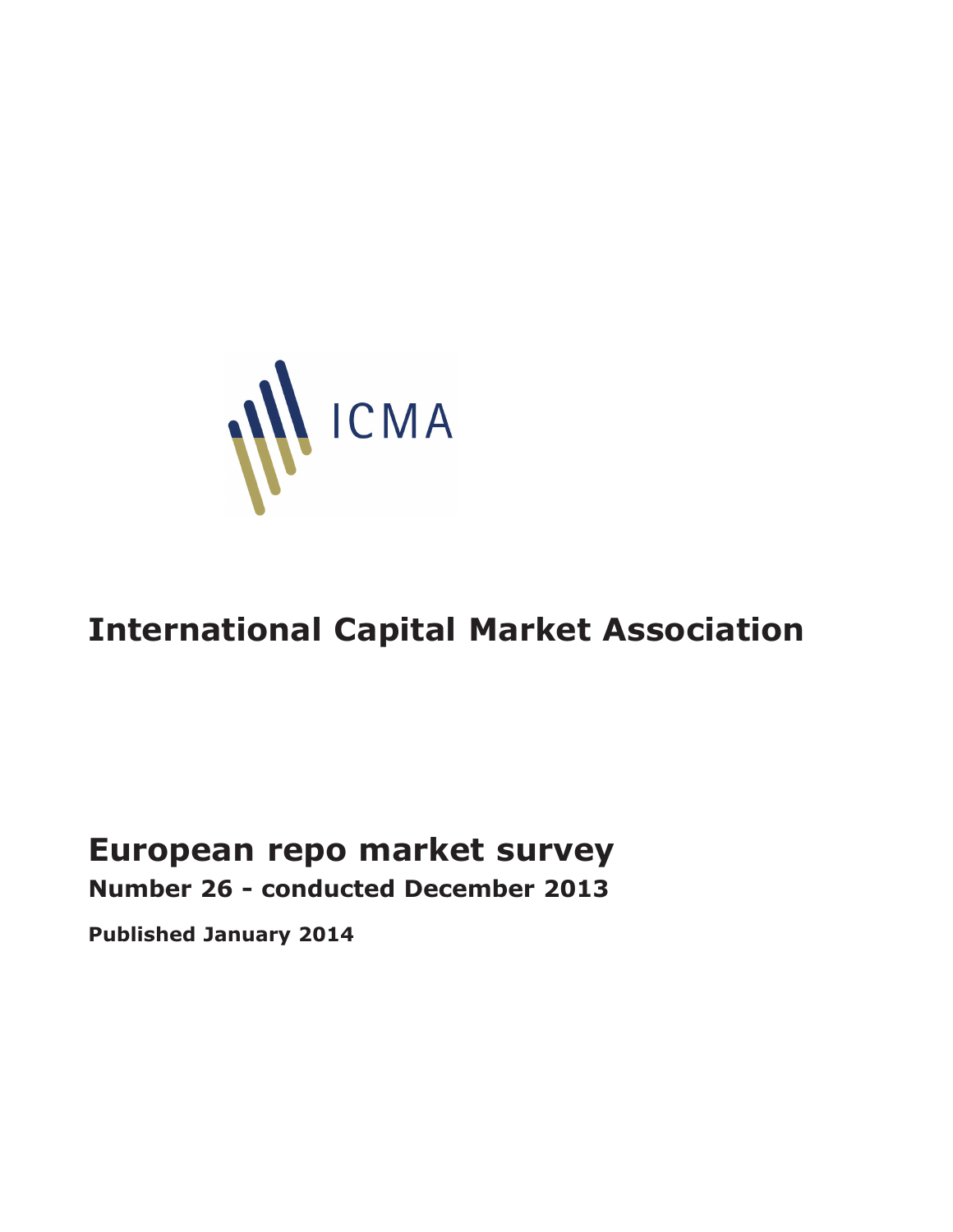© International Capital Market Association (ICMA), Zurich, 2014. All rights reserved. No part of this publication may be reproduced or transmitted in any form or by any means without permission from ICMA.

This Survey has been compiled by Richard Comotto, Senior Visiting Fellow, ICMA Centre at Reading University.

International Capital Market Association Talacker 29 P.O. Box CH-8022 Zurich www.icmagroup.org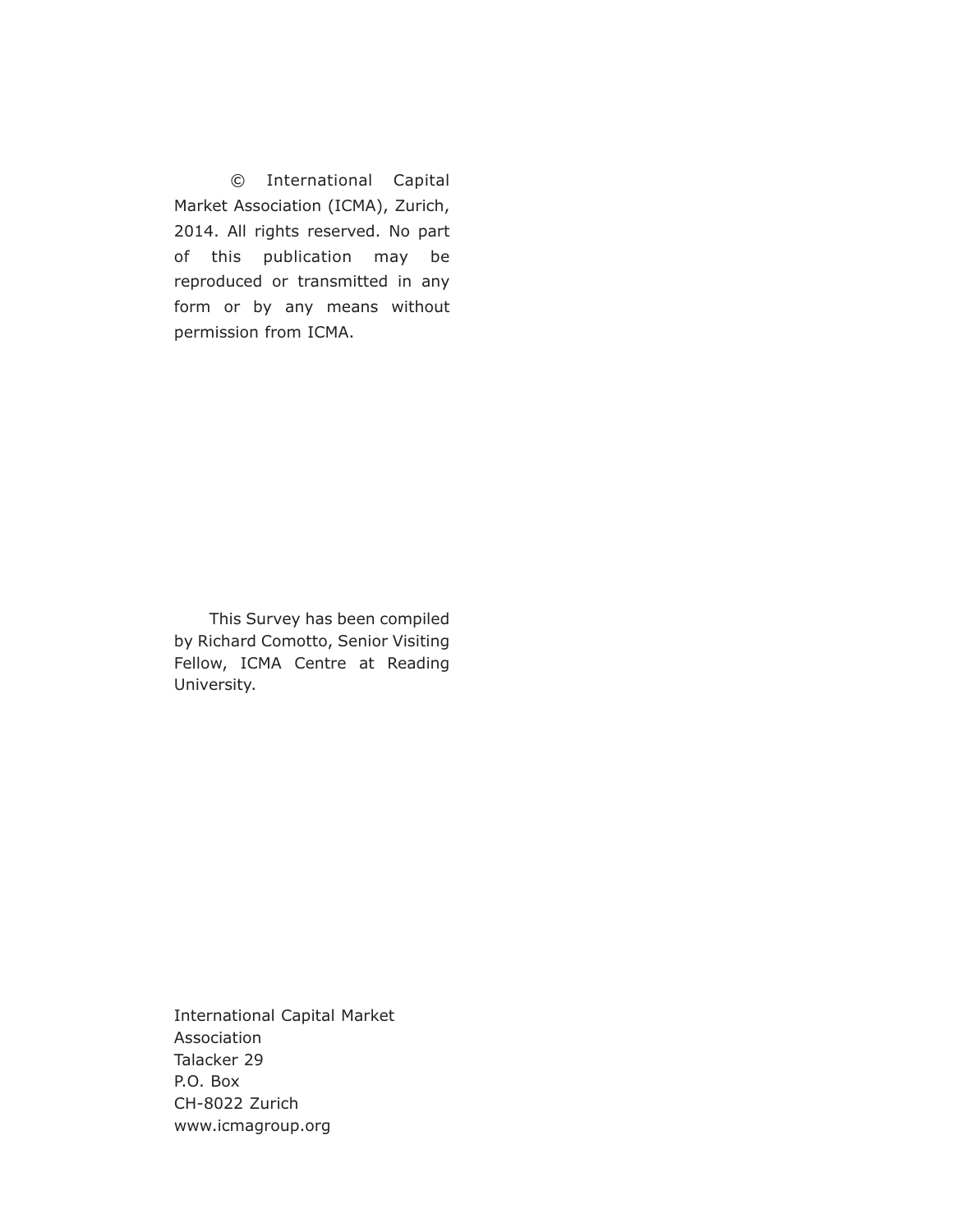# **CONTENTS**

| <b>Executive Summary</b>                     | 4  |
|----------------------------------------------|----|
| <b>Chapter 1: The Survey</b>                 | 6  |
| <b>Chapter 2: Analysis of Survey Results</b> | 8  |
| <b>Chapter 3: Conclusion</b>                 | 30 |
| <b>About The Author</b>                      | 31 |
| <b>Appendix A: Survey Guidance Notes</b>     | 32 |
| <b>Appendix B: Survey Participants</b>       | 38 |
| <b>Appendix C: Summary of Survey Results</b> | 43 |
| Appendix D: The ICMA European Repo Council   | 48 |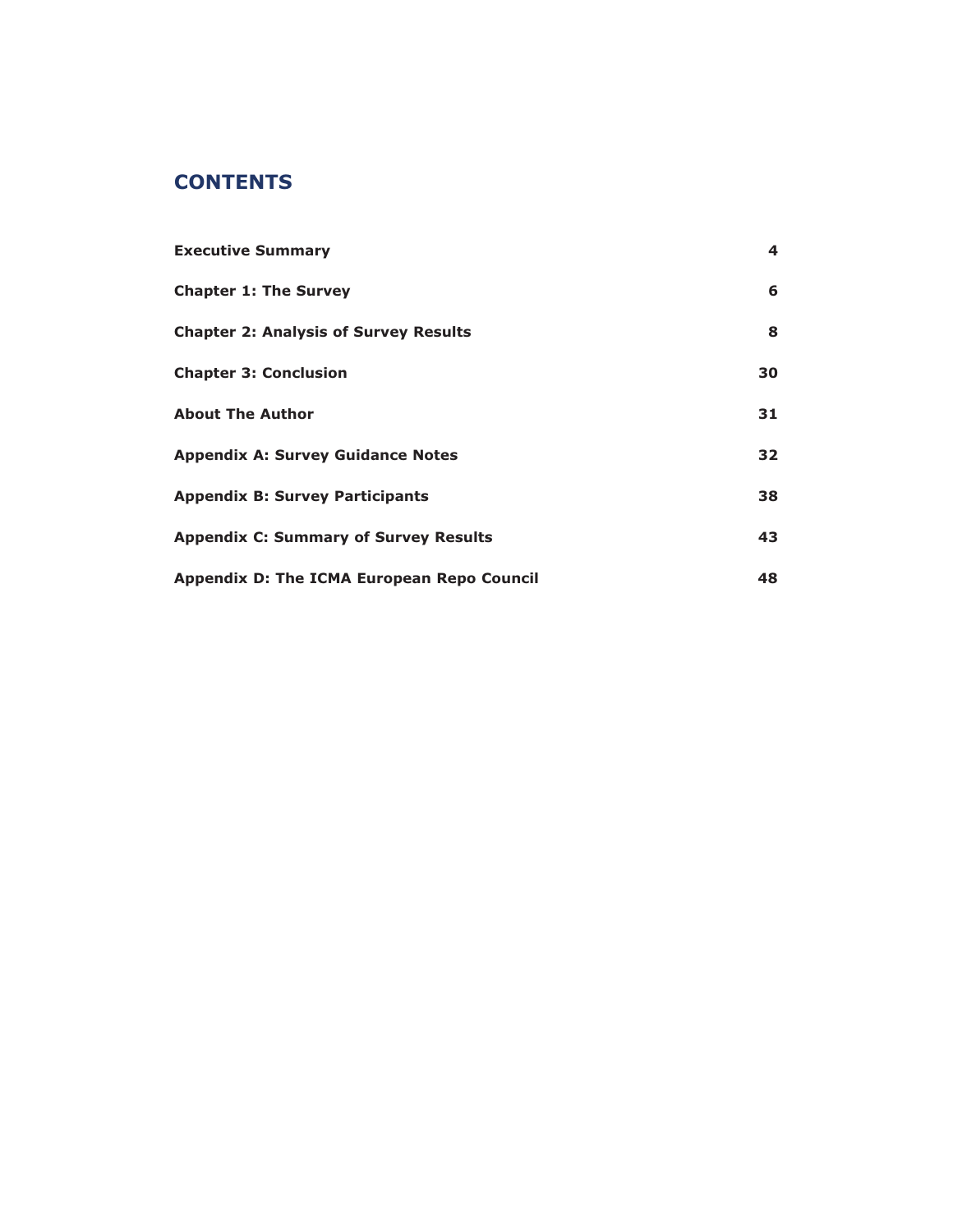# **EXECUTIVE SUMMARY**

In December 2013, the European Repo Council (ERC) of the International Capital Market Association (ICMA) conducted the 26th in its series of semi-annual surveys of the repo market in Europe.

The latest survey asked a sample of financial institutions in Europe for the value of their repo contracts that were still outstanding at close of business on December 11, 2013. Replies were received from 68 offices of 64 financial groups, mainly banks. Returns were also made directly by the principal automatic repo trading systems (ATS) and tri-party repo agents in Europe, and by the London-based Wholesale Market Brokers' Association (WMBA).

#### **Total repo business**

The total value of the repo contracts outstanding on the books of the 68 institutions who participated in the latest survey was EUR 5,499 billion, compared with the EUR 6,079 billion in June 2013, the recent trough of EUR 4,633 billion in December 2008 and the pre-crisis peak of EUR 6,775 billion in June 2007. Using a constant sample of banks, it is estimated that the market shrank over the last six months by 8.2%. The contraction of the market would seem to be the result of the usual shrinkage of repo books at year-end plus the impact of the unlimited liquidity offered by the ECB in December. It may also have been driven by the anticipation of future regulatory constraints on short-term wholesale funding.

### **Trading analysis**

The share of directly-negotiated repos continued to recover, a possible sign of sustained market confidence, at the expense of electronic repo trading, which may have been held back by the availability of funding from the ECB.

### **Geographical analysis**

Domestic business also appears to have been hit by ECB lending.

#### **Clearing and settlement analysis**

The share of anonymous (ie CCP-cleared) electronic trading increased, contrary to anecdotal evidence suggesting that banks were shifting out of CCP-cleared trading to take advantage of lower haircuts in the uncleared market. Unfortunately, a new question in the survey may have produced a one-off adjustment to the total for anonymous electronic trading which has obscured the underlying trend. But it is also possible that reports of a net migration out of CCP-cleared business have been exaggerated.

The share of tri-party repo improved slightly to 9.9% from 9.6% but the outstanding value of tri-party repo reported directly by the major tri-party agents in Europe (ie all tri-party business, not just by the institutions in the survey sample) surged by 22% to a record EUR 1,344 billion.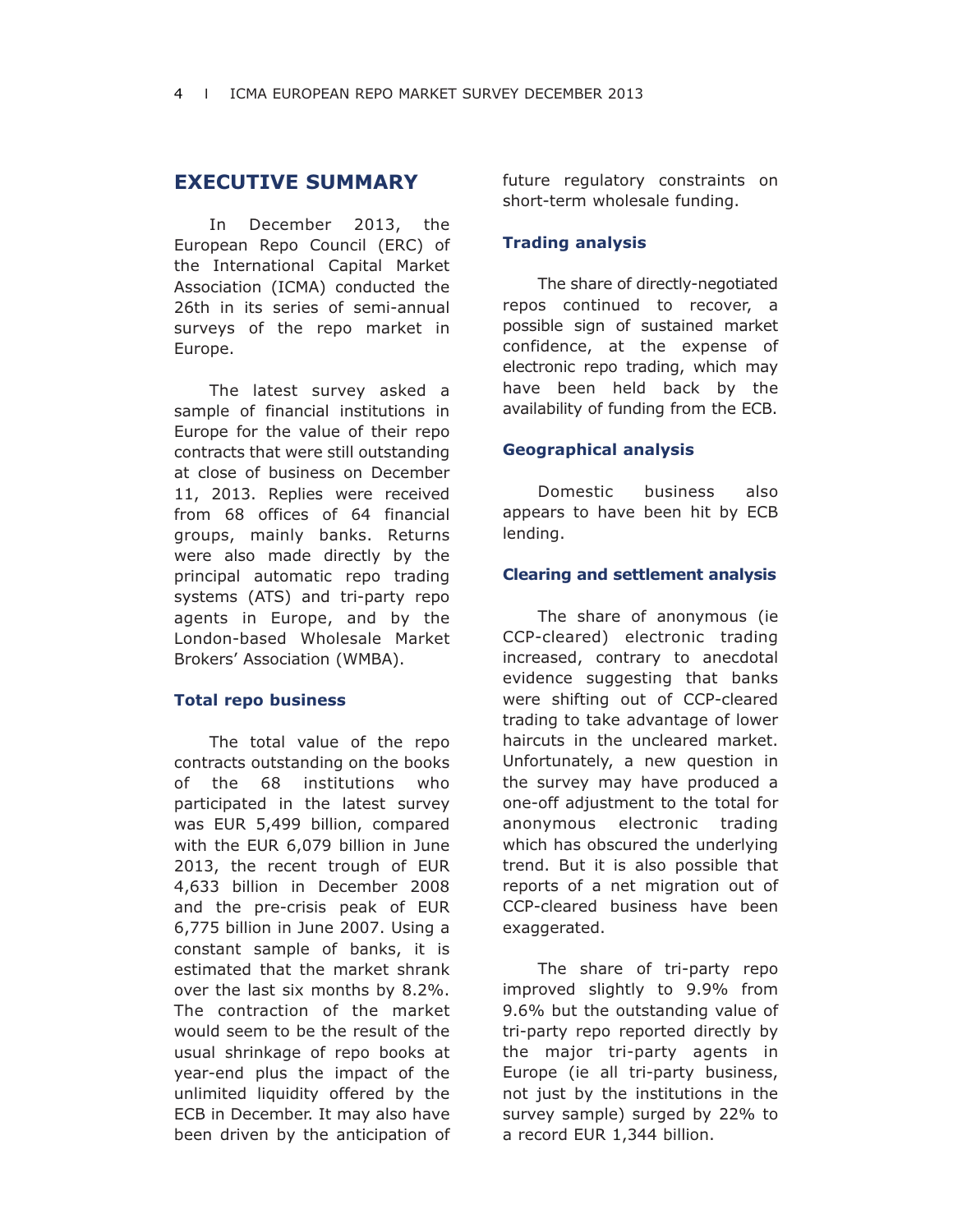#### **Cash currency analysis**

The share of the euro continued to recover from its recent low of 57.0% in June 2012, to reach 66.3%. This was despite ECB lending, which usually reduces the need to borrow euro in the market. The resilience of the euro on this occasion may be a sign of the strength of the underlying trend back to market funding.

#### **Collateral analysis**

The most significant shifts in the composition of the collateral pool were an increase in Italian collateral and, to a lesser extent, in Spanish collateral. Unusual volatility in French repo rates may have discouraged trading in French collateral. The share of German collateral was unchanged, which is consistent with reports that the supply of German government specials remains relatively tight.

In electronic trading directly reported by the ATS, there was another sharp rise in the share of Italian collateral, to 38.7% from 32.6%. This would seem to confirm reports that some Italian banks have had to fund themselves in the CCP-cleared market, which is mainly electronic. This increase in Italian collateral has taken place despite the alarm occasioned in the summer by the announcement of an updated set of rules by LCH.Clearnet SA for closing out positions in Italian collateral held with the Italian domestic CCP, CC&G, in the event of a default by the latter.

In directly-reported tri-party business, the biggest change was in French collateral, perhaps reflecting increased lending by US money market mutual funds to French banks.

### **Maturity analysis**

Short-dated repos were largely unchanged. This disguised an increase in 1-day to 1-week tenors. In addition, contracts with 1 to 3 months remaining to maturity rebounded vigorously. The increase in long dates is partly seasonal but may also represent a lengthening of duration in order to enhance yield and the simultaneous increase in short dates may be the building-up of high level of assets below 1-week in order to balance liquidity requirements.

Forward-start transactions fell back sharply, perhaps because expectations of further changes in ECB policy rates were receded.

The share of floating-rate repo regained ground, possibly responding to the steepening of the euro money market curve

#### **Concentration analysis**

There was very little change in market concentration.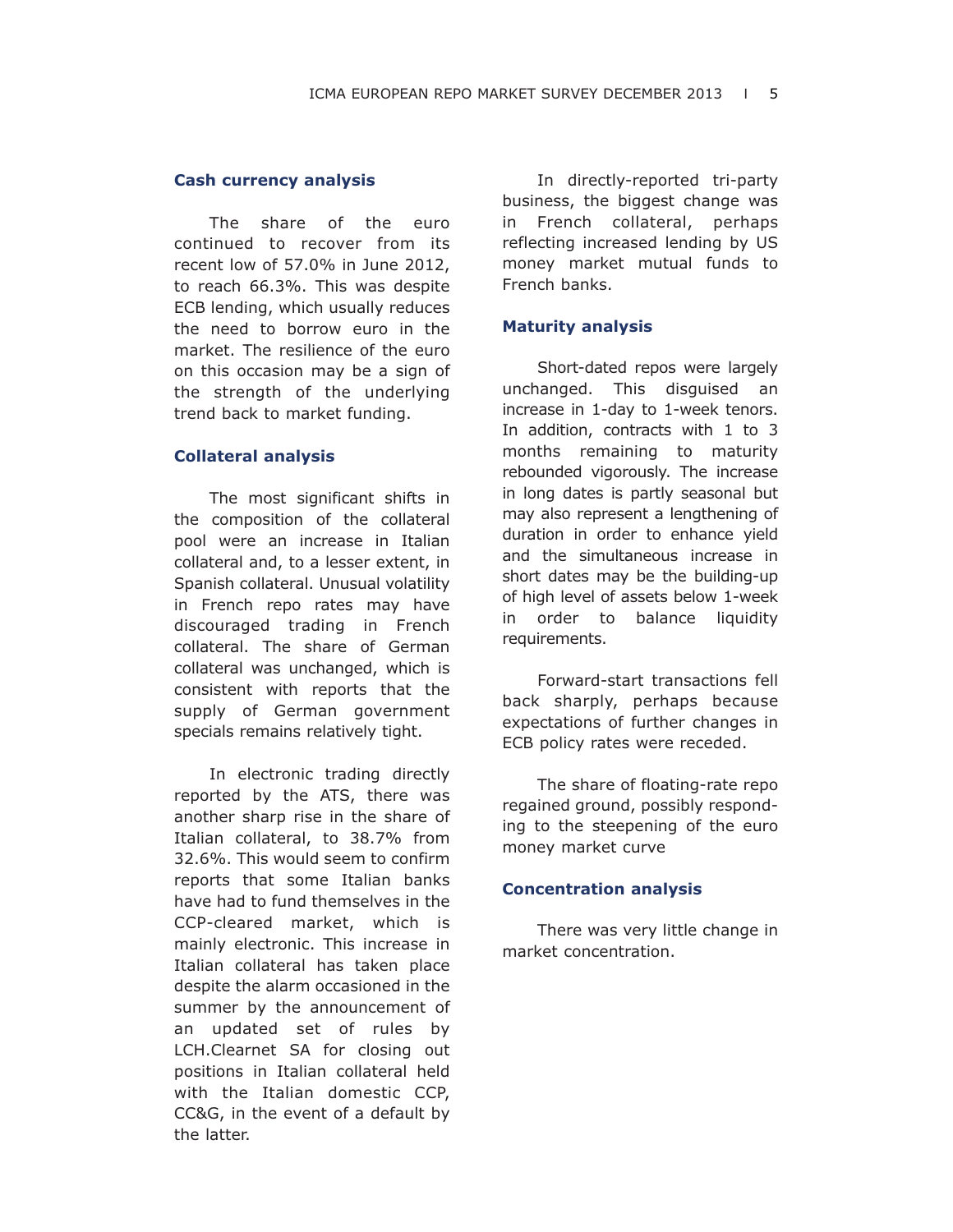# **CHAPTER 1: THE SURVEY**

On December 11, 2013, the European Repo Council (ERC) of the International Capital Market Association (ICMA) conducted the 26th in its series of semi-annual surveys of the repo market in Europe.

The survey was managed and the results analysed on behalf of ICMA by the author, at the ICMA Centre at Reading University in England, under the guidance of the ERC Steering Committee ("ERC Committee").

### **1.1 What the survey asked**

The survey asked financial institutions operating in a number of European financial centres for the value of the cash side of repo and reverse repo contracts still outstanding at close of business on Wednesday, December 11, 2013.

The questionnaire also asked these institutions to analyse their business in terms of the currency, the type of counterparty, contract and repo rate, the remaining term to maturity, the method of settlement and the origin of the collateral. In addition, institutions were asked about securities lending and borrowing conducted on their repo desks.

The detailed results of the survey are set out in Appendix C. An extract of the accompanying Guidance Notes is reproduced in Appendix A

Separate returns were made directly by the principal automatic repo trading systems (ATS) and triparty repo agents in Europe, and an aggregate return was made directly by the London-based Wholesale Market Brokers' Association (WMBA).

# **1.2 The response to the survey**

The latest survey was completed by 68 offices of 64 financial groups. This is three more than in June 2013. Two institutions which participated in the last survey dropped out of the latest but four re-joined and there was a new participant (Banco BPI).

55 of the latest participants were based across 18 European countries, as well as in Australia (1), North America (8) and Japan (4). 53 participants were based across 14 of the 28 member states of the EU (there were no institutions in the survey from Finland and Sweden, and only one from a former Accession State). 48 participants were based in 12 of the 18 countries of the eurozone. However, although some institutions were based in one country, much of their business was conducted in others. Many institutions provided data for their entire European repo business. Others provided separate returns for one or more (but not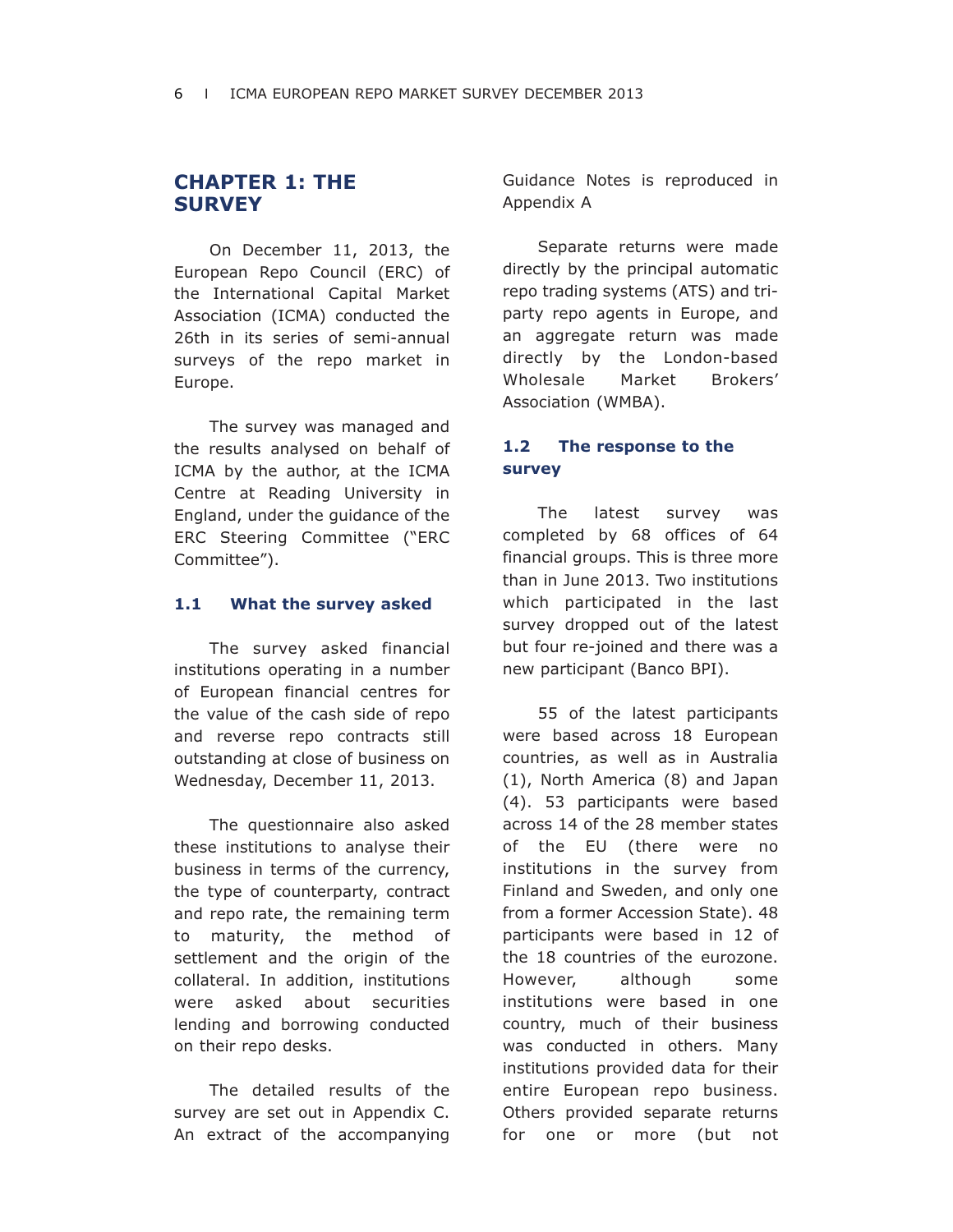necessarily all) of their European offices. A list of the institutions that have participated in the ICMA's repo surveys is contained in Appendix B.

### **1.3 The next survey**

The next survey is scheduled to take place at close of business on Wednesday, June 11, 2014.

Any financial institution wishing to participate in the next survey will be able to download copies of the questionnaire and accompanying Guidance Notes from ICMA's web site. The latest forms will be published shortly before the next survey at the following address:

www.icmagroup.org/surveys/repo/ participate.

Questions about the survey should be sent by e-mail to reposurvey@icmagroup.org.

Institutions who participate in a survey receive, in confidence, a list of their rankings in the various categories of the survey.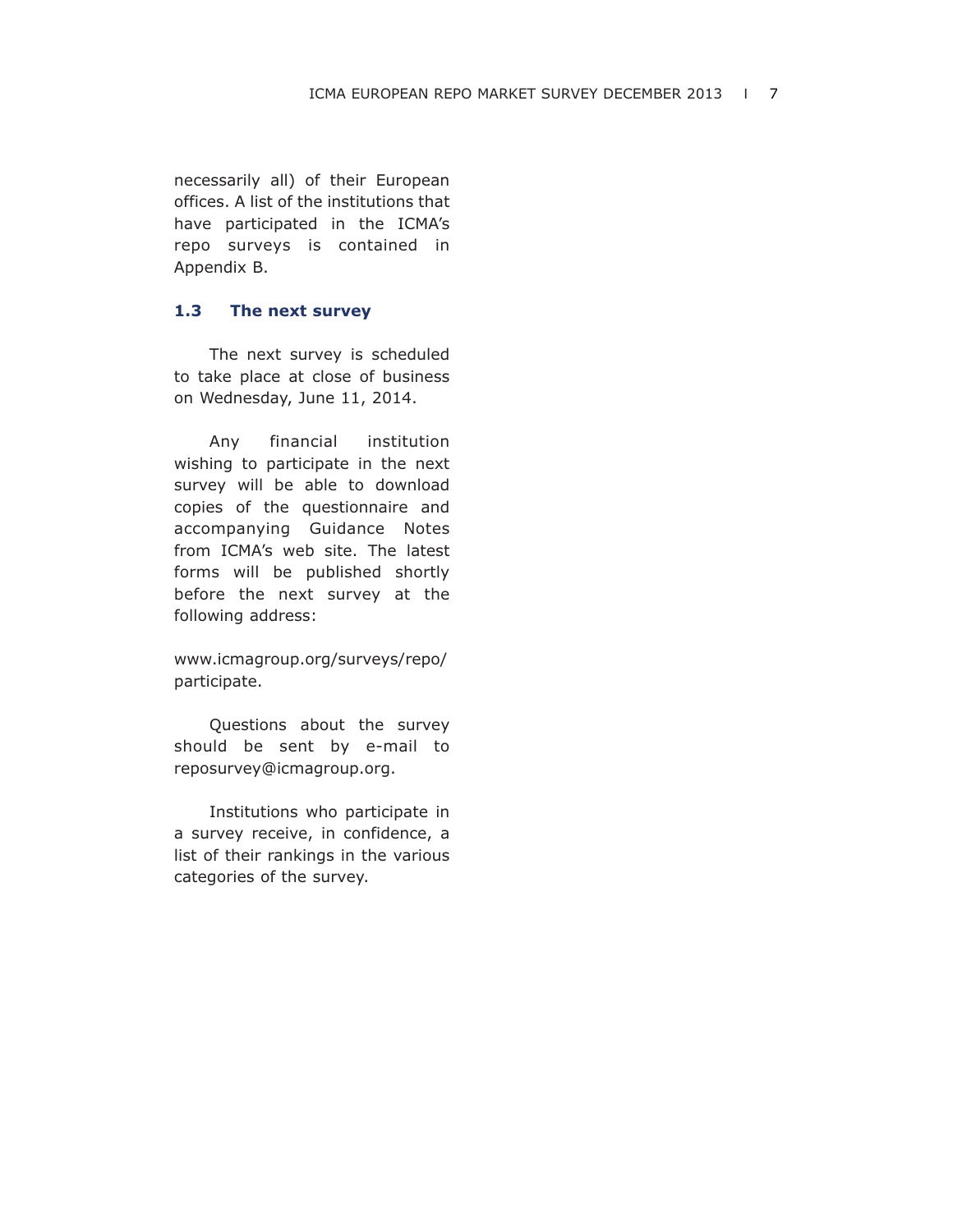# **CHAPTER 2: ANALYSIS OF SURVEY RESULTS**

The aggregate results of the latest two surveys and of the surveys in each December in the four previous years (2009-2012) are set out in Appendix C. The full results of all previous surveys can be found at www.icmagroup.org.

#### **Total repo business (Q1)**

The total value, at close of business on December 11, 2013, of repos and reverse repos outstanding on the books of the 68 institutions which participated in the latest survey was **EUR 5,499.3** billion. This is the lowest result for over four years. It is much higher than the crisis trough of EUR 4,633 billion in December 2008 but much lower than the pre-crisis peak of EUR 6,775 billion in June 2007.

Of the sample of 68 institutions, 31 were net lenders, compared to 31 out of 65 in the last survey.

| survey           | total | repo  | reverse repo |
|------------------|-------|-------|--------------|
| 2013 December    | 5,499 | 49.2% | 50.8%        |
| <b>2013 June</b> | 6,076 | 49.8% | 50.2%        |
| 2012 December    | 5,611 | 49.1% | 51.9%        |
| <b>2012 June</b> | 5,647 | 48.7% | 51.3%        |
| 2011 December    | 6,204 | 50.3% | 49.7%        |
| <b>2011 June</b> | 6,124 | 50.7% | 49.3%        |
| 2010 December    | 5,908 | 51.0% | 49.0%        |
| <b>2010 June</b> | 6,979 | 53.5% | 46.5%        |
| 2009 December    | 5,582 | 50.0% | 50.0%        |
| <b>2009 June</b> | 4,868 | 52.2% | 47.8%        |
| 2008 December    | 4,633 | 49.9% | 50.1%        |
| <b>2008 June</b> | 6,504 | 48.8% | 51.2%        |
| 2007 December    | 6,382 | 49.4% | 50.6%        |
| <b>2007 June</b> | 6,775 | 50.8% | 49.2%        |
| 2006 December    | 6,430 | 50.7% | 49.3%        |
| <b>2006 June</b> | 6,019 | 51.7% | 48.3%        |
| 2005 December    | 5,883 | 54.6% | 45.4%        |
| <b>2005 June</b> | 5,319 | 52.4% | 47.6%        |
| 2004 December    | 5,000 | 50.1% | 49.9%        |
| <b>2004 June</b> | 4,561 | 50.6% | 49.4%        |
| 2003 December    | 3,788 | 51.3% | 48.7%        |
| <b>2003 June</b> | 4,050 | 50.0% | 50.0%        |
| 2002 December    | 3,377 | 51.0% | 49.0%        |
| <b>2002 June</b> | 3,305 | 50.0% | 50.0%        |
| 2001 December    | 2,298 | 50.4% | 49.6%        |
| <b>2001 June</b> | 1,863 | 49.6% | 50.4%        |

#### **Table 2.1 – Total repo business from 2001 to 2013**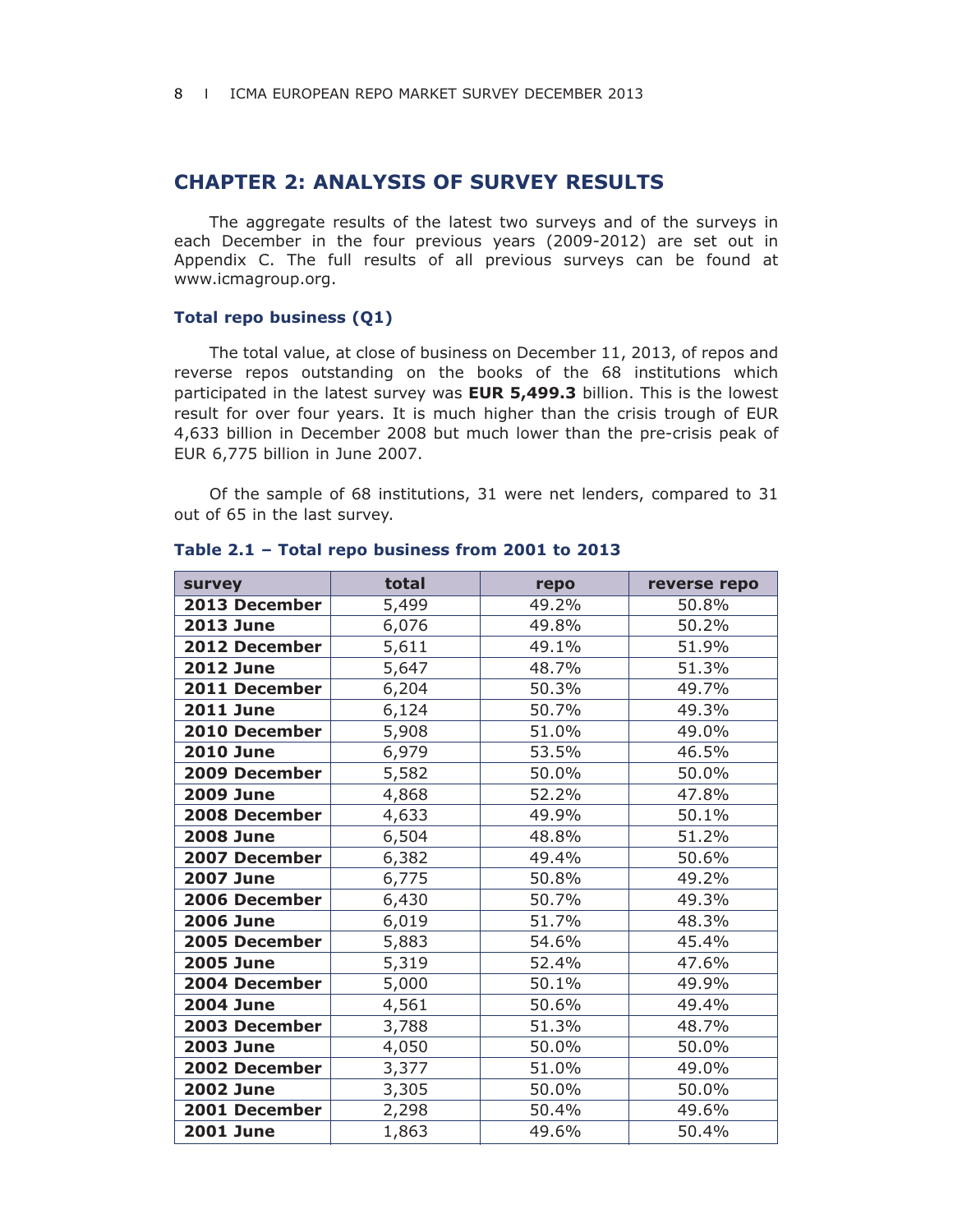It is important to remember that the survey measures the value of outstanding transactions at close of business on the survey date. Measuring the stock of transactions at one date, rather than the flow between two dates, permits deeper analysis but is difficult to reconcile with the flow numbers published by other sources.

As the survey is a 'snapshot' of the market, it can miss peaks and troughs in business between survey dates, especially of very short-term transactions.

In addition, the values measured by the survey are gross figures, which mean that they have not been adjusted for the double counting of the same transactions between pairs of survey participants. However, a recent study (see the report of the December 2012 survey) suggested that the problem of double-counting was not very significant.

Nor does the survey measure the value of repos transacted with central banks as part of official monetary policy operations. Central bank intervention has of course been very substantial during the recent market difficulties, not least, through the exceptional liquidity facilities provided by the European Central Bank and Bank of England.

In order to gauge the year-onyear growth of the European repo

market (or at least that segment represented by the institutions who have participated in the survey), it is not valid to simply compare the total value of repos and reverse repos with the same figures in previous surveys. Some of the changes represent the entry and exit of institutions into and out of the survey, mergers between banks and the reorganization of repo books within banks. To over come the problem caused by changes in the sample of survey participants, comparisons are made of the aggregate outstanding contracts reported only by a subsample of institutions which have participated continuously in several surveys.

Out of the 68 institutions in the present survey, 61 have participated in all of the last three surveys. Overall, the gross repo and reverse repo positions of those 61 institutions shrank by 8.2% over the six months from the June 2013 survey (smaller than the change in the headline number of - 9.5%), compared to growth of 8.6% in the first six months of 2013. The year-on-year change for the constant survey sample was  $+0.5%$ .

The repo books of 39 of the latest sample of 68 institutions contracted. This is much higher than in the last survey, when 26 repo books out of 65 contracted, suggesting a significant change of behavior by repo dealers.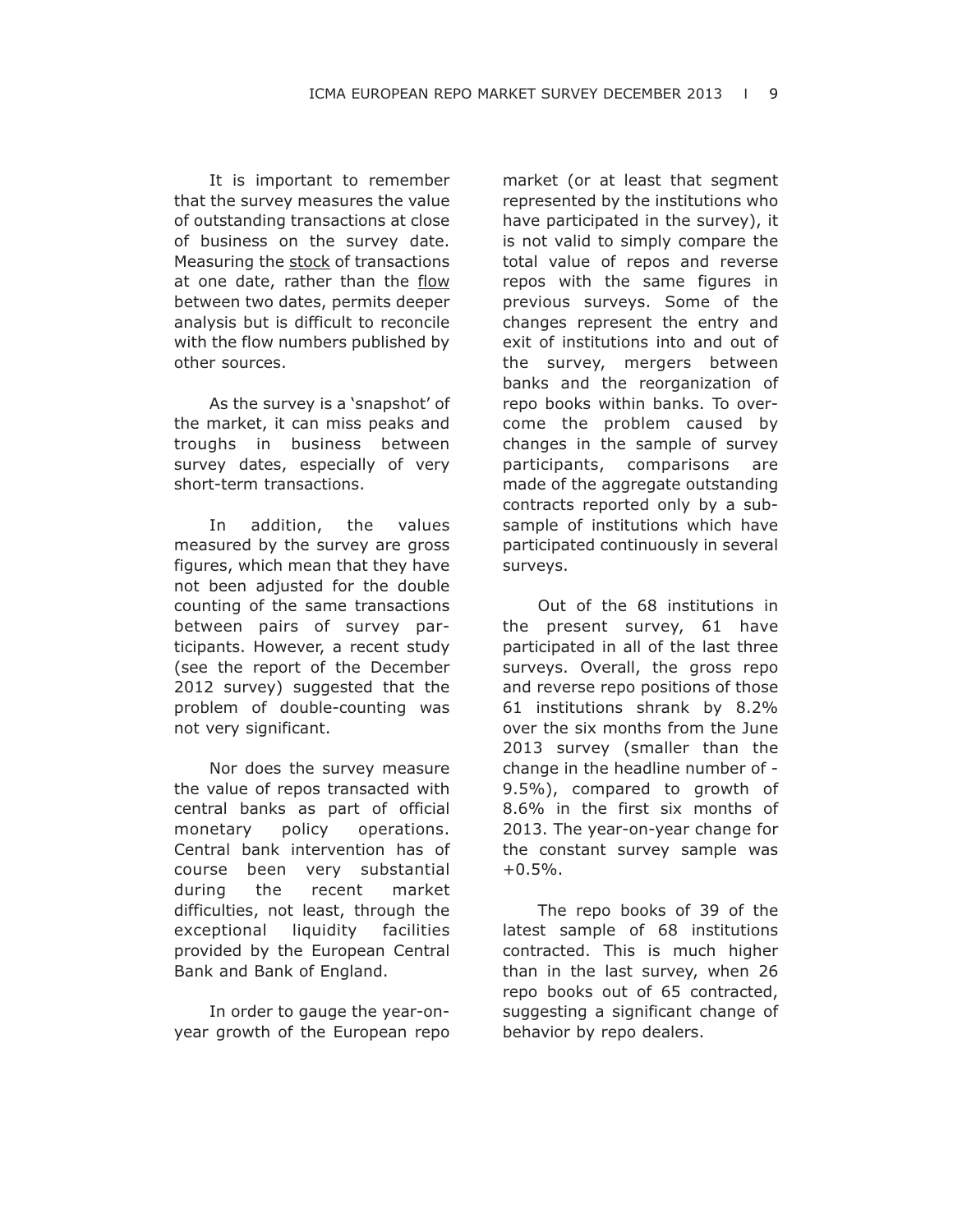### **Trading analysis (Q1.1)**

|                    | <b>December 2013</b> |       | <b>June 2013</b> |       | <b>December 2012</b> |       |
|--------------------|----------------------|-------|------------------|-------|----------------------|-------|
|                    | users                | share | users            | share | users                | share |
| direct             | 68                   | 53.2% | 65               | 52.3% | 71                   | 50.9% |
| of which tri-party | 41                   | 9.9%  | 37               | 9.6%  | 41                   | 9.5%  |
| voice-brokers      | 52                   | 15.1% | 53               | 14.6% | 58                   | 16.3% |
| <b>ATS</b>         | 52                   | 31.7% | 53               | 33.1% | 52                   | 32.8% |

#### **Table 2.2 – Trading analysis**

The share of directlynegotiated repos continued to rise from the low touched in June 2012 (48.6%). However, in the latest period, this growth was no longer at the expense of voice-brokered business, which recovered from its all-time low of 14.6% in June 2013. Instead, the counterpart to the growth of the share of directlynegotiated repos was a reduced share for electronic trading.

Electronic trading not only lost market share. Data provided directly by the principal automatic repo trading systems (ATS) operating in Europe – BrokerTec, Eurex Repo and MTS – showed that the outstanding value of all electronic trading (not just by the institutions in the survey sample) also contracted, falling back to EUR 936.7 billion from EUR 1,059 billion.

The share of tri-party repo improved slightly to 9.9% from 9.6%. However, the outstanding value of tri-party repo reported directly by the major tri-party agents in Europe (ie all tri-party business, not just that by the institutions in the survey sample) surged to a record EUR 1,344 billion from EUR 1,103 billion. As

the absolute rate of growth of business reported directly by triparty agents was some 22%, whereas the change in the share of tri-party repo in the survey was a modest 0.3 percentage points, there would appear to have been a further expansion of the tri-party market outside the survey sample (which is mainly large repo dealers). This supports anecdotal evidence of new types of customer (particularly non-bank financial institutions) adopting tri-party repo as a means of switching into collateralised forms of short-term investment but may also reflect greater use of the European repo market by existing investors such as US money market mutual funds (who were reported to have been once again increasing lending to core eurozone banks, particularly in France and Germany).

The share of directly-reported tri-party repo accounted for by GC financing (mainly Eurex Repo's Euro GC Pooling facility) fell back to 14.2% from 20.8%, possibly suggesting that banks preferred to tap the fixed-rate full-allotment facility provided by the ECB in December in order to mitigate endof-year liquidity shortages.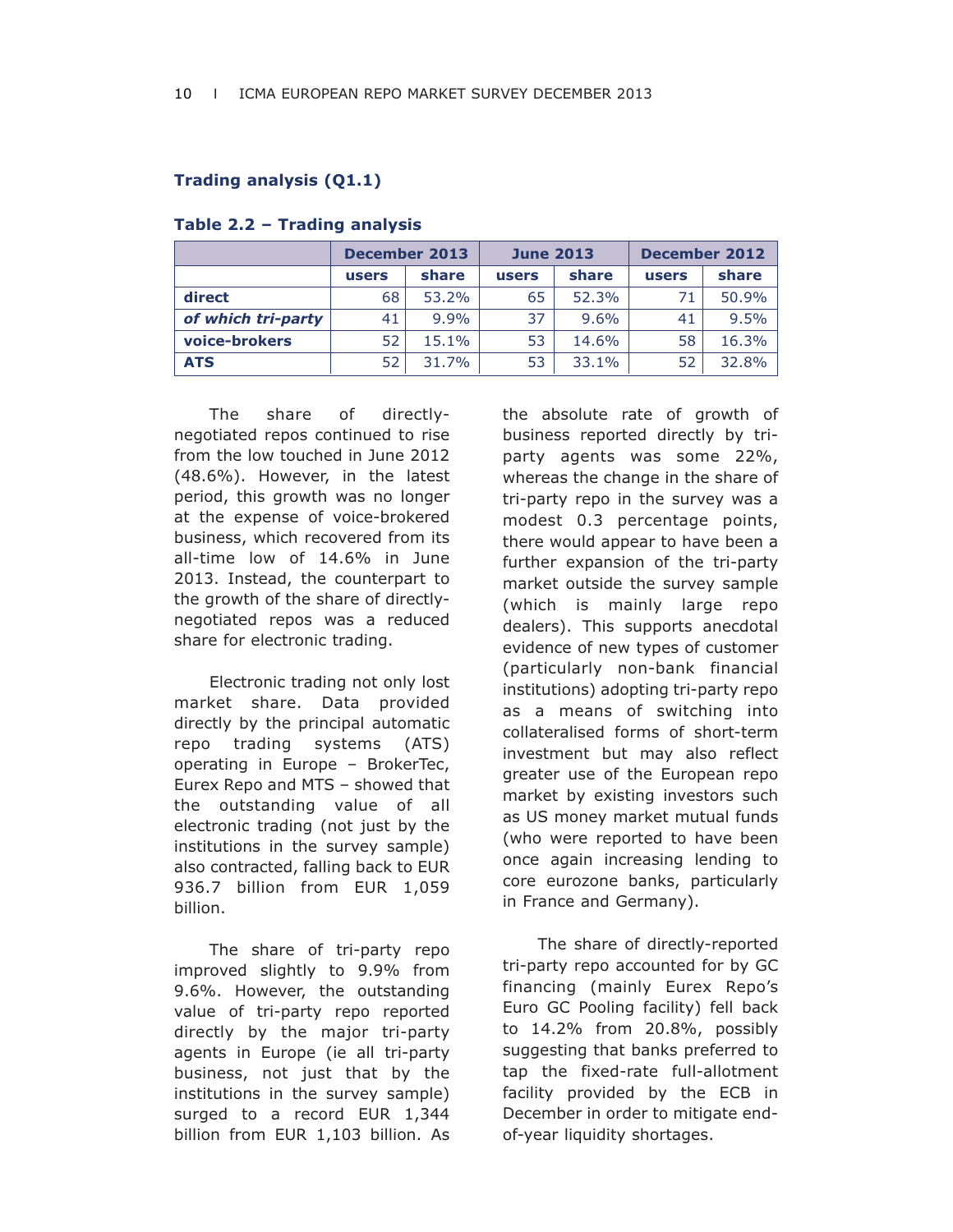In the current survey, participants were asked to break out their GC financing business from their other anonymous electronic trading. The reported share was 4.4%, which is equivalent to about 40% of the total outstanding value of Euro GC Pooling reported directly (EUR 164.9 billion). This means that survey participants account for at least this proportion of trading in Euro GC Pooling.

|                 | <b>Dec-13</b> | $Jun-13$ | <b>Dec-12</b> | $Jun-12$ | <b>Dec-11</b> | $Jun-11$ |
|-----------------|---------------|----------|---------------|----------|---------------|----------|
| <b>ATS</b>      | 52            | 53       | 52            | 45       | 47            | 44       |
| anonymous ATS   | 47            | 45       | 44            | 37       | 39            | 37       |
| voice-brokers   | 52            | 53       | 58            | 51       | 54            | 48       |
| tri-party repos | 41            | 37       | 41            | 34       | 39            | 36       |
| total           | 68            | 65       |               | 62       | 64            | 58       |

| Table 2.3 - Numbers of participants reporting particular types of business |  |  |  |  |
|----------------------------------------------------------------------------|--|--|--|--|
|----------------------------------------------------------------------------|--|--|--|--|

### **Figure 2.1 –Counterparty analysis**

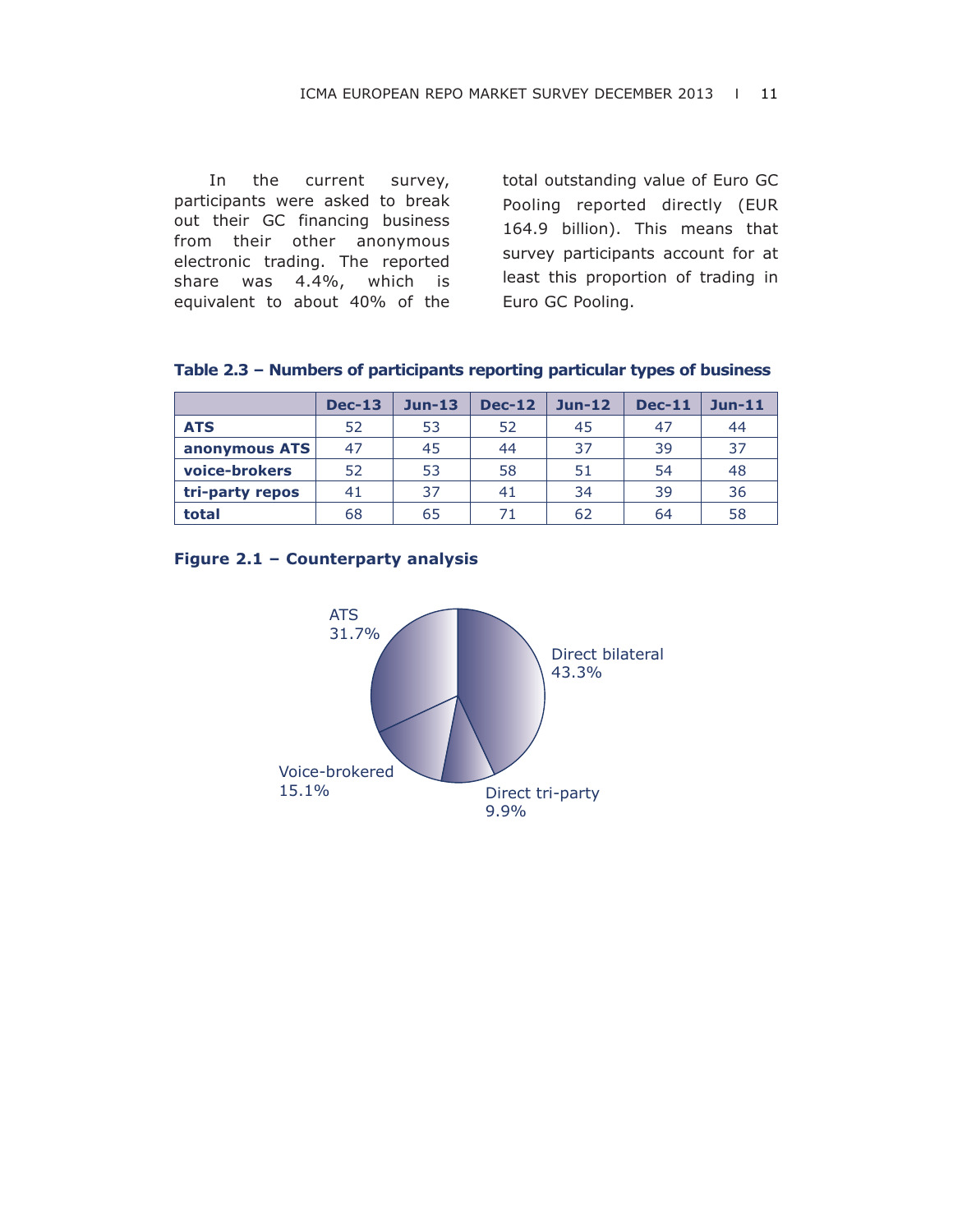### **Geographical analysis (Q1.1)**

|                 | <b>December 2013</b> |              | <b>June 2013</b> |              | <b>December 2012</b> |       |
|-----------------|----------------------|--------------|------------------|--------------|----------------------|-------|
|                 | share                | <b>users</b> | share            | <b>users</b> | share                | users |
| domestic        | 26.1%                |              | 30.7%            |              | 29.7%                |       |
| cross-border to |                      |              |                  |              |                      |       |
| eurozone        | 18.0%                |              | 18.9%            |              | 18.9%                |       |
| cross-border to |                      |              |                  |              |                      |       |
| non-eurozone    | 30.9%                |              | 29.3%            |              | 31.6%                |       |
| anonymous       | 25.0%                | 47           | 21.1%            | 45           | 19.8%                | 44    |

### **Table 2.4 – Geographical analysis**

The share of anonymous electronic trading in the survey continued to expand strongly, reaching 25.0%. This was at the expense of domestic business, which fell back to 26.1% and cross-border transactions with counterparties inside the Eurozone (down to 18%). It was suggested in the report of the previous survey that domestic repo business appeared to be substituted by central bank assistance (in particular, the ECB 3-year LTROs introduced in December 2011 and February 2012).This appears to have happened again in December. Although some large banks continued to pay back their LTRO drawings, most sought to lock in liquidity over the year-end by tapping the ECB (reflected in a jump in the liquidity surplus at the ECB in December).

The rise in anonymous electronic trading was unexpected. Anecdotal evidence suggested that the continuing improvement in market confidence had prompted a decision by some banks that it was less necessary, when dealing with familiar domestic counterparties,

to incur the expense of clearing across CCPs. Given that most CCPcleared business is negotiated across ATS, less use of CCPs should translate into less use of anonymous electronic business.

There are a number of explanations for the unexpected growth of anonymous electronic trading. First, there may be a problem with the figures collected by the survey in December 2013. The latest survey asked participants, for the first time, to break out their GC financing business (principally, Eurex Repo's Euro GC Pooling facility). The response of 4.4% is part of the overall figure of 25% for the share of anonymous electronic trading. It is possible that, previously, some or all of this business was reported under triparty repo (given that GC financing involves both anonymous trading and tri-party collateral management). Anonymous electronic trading excluding GC financing was only 20.6%, lower than the 21.1% recorded in June 2013 and more in line with expectations about the reduced use of CCPs. Other data suggests that anonymous electronic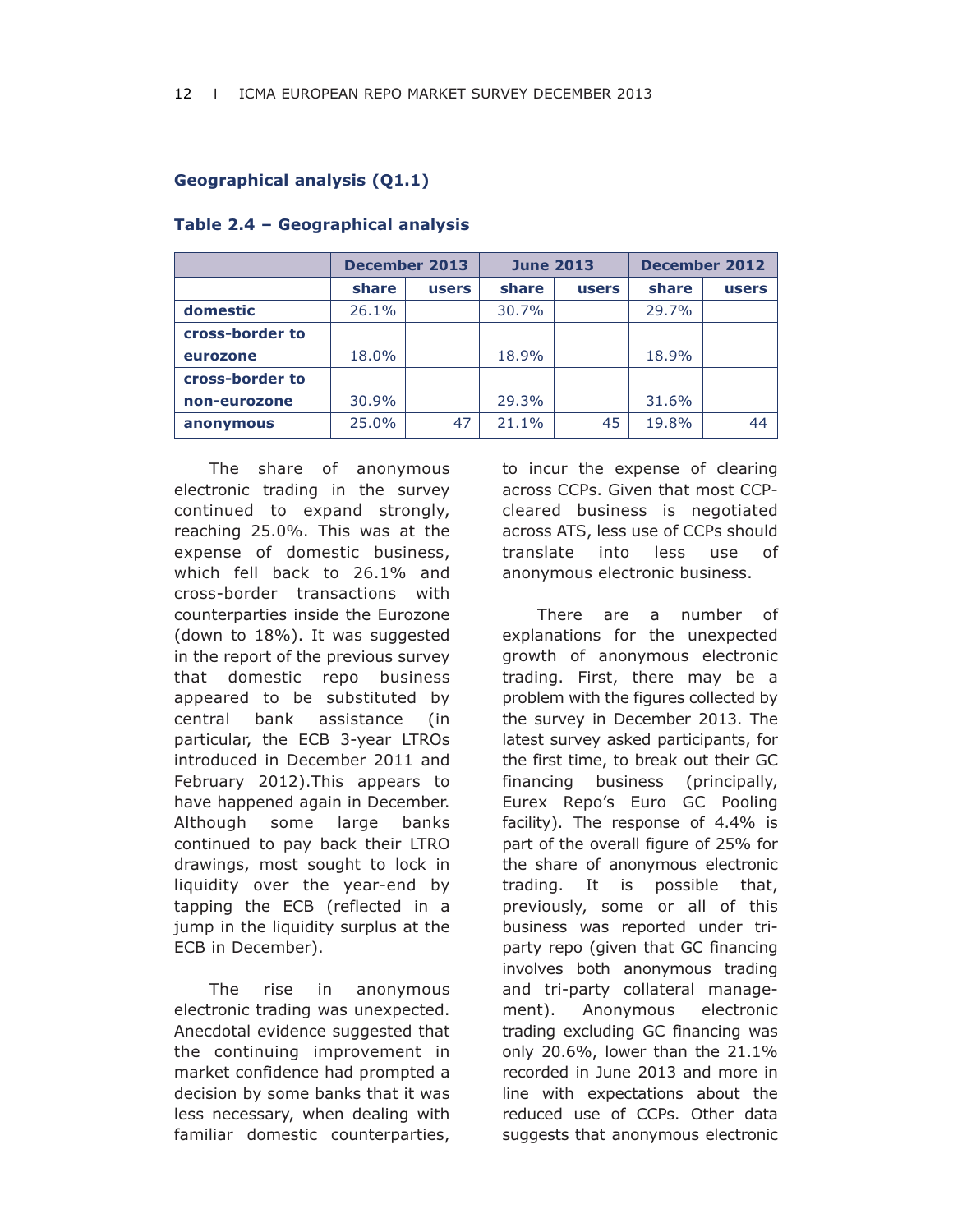trading was weak. Thus, although anonymous business as a percentage of all electronic trading, as reported directly by the main ATSs, increased to 94.7% from 94.1%, this was an increasing percentage of a smaller market share, as the outstanding value of all electronic trading decreased by 17.4%.

Second, anecdotal evidence of a net shift out of CCP-cleared business may not apply to the market as a whole. Many reports referred to Spanish banks taking advantage of the easing of their perceived counterparty credit risk. In contrast, it has also been reported that some Italian banks were forced into the CCP-cleared market by growing concerns over the impact of political instability on their counterparty credit risk. Moreover, the impact of the reported shift of Spanish bank out of CCP-cleared repos will not have affected anonymous electronic trading as much as expected, because the repo business they clear across the domestic CCP, MEFFRepo, is not electronically traded. Rather, they trade directly and via voice-brokers and register with this CCP post trade. Posttrade registrations with MEFFRepo peaked at some EUR 139 billion in July 2013 and then dropped to about EUR 97 billion in October, before recovering to EUR 111 billion in December. The value of repos cleared across the international CCP serving the Spanish market, LCH.Clearnet SA (which accounts for about onethird of Spanish CCP-cleared business), did not change much.

The impact of the new survey question on GC financing makes it difficult to assess the evolution of the repo business that is traded directly or via voice-brokers and then registered post trade with CCPs. If one excludes GC financing from the CCP-cleared total, then non-electronic CCP-cleared business increased to 10.3% from 8.5% in June. If one includes GC financing, then the share of nonelectronic CCP-cleared business decreased to 5.9%. Figure 2.3 shows the evolution of both electronic and non-electronic CCPcleared business. It can be seen that, as one might expect, the share of non-electronic CCPcleared business has been boosted by crises (the Lehman default in September 2008 and the European sovereign debt crisis during 2010 and early 2011) but appears to be on a downward trend, whereas electronic CCP-cleared business is on an upward trend.

Data provided directly by triparty repo agents saw domestic business relapse, to 42.2% from 43.8%, while cross-border business within the eurozone fell back to 17.7% from 24.8%. The counterpart to these reductions was a massive expansion in the share of cross-border business between eurozone and noneurozone counterparties to 40% from 31.5%. It is possible that this reflects external investors such as US money market mutual funds.

The share of domestic business also shrank in the directly-reported business on ATSs, to 31.3% from 33.2%. However,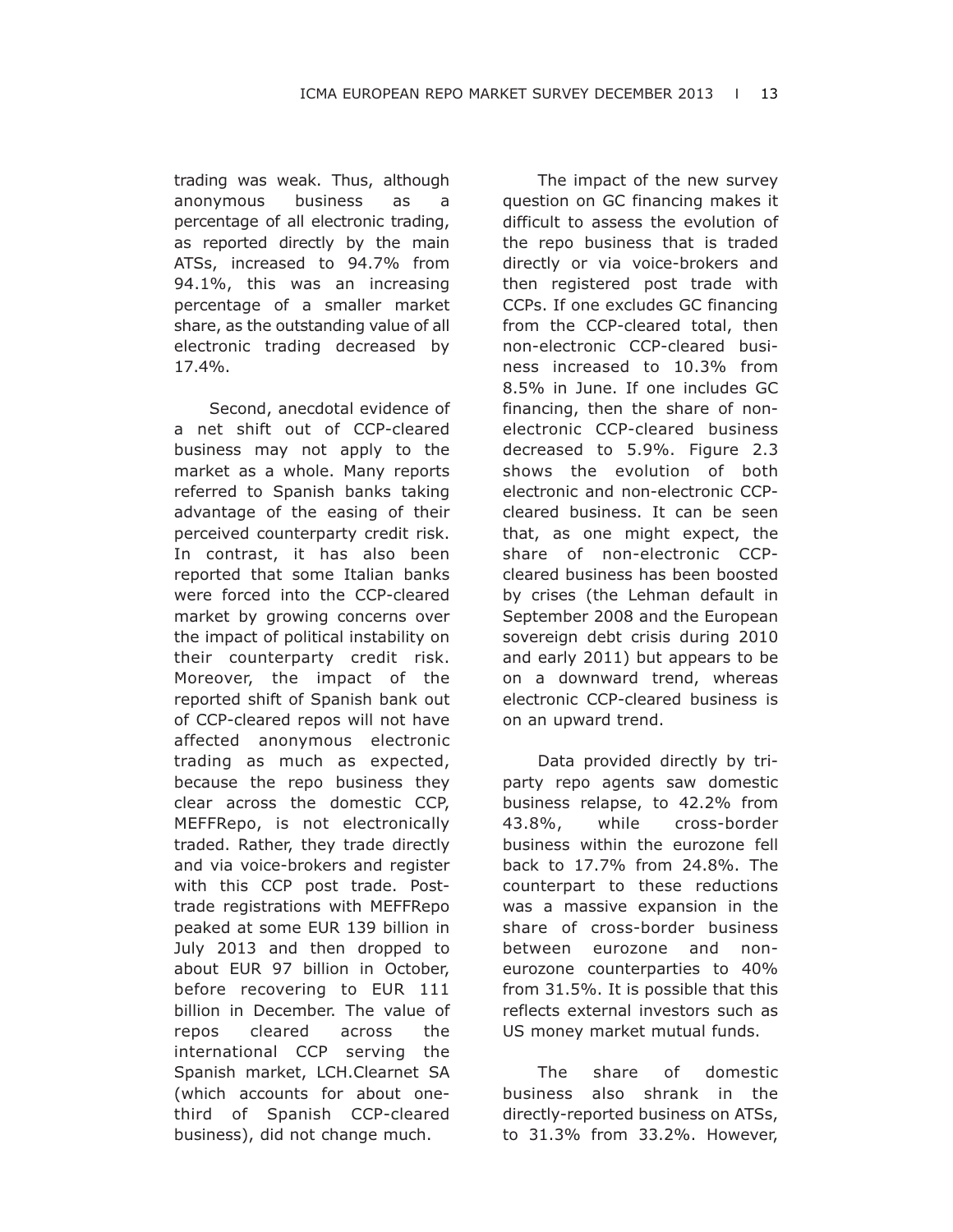all components of cross-border business expanded.

In contrast, the domestic business of voice-brokers recovered some of the losses in the first-half of last year, reaching 47% from 40.0%. However, given the London bias of the reporting voice-brokers, this change needs to be interpreted cautiously.

|  |  | Table 2.5 - Geographical comparisons in December 2013 |  |  |
|--|--|-------------------------------------------------------|--|--|
|--|--|-------------------------------------------------------|--|--|

|              | main survey | <b>ATS</b> | tri-party | <b>WMBA</b> |
|--------------|-------------|------------|-----------|-------------|
| domestic     | 26.1%       | 31.3%      | 42.3%     | 47.0%       |
| cross-border | 48.9%       | 68.6%      | 57.7%     | 53.0%       |
| anonymous    | $25.0\%$    |            |           |             |

### **Figure 2.2 – Geographical analysis**



### **Clearing and settlement analysis (Q1.2 and Q1.8)**



#### **Figure 2.3 – Evolution of business cleared across CCPs**

ATS only (ex. GC financing) **Post-trade registration only**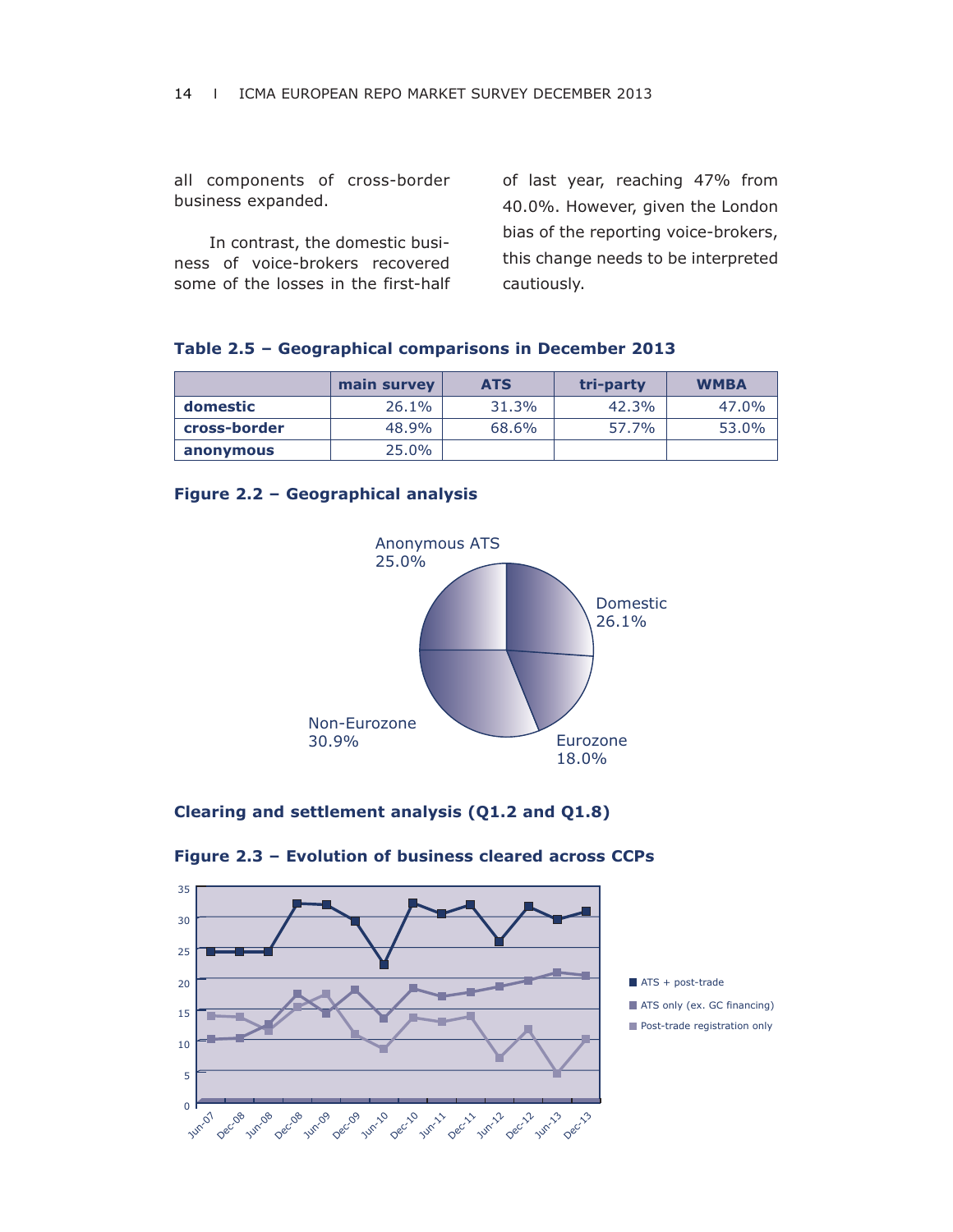#### **Cash currency analysis (Q1.3 and Q1.4)**

|                 | December 2013 | <b>June 2012</b> | <b>December 2012</b> |
|-----------------|---------------|------------------|----------------------|
| <b>EUR</b>      | 66.3%         | 64.8%            | 61.4%                |
| <b>GBP</b>      | 10.2%         | 10.6%            | 13.3%                |
| <b>USD</b>      | 14.8%         | 15.2%            | 17.3%                |
| <b>DKK, SEK</b> | 2.5%          | 2.5%             | 2.1%                 |
| <b>JPY</b>      | 4.9%          | 4.9%             | 4.5%                 |
| <b>CHF</b>      | $0.1\%$       | $0.2\%$          | $0.1\%$              |
| <b>etc</b>      | 1.3%          | 1.8%             | 1.3%                 |
| cross-currency  | 0.9%          | $3.1\%$          | 2.1%                 |

#### **Table 2.6 – Cash currency analysis**

The share of the euro recovered further from its recent low of 57.0% in June 2012, to reach 66.3%, despite the provision of lending in euro by the ECB over the year-end. This usually reduces the need to borrow euro in the market. The fact that the euro did

not retreat this time may reflect the strength of the underlying trend back to market funding in the Eurozone. On the other hand, the share of euro in the tri-party and voice-brokered segments of the market did fall back.



#### **Figure 2.4 – Currency analysis**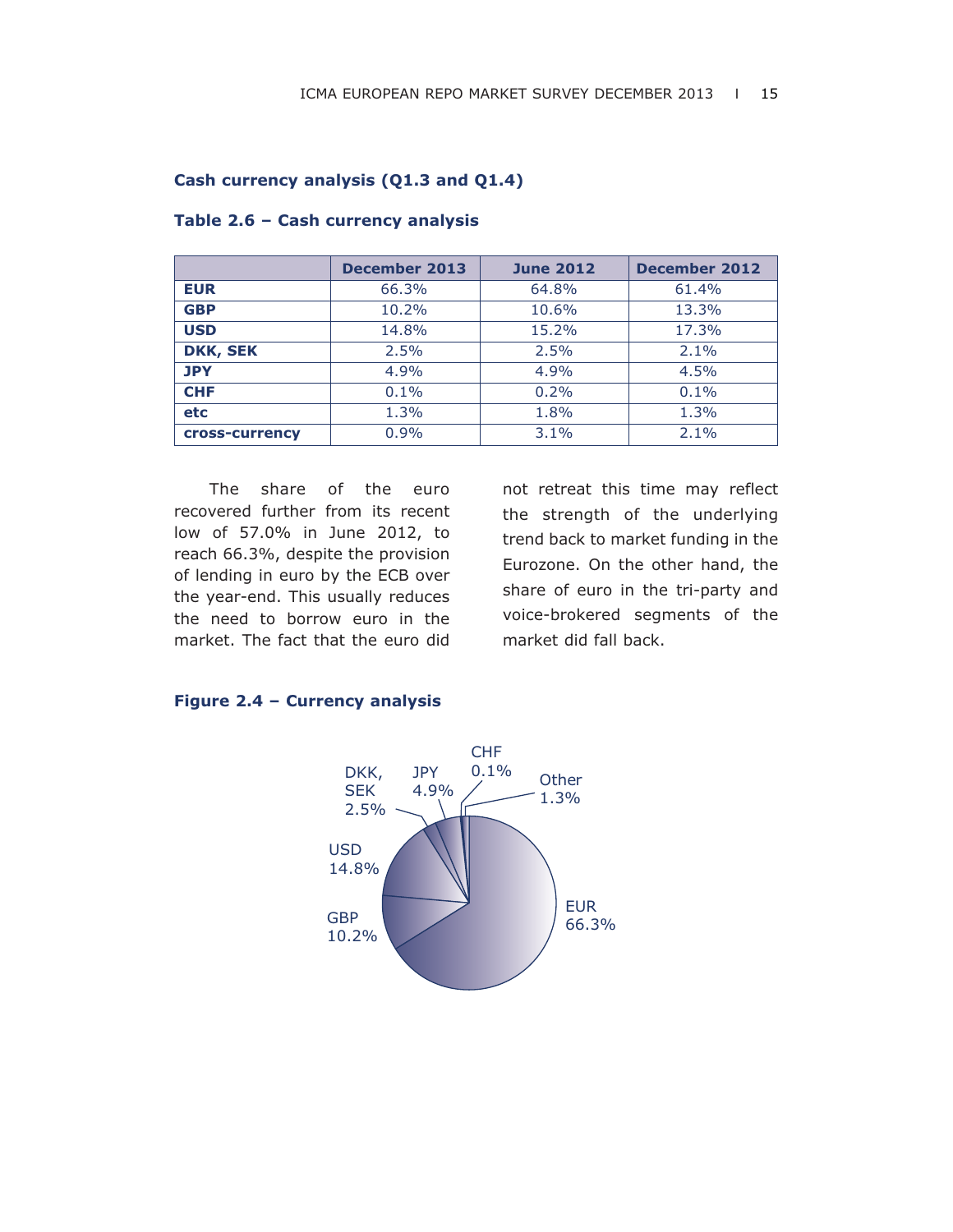|                | main survey | <b>ATS</b> | tri-party | <b>WMBA</b> |
|----------------|-------------|------------|-----------|-------------|
| <b>EUR</b>     | 66.3%       | 95.4%      | 74.7%     | 54.9%       |
| <b>GBP</b>     | 10.2%       | 2.2%       | 4.3%      | 31.5%       |
| <b>USD</b>     | 14.8%       | 1.4%       | 18.9%     | 7.2%        |
| DKK, SEK       | 2.5%        | $0.0\%$    | 0.8%      | 0.8%        |
| <b>JPY</b>     | 4.9%        | 0.0%       | 0.6%      | 4.9%        |
| <b>CHF</b>     | 0.1%        | 0.9%       | 0.4%      | 0.0%        |
| etc            | 1.3%        | 0.1%       | 0.2%      | 0.7%        |
| cross-currency | 0.9%        |            |           |             |

# **Table 2.7 – Currency comparison in December 2013**

# **Collateral analysis (Q1.9)**

# **Table 2.8 – Collateral analysis**

|                            | <b>December 2013</b> | <b>June 2013</b> | <b>December 2012</b> |
|----------------------------|----------------------|------------------|----------------------|
| <b>Germany</b>             | 21.9%                | 21.9%            | 22.0%                |
| <b>Italy</b>               | 9.2%                 | 8.2%             | 8.7%                 |
| <b>France</b>              | 11.5%                | 11.7%            | 11.0%                |
| <b>Belgium</b>             | 3.0%                 | 3.4%             | 3.4%                 |
| <b>Spain</b>               | 5.2%                 | 4.6%             | 4.9%                 |
| other eurozone             | 7.2%                 | 8.1%             | 6.7%                 |
| UK                         | 11.4%                | 12.0%            | 14.2%                |
| <b>DKK, SEK</b>            | 2.8%                 | 2.9%             | 2.4%                 |
| <b>International</b>       |                      |                  |                      |
| financial institutions     | 2.7%                 | 2.2%             | 0.2%                 |
| <b>US</b>                  | 2.8%                 | 2.6%             | 2.6%                 |
| <b>Accession countries</b> | 0.4%                 | 0.3%             | 0.3%                 |
| <b>Japan</b>               | 4.6%                 | 4.2%             | 3.2%                 |
| other OECD                 | 10.3%                | 12.1%            | 12.7%                |
| other fixed income         | 6.6%                 | 5.6%             | 7.2%                 |
| equity                     | 0.3%                 | 0.3%             | 0.5%                 |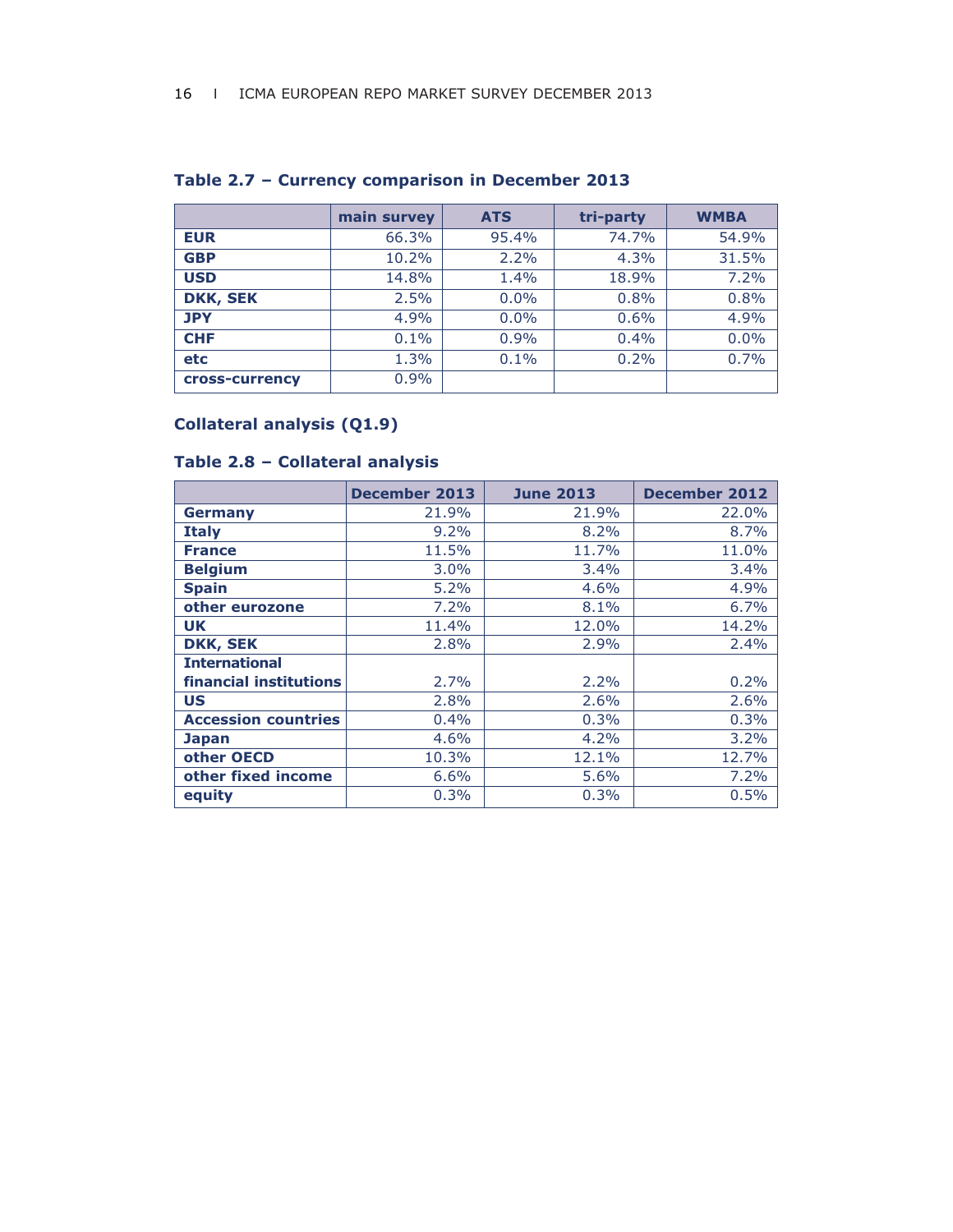

#### **Figure 2.5 – Collateral analysis (main survey)**

The share of all government bonds within the pool of EUoriginated collateral reported in the survey recovered to 81.4% from 80.1%, having fallen from 81.3% in December 2012.

The most significant shifts in the composition of the collateral pool were an increase in Italian collateral to 9.2% from 8.2% and, to a lesser extent, in Spanish collateral (to 5.2% from 4.6%). There was no evidence of any impact from the downgrading of several French banks by rating agencies, but unusual volatility in French repo rates may have discouraged trading. The share of German collateral was unchanged. It is reported that the supply of German government specials remains relatively tight, perhaps as a result of sustained demand from non-European investors who do not lend securities as well as

unusual conditions in the German government bond futures market

In electronic trading directly reported by the ATS, there was a sharp further rise in the share of Italian collateral, to 38.7% from 32.6%. This would seem to confirm reports that some Italian banks have had to fund themselves in the CCP-cleared market, which is electronic, and may be the source of the increase in the use of Italian collateral reported in the survey. This increase in Italian collateral has taken place despite the alarm occasioned in the summer by the announcement of an updated set of rules by LCH.Clearnet SA for closing out positions in Italian collateral held with the Italian domestic CCP, CC&G, in the event of a default by the latter.

In directly-reported tri-party business, the biggest changes were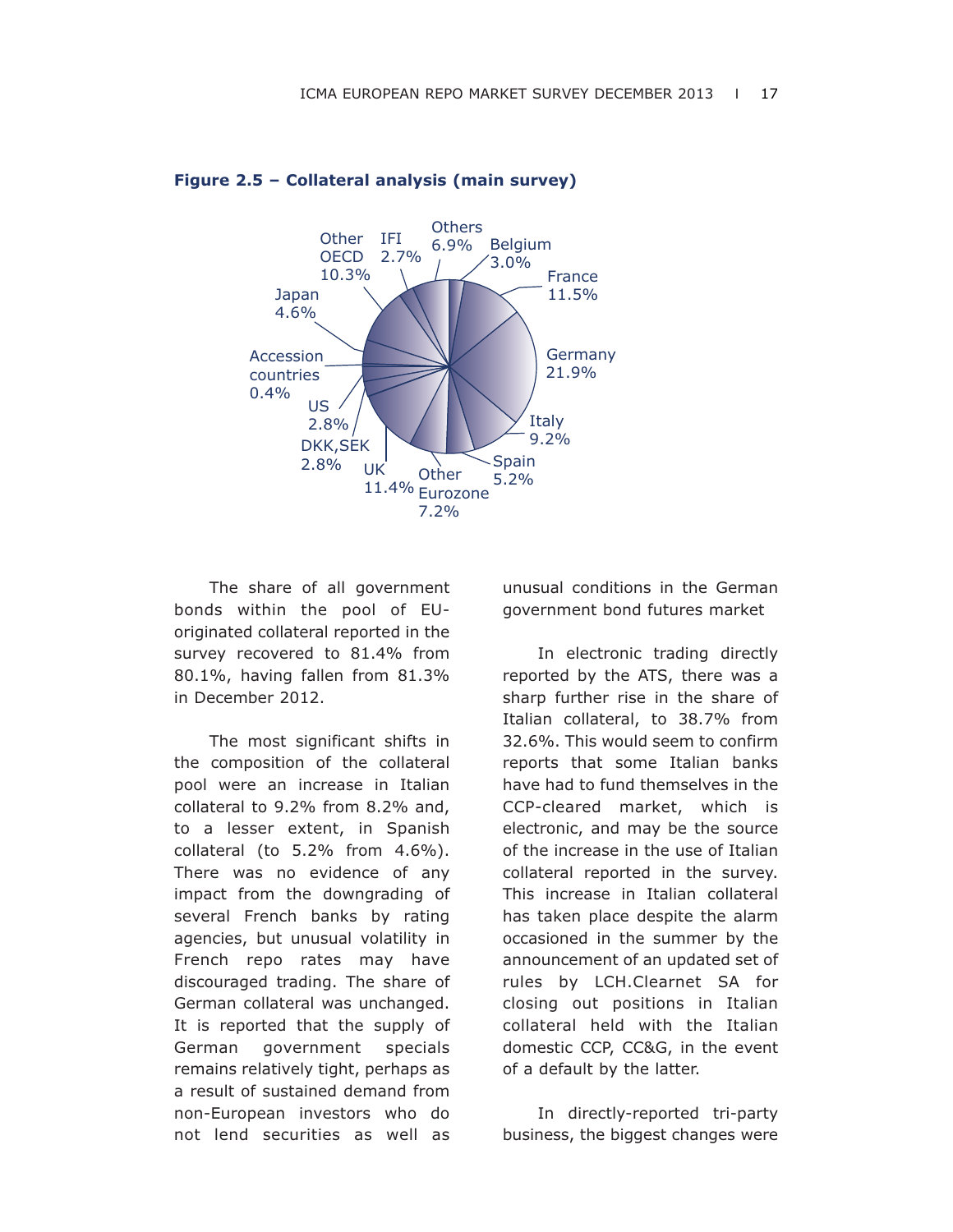increases in French collateral (to 17.2% from 14.2%) and UK government securities (to 1.9% from 1.0%), and falls in German non-government securities to 11.7% from 15.6% and issues by international financial institutions to 9.0% from 9.7%. The increase in the use of French collateral in triparty repo may reflect increased lending by US money market mutual funds to French banks.

|                   | <b>December 2013</b> | <b>June 2013</b> | December 2012 |
|-------------------|----------------------|------------------|---------------|
| <b>AAA</b>        | 36.9%                | 41.3%            | 47.5%         |
| <b>AA</b>         | 29.5%                | 27.8%            | 24.3%         |
| A                 | 8.7%                 | 7.4%             | $8.0\%$       |
| <b>BBB</b>        | 14.4%                | 13.4%            | 11.2%         |
| <b>below BBB-</b> | $3.8\%$              | 3.5%             | 3.3%          |
| A1/P1             | 4.8%                 | $3.2\%$          | 2.9%          |
| A2/P2             | 0.6%                 | 1.3%             | 1.4%          |
| <b>Non-Prime</b>  | 0.5%                 | 0.4%             | $0.0\%$       |
| unrated           | 0.8%                 | 1.8%             | 1.4%          |

### **Table 2.9 – Tri-party repo collateral analysed by credit rating**

**Figure 2.6 – Collateral analysis (tri-party agents) by credit rating**



According to data reported directly from the tri-party agents, there was another sharp fall in AAA-rated collateral, to 36.9% from

41.3%. This may be the result, in part, of downgrades of France and the Netherlands in November.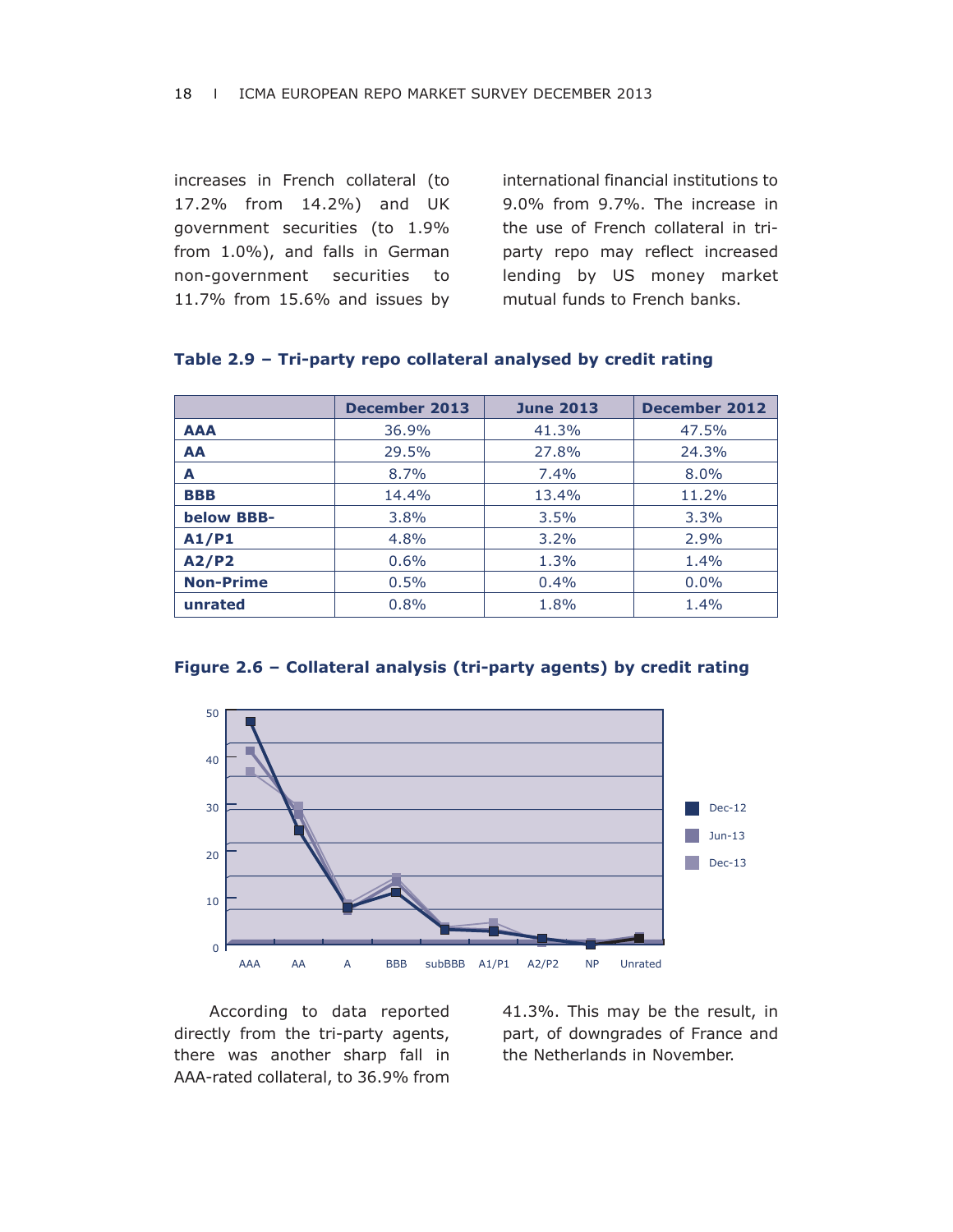|                                | <b>Dec 2013</b> | <b>June 2012</b> | <b>Dec 2012</b> |
|--------------------------------|-----------------|------------------|-----------------|
| government securities          | 38.5%           | 38.2%            | $37.2\%$        |
| public agencies / sub-national |                 |                  |                 |
| governments                    | 7.6%            | 10.4%            | 10.0%           |
| supranational agencies         | $4.8\%$         | 4.9%             | $4.0\%$         |
| corporate bonds                | 14.9%           | 13.9%            | 16.9%           |
| covered bonds                  | 7.3%            | 7.6%             | 8.7%            |
| residential mortgage-backed    | $1.0\%$         | 0.9%             | $1.1\%$         |
| commercial mortgage-backed     | $0.2\%$         | $0.1\%$          | 0.2%            |
| other asset-backed             | $0.6\%$         | $0.4\%$          | $0.4\%$         |
| CDO, CLN, CLO, etc             | $0.4\%$         | $0.4\%$          | 0.6%            |
| convertible bonds              | 0.1%            | 0.2%             | $0.2\%$         |
| equity                         | 23.8%           | 21.0%            | 20.0%           |
| other                          | 0.7%            | $2.1\%$          | 0.9%            |

**Table 2.10 – Tri-party repo collateral analysed by type of asset**



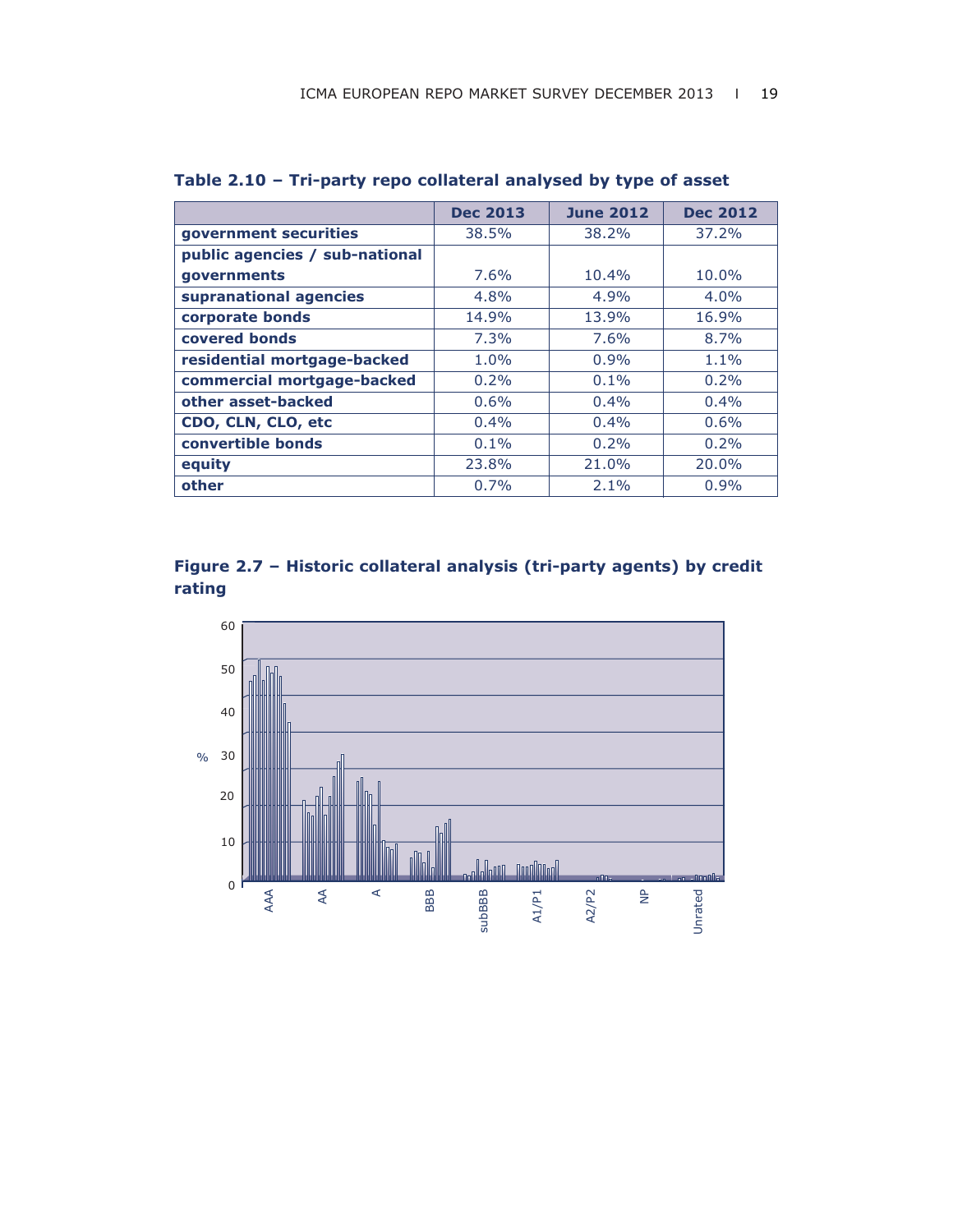

#### **Figure 2.8 – Collateral analysis (tri-party agents) by type of asset**





#### **Jun 09 – Dec 13**

Haircuts on collateral in triparty repo did not change significantly, except for convertible bonds (up to 13.1% from 4.4% on a weighted average basis), residential mortgage-backed securities (up to 10.9% from 8.6%) and commercial mortgage-backed securities (down to 8.2% from 9.5%). However, these are small pools of collateral and, where haircuts have changed, this may reflect changes in the specific issues being offered as collateral within each collateral category.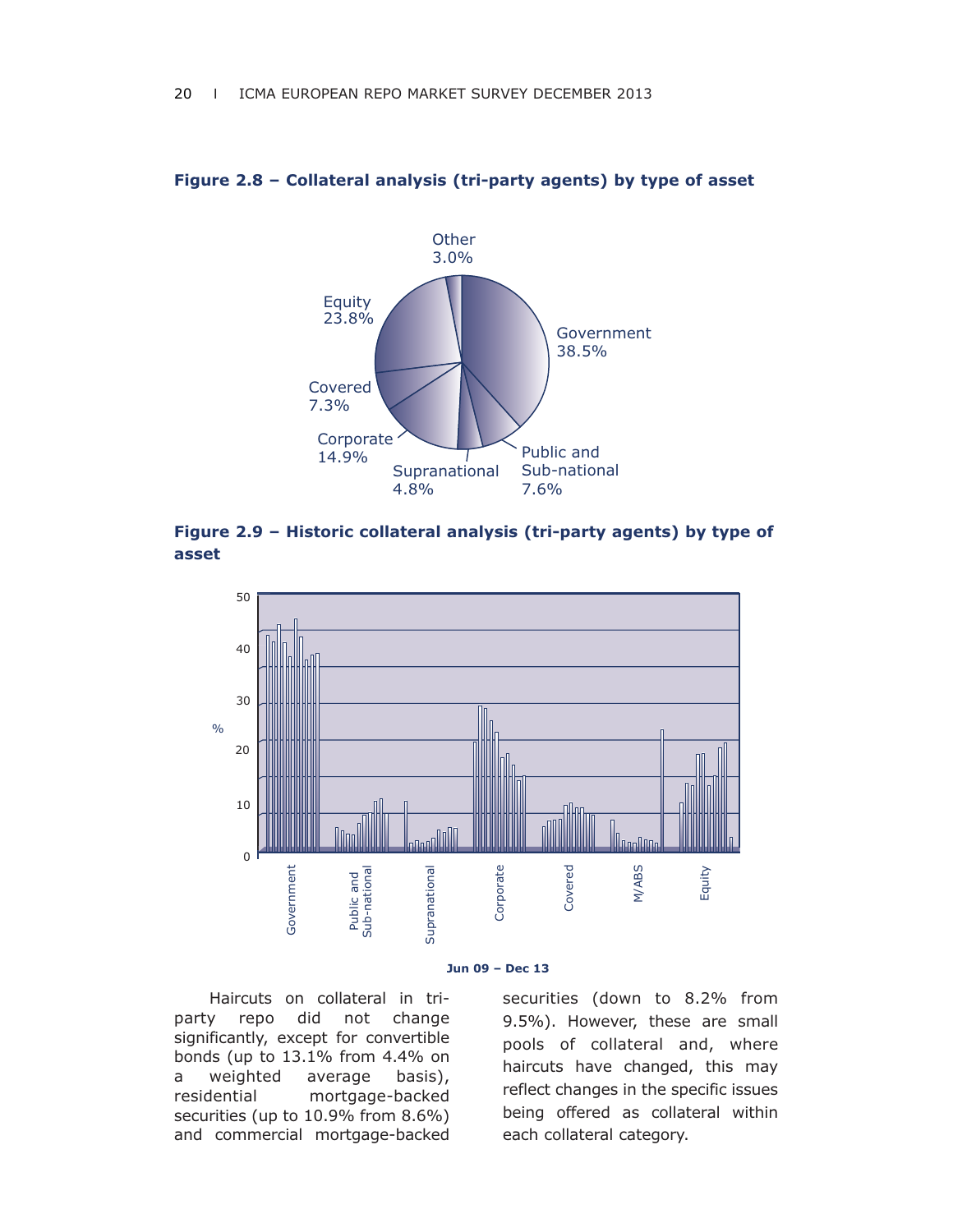| (weighted average haircuts)     | <b>Dec 2013</b> | <b>June 2013</b> | <b>Dec 2012</b> |
|---------------------------------|-----------------|------------------|-----------------|
| government securities           | 2.7%            | $2.6\%$          | 2.7%            |
| public agencies / sub-national  |                 |                  |                 |
| governments                     | 2.3%            | $2.2\%$          | $2.6\%$         |
| supranational agencies          | 2.5%            | 2.7%             | 2.5%            |
| corporate bonds (financial)     | 5.8%            | 4.8%             |                 |
| corporate bonds (non-financial) |                 | 6.3%             | 5.5%            |
| covered bonds                   | 3.1%            | 2.8%             | 2.3%            |
| residential mortgage-backed     | 10.9%           | 8.6%             | $9.2\%$         |
| commercial mortgage-backed      | $8.2\%$         | 9.5%             | 8.1%            |
| other asset-backed              | 8.0%            | $7.4\%$          | 6.8%            |
| CDO, CLN, CLO, etc              | $7.1\%$         | 7.6%             | $7.5\%$         |
| convertible bonds               | 13.1%           | 4.4%             | 6.9%            |
| equity                          | $6.0\%$         | 5.8%             | 5.5%            |
| other                           | 6.4%            | 3.3%             | 6.7             |

# **Table 2.11 – Tri-party repo collateral haircuts analysed by type of asset**

# **Contract analysis (Q1.5)**

# **Figure 2.10 – Contract analysis**

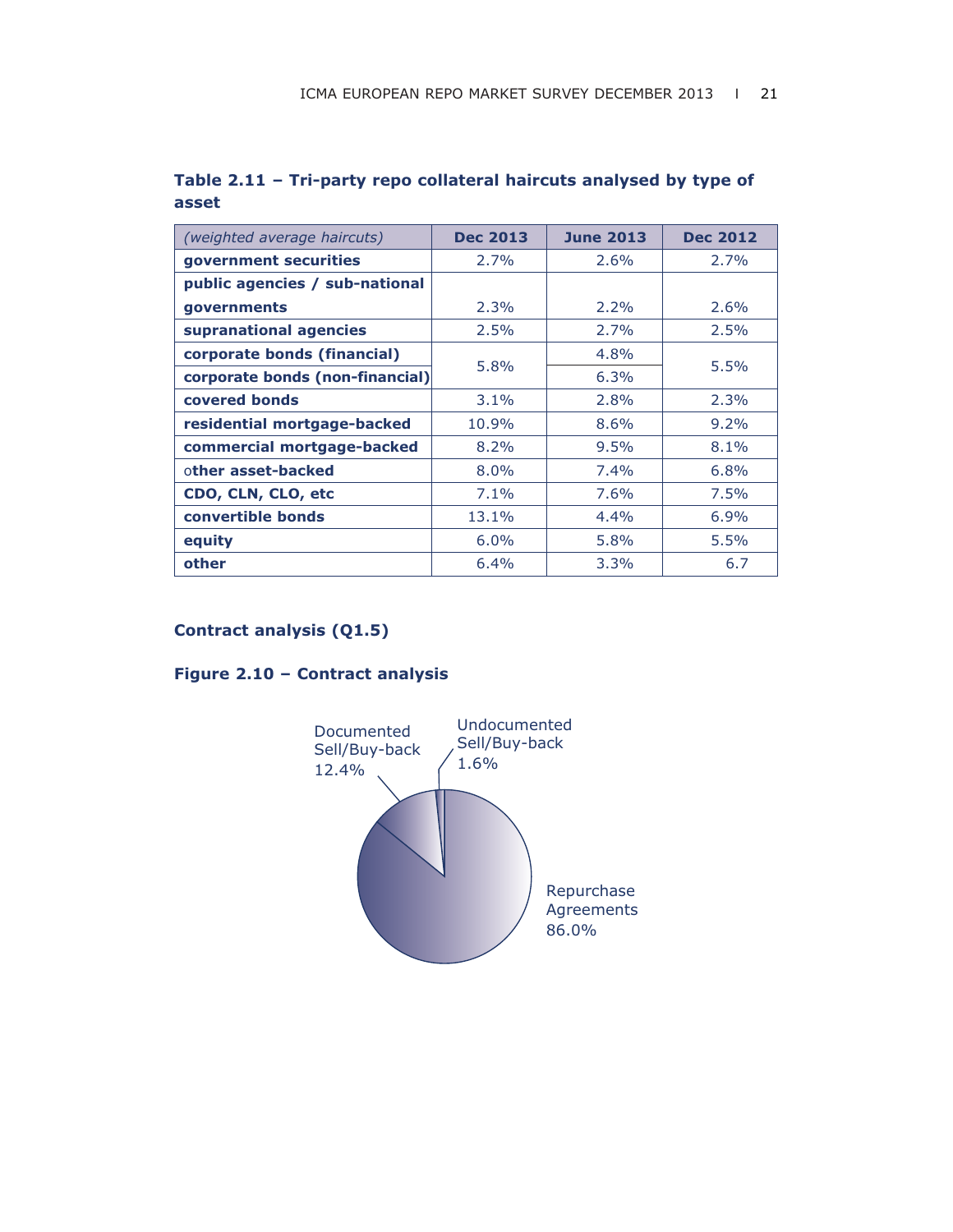|                             | main survey | <b>ATS</b> | tri-party |
|-----------------------------|-------------|------------|-----------|
| repurchase agreements       | 86.0%       | 67.3%      | 100.0%    |
| documented sell/buy-backs   | 12.4%       | 32.7%      | $0.0\%$   |
| undocumented sell/buy-backs | $1.6\%$     | $0.0\%$    | $0.0\%$   |

### **Table 2.12 – Contract comparison in December 2013**

#### **Repo rate analysis (Q1.6)**

Open repo continued to lose market share, touching 12.6% from 13.5%. The share of floating-rate repo regained ground, rising to 8.6% from 6.6%, possibly responding to the steepening of the euro money market curve that was driven by the increasing demand for market funding prior to the year-end and the view that, following the ECB interest rate cut in November, euro rates may finally have bottomed out.

## **Figure 2.11 – Repo rate analysis**



### **Table 2.13 – Repo rate comparison in June 2013**

|               | main survey | <b>ATS</b> | tri-party |
|---------------|-------------|------------|-----------|
| fixed rate    | 78.8%       | 88.3%      | 48.2%     |
| floating rate | 8.6%        | 11.7%      | $0.0\%$   |
| open          | 12.6%       | $0.0\%$    | 51.8%     |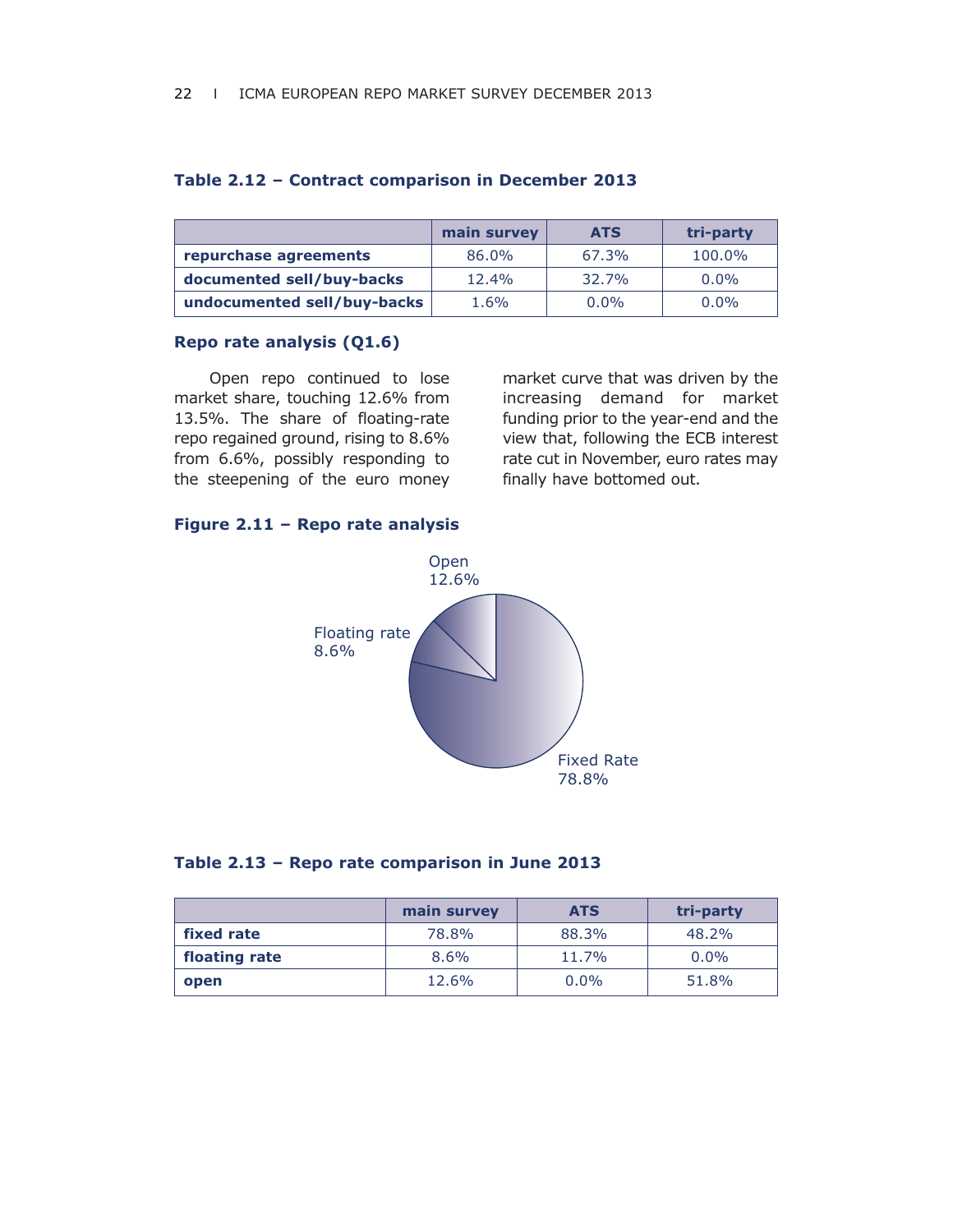# **Maturity analysis (Q1.7)**

|                        | <b>Dec 2013</b> | <b>June 2013</b> | <b>Dec 2012</b> |
|------------------------|-----------------|------------------|-----------------|
| 1 day                  | 19.9%           | 18.2%            | 17.0%           |
| 2 days to 1 week       | 15.8%           | 15.2%            | 16.3%           |
| 1 week to 1 month      | 22.0%           | 23.8%            | 17.2%           |
| $>1$ month to 3 months | 16.6%           | 10.7%            | 16.0%           |
| >3 months to 6 months  | 4.6%            | $4.1\%$          | $4.1\%$         |
| >6 months to 12 months | $3.1\%$         | 4.5%             | 2.9%            |
| $>12$ months           | 3.1%            | 4.1%             | 5.9%            |
| forward-start          | 8.8%            | 12.1%            | 7.8%            |
| open                   | $6.2\%$         | 7.3%             | 12.7%           |

### **Table 2.14 – Maturity analysis**

**Figure 2.12 – Maturity analysis: short dates, longer terms & forwards (main survey)**

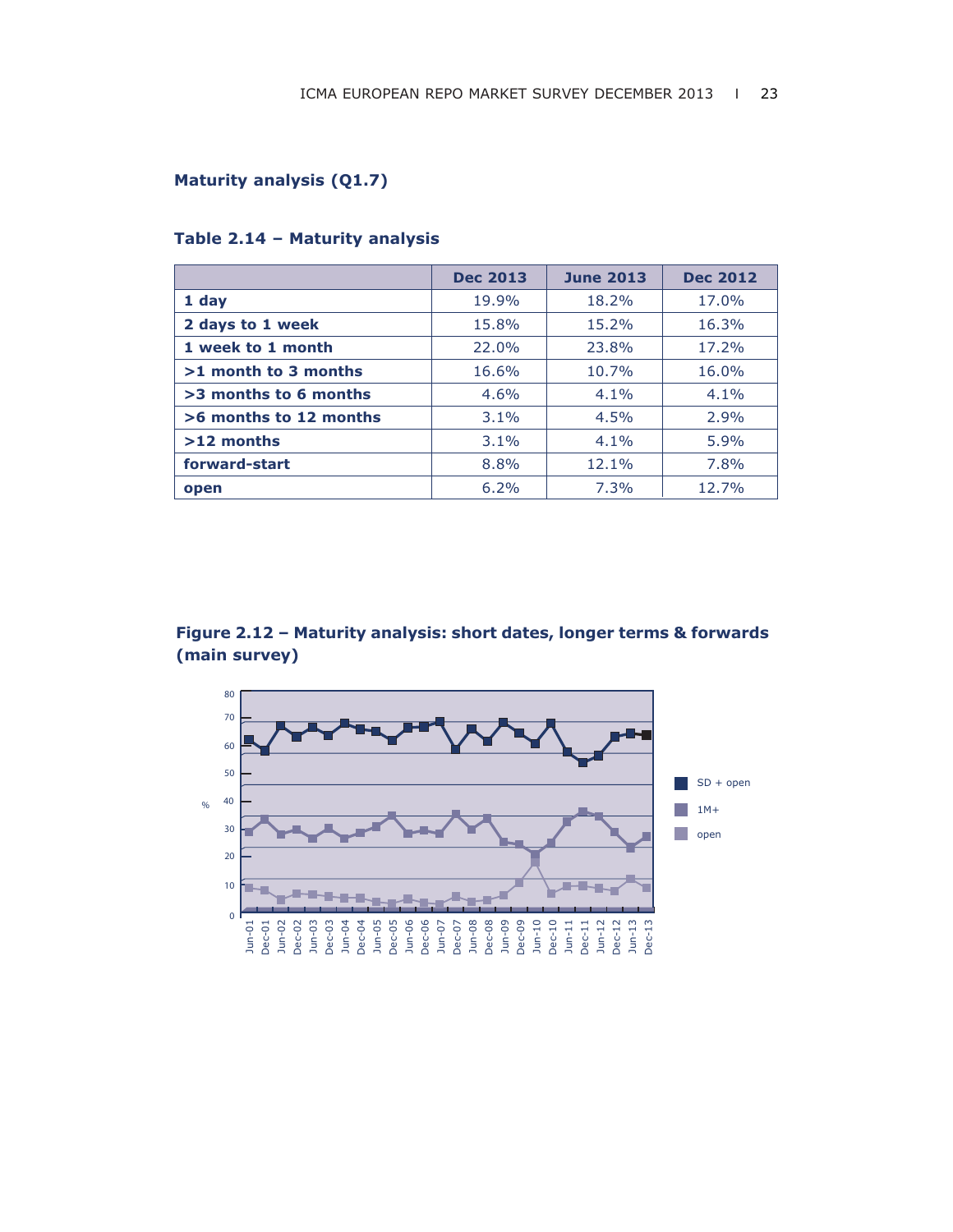

**Figure 2.13 – Maturity analysis: non-forward terms (main survey)**

**Figure 2.14 – Maturity analysis: breakdown of short dates plus open (main survey)**



Short-dated repos (one month or less to maturity) were largely unchanged at 57.7%.

Contracts with 1 to 3 months remaining to maturity rebounded vigorously to 16.6% from 10.7%, in part, due to seasonal factors (this range of terms always increases in December, approaching the turn of the year, and then falls back in June). The simultaneous rises in very shortterm tenors and those in the 1 to 6-month range have been explained as an attempt by banks to lend at longer durations in order to enhance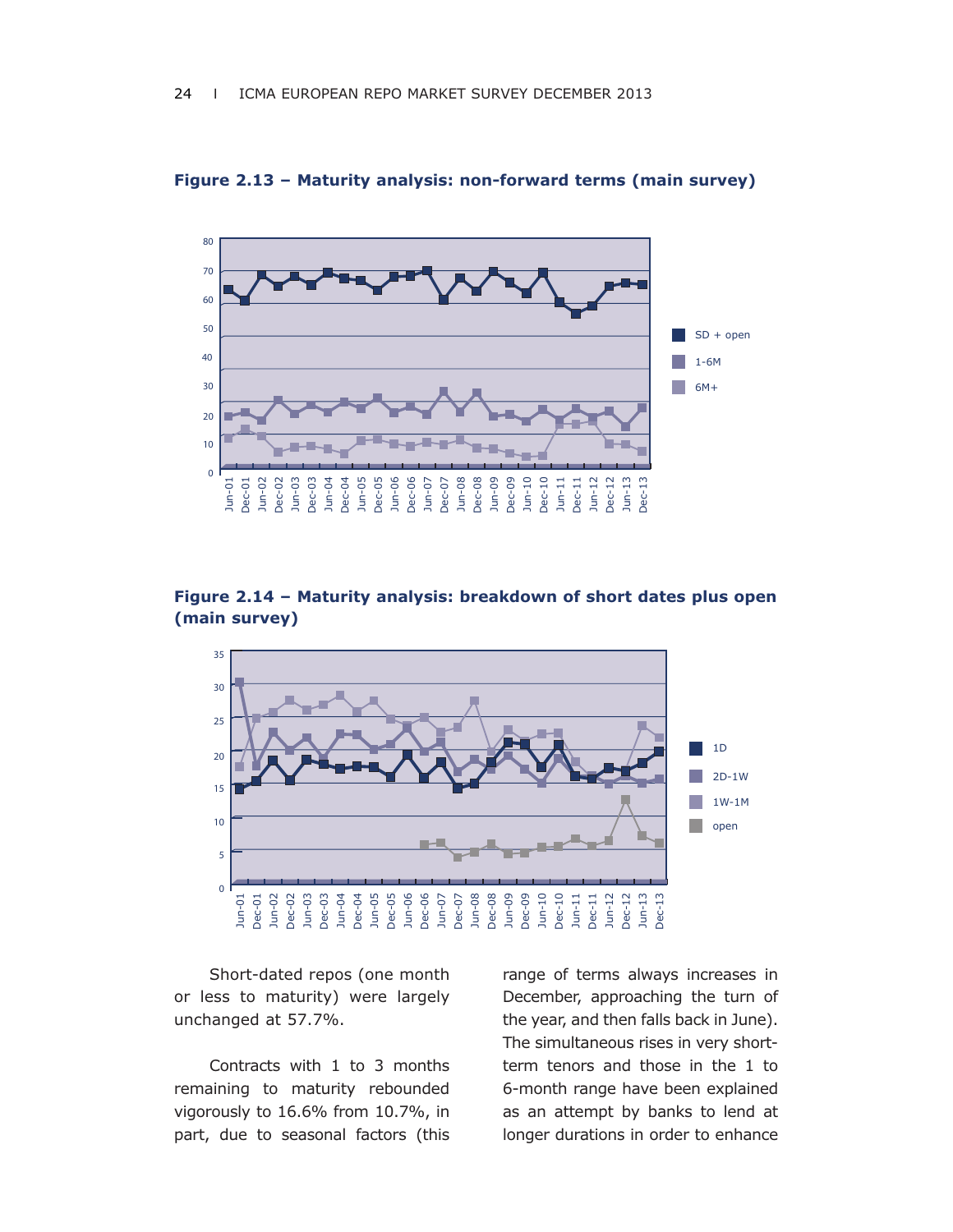yield, while building up a high level of assets below 1-week in order to satisfy liquidity requirements.

There were signs of a modest lengthening of tenors in electronic and tri-party repo business too.

Forward-start transactions fell back sharply to 8.8% from a three-year high of 12.1% in June 2013, perhaps as expectations of further changes in ECB policy rates were receded after the cut in November.



### **Figure 2.15 – Maturity analysis (ATS)**

**Figure 2.16 – Maturity analysis (tri-party agents)**

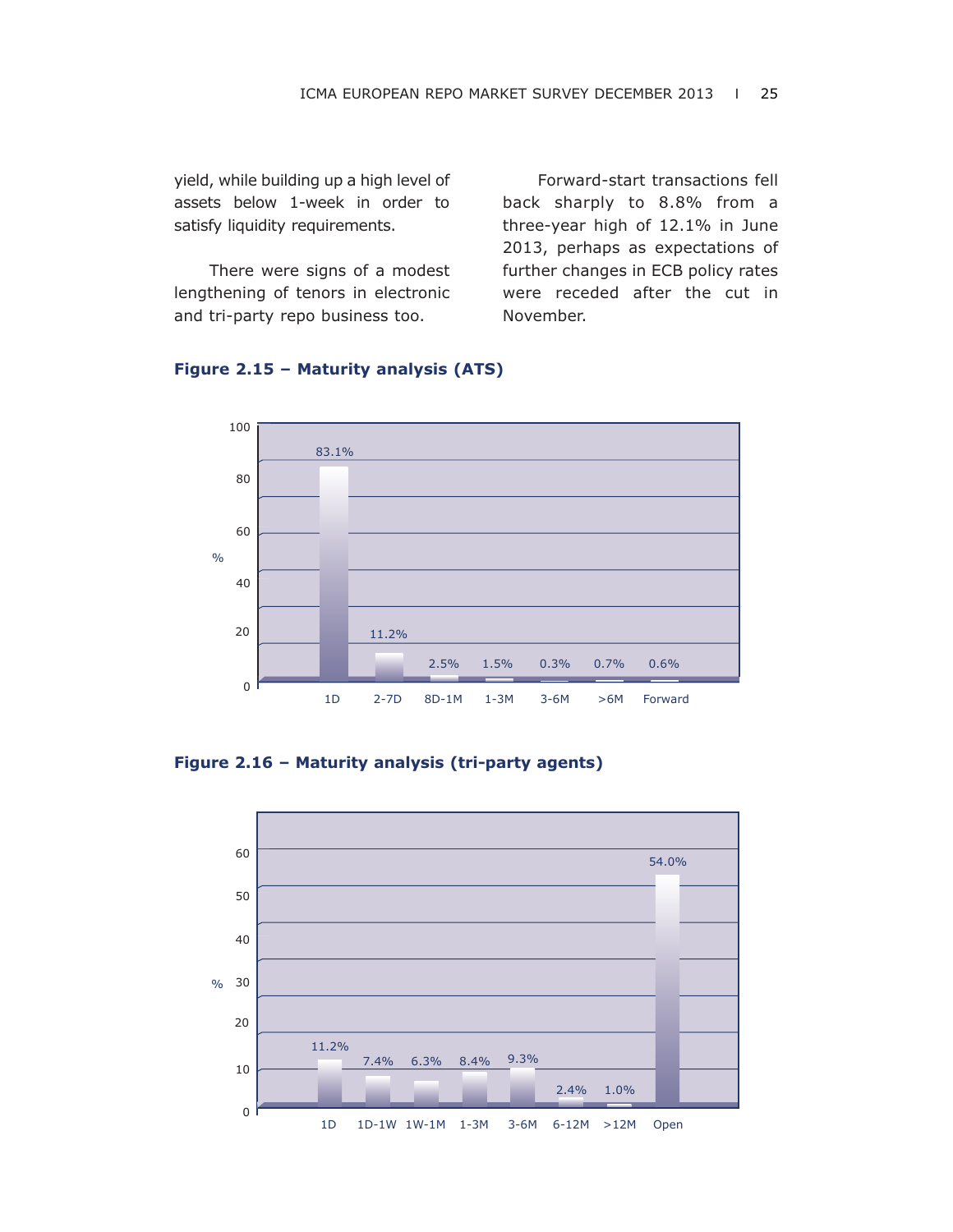

**Figure 2.17 – Maturity analysis (voice-brokers)**

| Table 12.15 - Maturity comparison in December 2013 |  |  |  |  |  |
|----------------------------------------------------|--|--|--|--|--|
|----------------------------------------------------|--|--|--|--|--|

|                        | main survey | <b>ATS</b> | tri-party | <b>WMBA</b> |
|------------------------|-------------|------------|-----------|-------------|
| 1 day                  | 19.9%       | 83.1%      | 11.2%     | 3.9%        |
| 2 days to 1 week       | 15.8%       | 11.2%      | $7.4\%$   | 6.1%        |
| 1 week to 1 month      | 22.0%       | 2.5%       | $6.3\%$   | 14.2%       |
| $>1$ month to 3 months | 16.6%       | 1.5%       | 8.4%      | 18.2%       |
| >3 months to 6 months  | 4.6%        | 0.3%       | 9.3%      | 5.0%        |
| >6 months to 12 months | 3.1%        | $0.4\%$    | 2.4%      | 5.9%        |
| $>12$ months           | $3.1\%$     | 0.3%       | $1.0\%$   | $0.4\%$     |
| forward-start          | 8.8%        | 0.6%       |           | 42.6%       |
| open                   | 6.2%        |            | 54.0%     | 3.8%        |

# **Product analysis (Q2)**

The share of securities lending conducted on repo desks continued

to contract, reaching a new record low of 9.9% from 10.4%.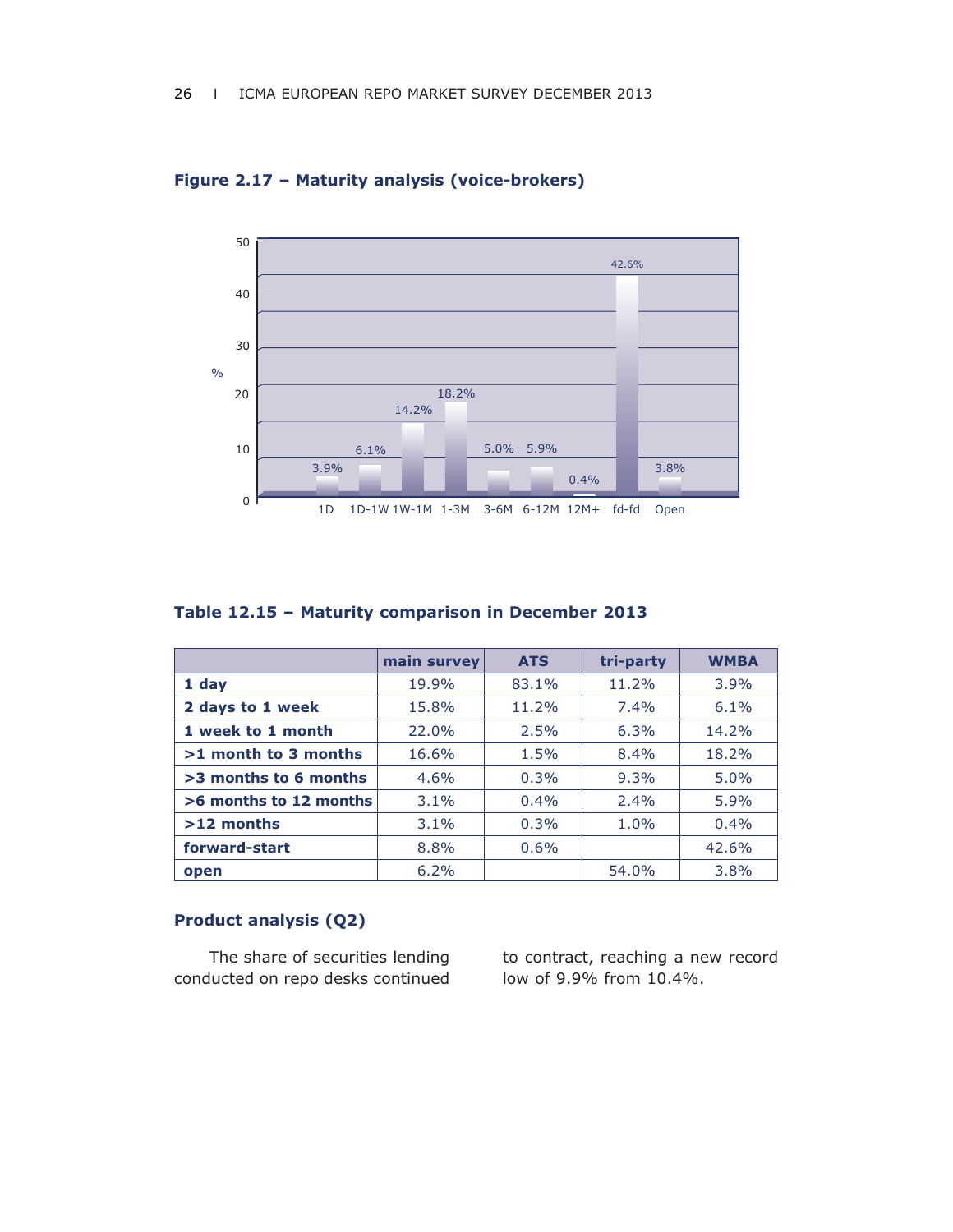# **Figure 2.18 – Product analysis**



# **Concentration analysis**

The degree of concentration was hardly changed.

# **Table 2.16 – Concentration analysis**

|        | December 2013 | <b>June 2013</b> | December 2012 |
|--------|---------------|------------------|---------------|
| top 10 | 56.0%         | 55.4%            | 57.3%         |
| top 20 | 80.9%         | 79.7%            | 79.7%         |
| top 30 | $91.2\%$      | 91.5%            | 91.0%         |
| other  | 8.8%          | 8.5%             | $9.0\%$       |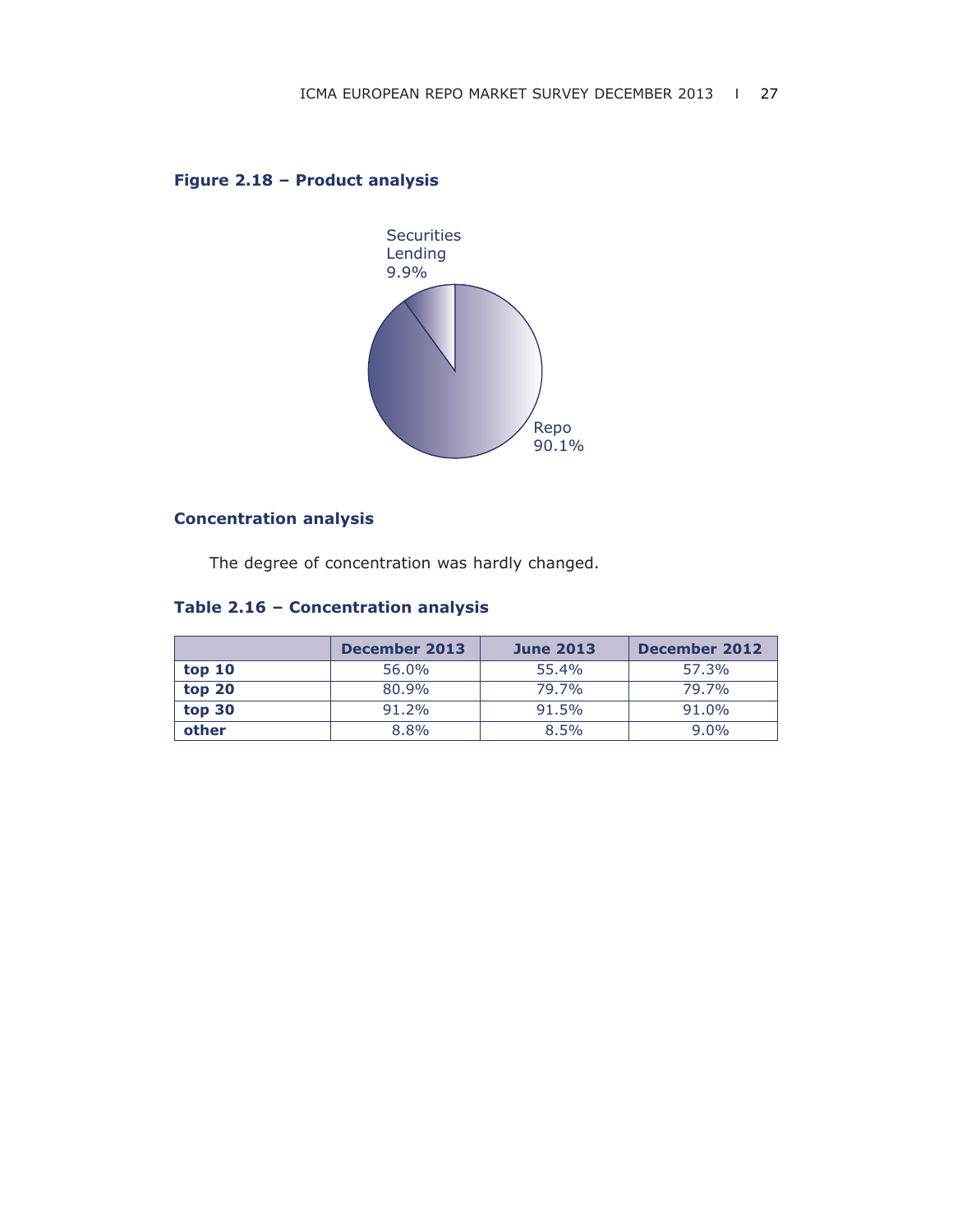

#### **Figure 2.19 – Concentration analysis**

Although the apparent degree of concentration of repo business is high, this does not mean that the largest institutions have commensurate market power. A better measure of market

concentration - often used in competition analyses - is the Herfindahl Index. This index shows market concentration unchanged over 2013.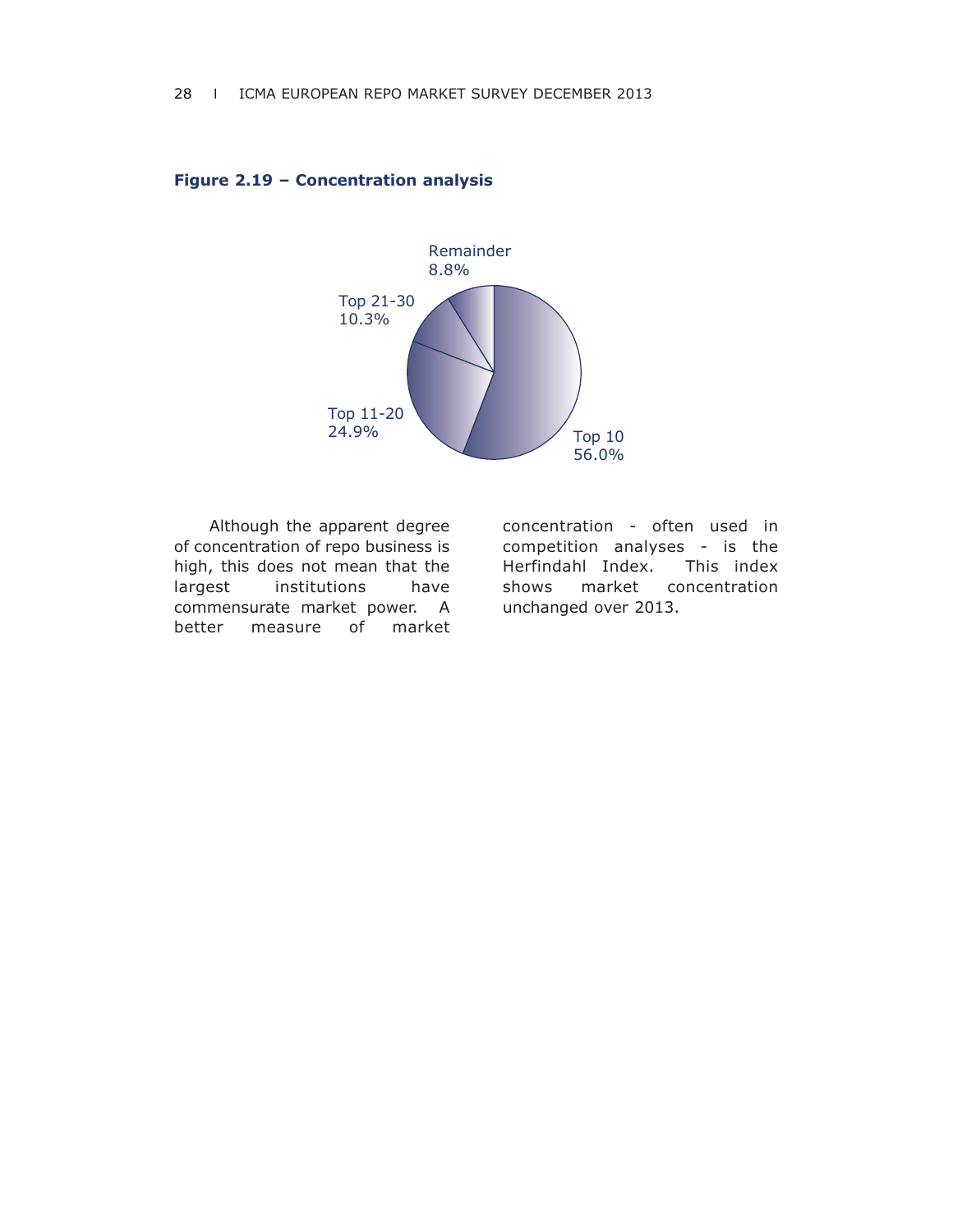|                      | index | numbers in survey |
|----------------------|-------|-------------------|
| December 2003        | 0.045 | 76                |
| <b>June 2004</b>     | 0.040 | 81                |
| <b>December 2004</b> | 0.047 | 76                |
| <b>June 2005</b>     | 0.043 | 81                |
| <b>December 2005</b> | 0.043 | 80                |
| <b>June 2006</b>     | 0.042 | 79                |
| <b>December 2006</b> | 0.050 | 74                |
| <b>June 2007</b>     | 0.041 | 76                |
| December 2007        | 0.040 | 68                |
| <b>June 2008</b>     | 0.044 | 61                |
| <b>December 2008</b> | 0.049 | 61                |
| <b>June 2009</b>     | 0.051 | 61                |
| <b>December 2009</b> | 0.065 | 58                |
| <b>June 2010</b>     | 0.105 | 57                |
| December 2010        | 0.064 | 57                |
| <b>June 2011</b>     | 0.074 | 58                |
| December 2011        | 0.065 | 64                |
| <b>June 2012</b>     | 0.062 | 62                |
| <b>December 2012</b> | 0.054 | 71                |
| <b>June 2013</b>     | 0.046 | 65                |
| <b>December 2013</b> | 0.046 | 68                |

# **Table 2.17 – Herfindahl Index**

\*The Herfindahl Index is the sum of the squares of market shares divided by the square of the sum of market shares. The higher the index, the lower the degree of competition. If the index is higher, the more a single institution has a dominant market share and/or the more insignificant the market shares of all the other survey participants. A market in which several institutions have very large market shares can therefore have a relatively low index.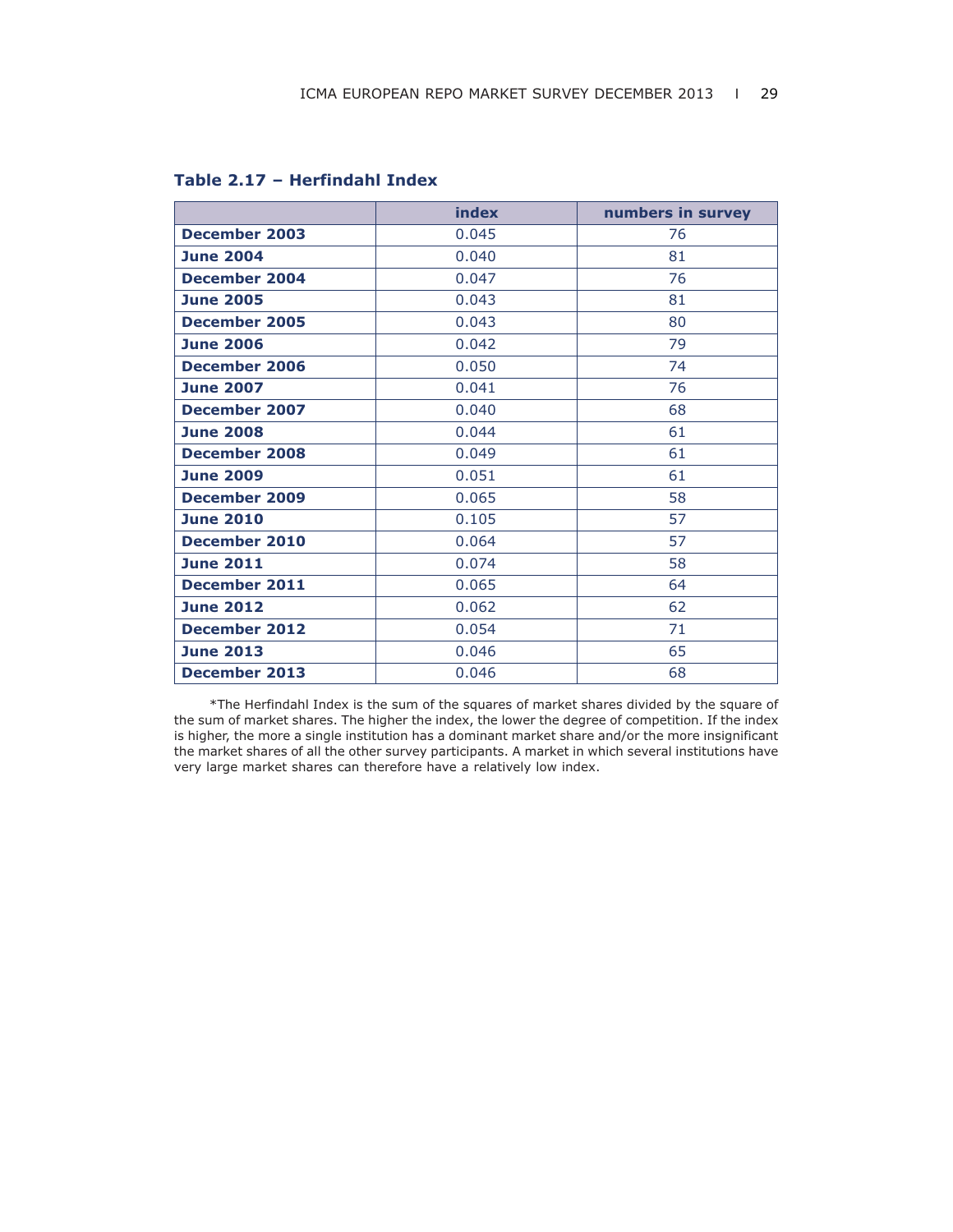# **CHAPTER 3: CONCLUSION**

The significant reduction in the size of the survey over the second half of 2013 would seem to be the result of the usual contraction of repo books at year-end plus the impact of the lending offered by the ECB in December in order to relieve any seasonal funding shortages. It may also have been driven by the anticipation of future regulatory constraints on shortterm wholesale funding.

As in the past, ECB lending was reflected in a drop in the share of domestic business, as well as a reduction in the share of the electronic market. With a fixed-rate full allotment facility from the ECB, Eurozone banks had less need of market funding. To this extent, the ECB's facility slowed the return to the market seen in the previous survey, albeit temporarily. However, the continued recovery in market confidence seems to have sustained the share of directlynegotiated repos. And the trend back towards market funding was still visible and not just for core eurozone banks. Thus, there was a large increase in the share of Italian collateral.

A conundrum in the latest survey results was the increase in anonymous (ie CCP-cleared) electronic trading. Anecdotal evidence suggested that banks were taking advantage of increased market confidence to shift out of CCP-cleared trading and take advantage of the lower haircuts in the uncleared market. It is possible that a new question in the survey asking banks to break out GC financing business may have produced a one-off adjustment to the total for anonymous electronic trading (which includes GC financing) that obscured the underlying trend. It is also possible that reports of a net migration out of CCP-cleared business have been exaggerated. While Spanish banks appear to have reduced their use of the domestic CCP, this business is not electronically originated. And some Italian banks appear to have been forced into the CCP-cleared market by counterparty credit concerns arising from political instability in Italy.

The reduced need for market funding would normally have been expected to hit the share of triparty repo, as this is a pure cash-driven product. However, the share of tri-party repo actually increased, if only modestly. And there was a dramatic expansion of the tri-party market outside the survey, which would seem to confirm anecdotal evidence of new entrants arriving into that market. It may also be the result of increased use by existing participants, among whom, may be US money market mutual funds. These investors increased their lending to core Eurozone banks, not least, to French banks. It is noteworthy that the share of French collateral in tri-party repo jumped.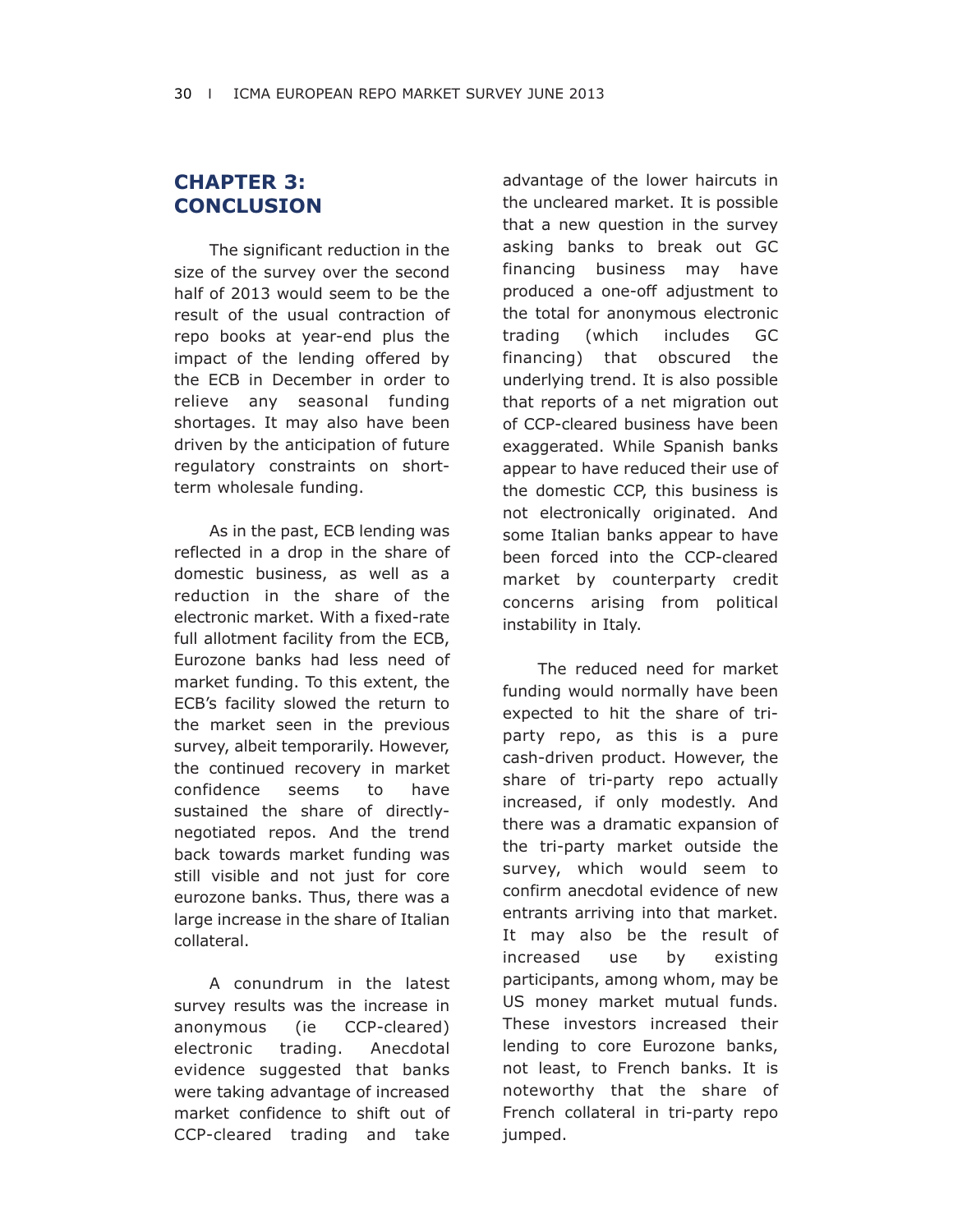# **ABOUT THE AUTHOR**

This report was compiled by Richard Comotto, who is a Senior Visiting Fellow at the ICMA Centre at the University of Reading in England, where he is responsible for the FX and money markets module of the Centre's postgraduate finance programme. He is also Course Director of the ICMA Professional Repo Market Course conducted in Europe and Asia in co-operation with the ACI and AFME/ASIFMA, and of the ICMA-ISLA GMRA-GMSLA Workshop.

The author acts as an independent consultant providing research, advice and training on the international money, securities and derivatives markets to professional market associations, government agencies, regulatory authorities, international financial institutions, banks, brokers and financial information services.

The author has written a number of books and articles on a range of financial topics, including the foreign exchange and money markets, swaps and electronic trading systems. He takes particular interest in the impact of electronic trading systems on the bond and repo markets. Following the financial crisis, he has been advising the ICMA's European Repo Council on regulatory initiatives and has produced a series of papers: in July 2010, a 'White paper on the operation of the European repo market, the role of short-selling, the problem of settlement failures and the need for reform of the market infrastructure'; in September 2011, 'Interconnectivity of central and commercial bank money in the clearing and settlement of the European repo market'; in February 2012, 'Haircuts and Initial Margins in the Repo Market'; in March 2012, 'Shadow Banking and Repo'; and in 'Collateral damage: the impact of the Financial Transaction Tax on the European repo market' in April 2013. He writes on repo market topics on the ICMA Centre blog at icmacentre.wordpress.com/.

The author served for ten years at the Bank of England, within its Foreign Exchange Division and on secondment to the International Monetary Fund in Washington DC.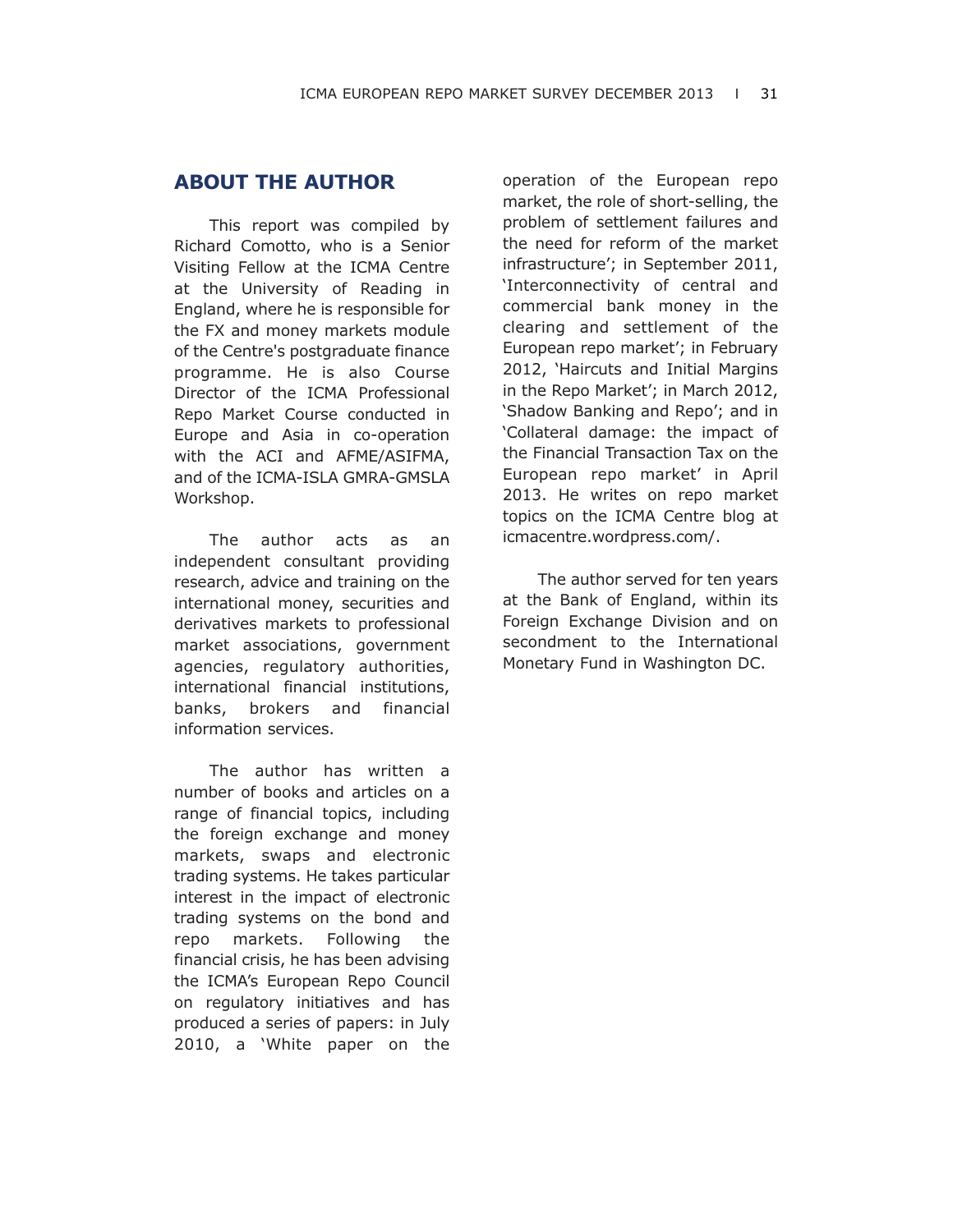# **APPENDIX A: SURVEY GUIDANCE NOTES**

The following extract is based on the Guidance notes issued to participants in conjunction with the survey that took place on Wednesday, December 11, 2013

The data required by this survey are: the total value of the repos and reverse repos booked by your repo desk that are still outstanding at close of business on Wednesday, December 11, 2013, and various breakdowns of these amounts.

Branches of your bank in other countries in Europe may be asked to complete separate returns. If your repo transactions are booked at another branch, please forward the survey form to that branch. If branches of your bank in other countries run their own repo books, please copy the survey form to these branches, so that they can also participate in the survey. Please feel free to copy the survey form to other banks, if you discover that they have not received it directly.

### **General guidance**

a)Please fill in as much of the form as possible. For each question that you answer, you will receive back your ranking in that category.

b)If your institution does not transact a certain type of repo business, please enter 'N/A' in the relevant fields. On the other hand, if your institution does that type of business but is not providing the data requested by the survey, please do not enter anything into

the relevant field. If your institution does that type of business but has no transactions outstanding, please enter zero into the relevant field.

c) You only need to give figures to the *nearest million*. However, if you give figures with decimal points, please use full stops as the symbols for the *decimal points*, *not* commas. For *nil returns*, please use zeros, *not* dashes or text.

d)Please do not re-format the survey form, ie change its layout, and do not leave formulae in the cells of the underlying spreadsheet.

e)Include all repurchase agreements (classic repos), sell/buy-backs and similar types of transaction (e.g. pensions livrées). There is a separate question (see question 2) on securities lending and borrowing transactions (including securities lending and borrowing against cash collateral).

f) Exclude repo transactions undertaken with central banks as part of their official money market operations. Other repo transactions with central banks, e.g. as part of their reserve management operations, should be included.

g)Give the value of the cash which is due to be repaid on all repo and reverse repo contracts (not the market value or nominal value of the collateral) that are still *outstanding at close of business on Wednesday, December 11, 2013*. This means the value of transactions at their repurchase prices.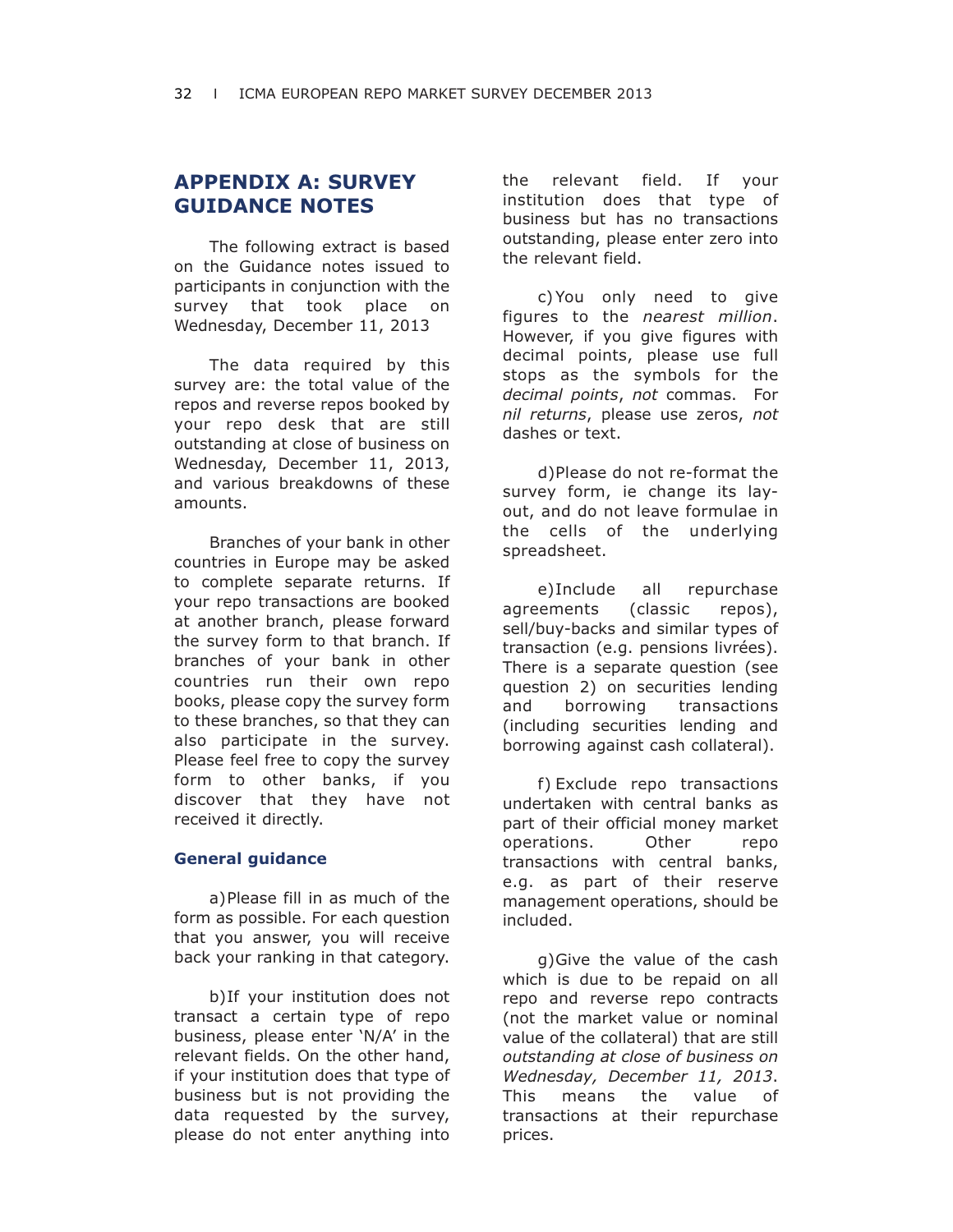h)"Outstanding" means repos and reverse repos with a repurchase date, or which will roll over, on or after Thursday, December 12, 2013. You should include all *open repos and reverse repos* that have been rolled over from Wednesday, December 11, 2013, to a later date and all *forward-forward repos and reverse repos* that are still outstanding at close on Wednesday, December 11, 2013.

i) Give separate totals for (a) repos plus sell/buy-backs and (b) reverse repos plus buy/sell-backs.

j) The survey seeks to measure the value of repos and reverse repos on a transaction date basis, rather than a purchase date basis. This means that you should include all repo and reverse repo contracts that have been agreed before close of business on Wednesday, December 11, 2013, even if their purchase dates are later.

k)Give *gross* figures, i.e. do *not* net opposite transactions with the same counterparty. If this is not possible, please indicate that your figures are net.

l) In the case of equity repo, for synthetic structures, please give the value of the cash payment.

# **Guidance on specific questions in the survey form**

1.1 Transactions (1.1.1) direct with counterparties or (1.1.2) through voice-brokers should *exclude* all repos transacted over an ATS (see below). These should be recorded under (1.1.3).

(1.1.2) Transactions through voice-brokers should be broken down in terms of the location of the counterparties, rather than the location of the voice-brokers.

(1.1.3) "ATSs" are automatic trading systems (e.g. BrokerTec, Eurex Repo and MTS, but not voiceassisted electronic systems such as e-speed and GFInet). Transactions through voice-assisted systems should be included in (1.1.2). Anonymous transactions through an ATS with a central counterparty (e.g. CC&G, LIFFE-Clearnet, MEFF and Eurex Clearing) should be recorded in (1.1.3.4) and (1.1.3.5). GC financing systems in (1.1.3.4) are those ATS that are connected to a CCP and tri-party repo service. Examples include Eurex Euro GC Pooling and LCH-Clearnet's €GC basket traded on Brokertec. They do not include GC basket trading on ATS. This activity may be cleared across a CCP but does not involve a tri-party service, and should be recorded in (1.1.3.5).

1.2 This item includes all the transactions recorded in (1.1.3) plus any transactions executed directly with counterparties and via voice-brokers which are then registered with and cleared through a central counterparty.

1.6 "Repurchase agreements" (also known as "classic repos") include transactions documented under the Global Master Repurchase Agreement (GMRA) 1995, the Global Master Repurchase Agreement (GMRA) 2000 or the Global Master Repurchase Agreement (GMRA) 2011 without reference to the Buy/Sell-Back Annexes, and transactions documented under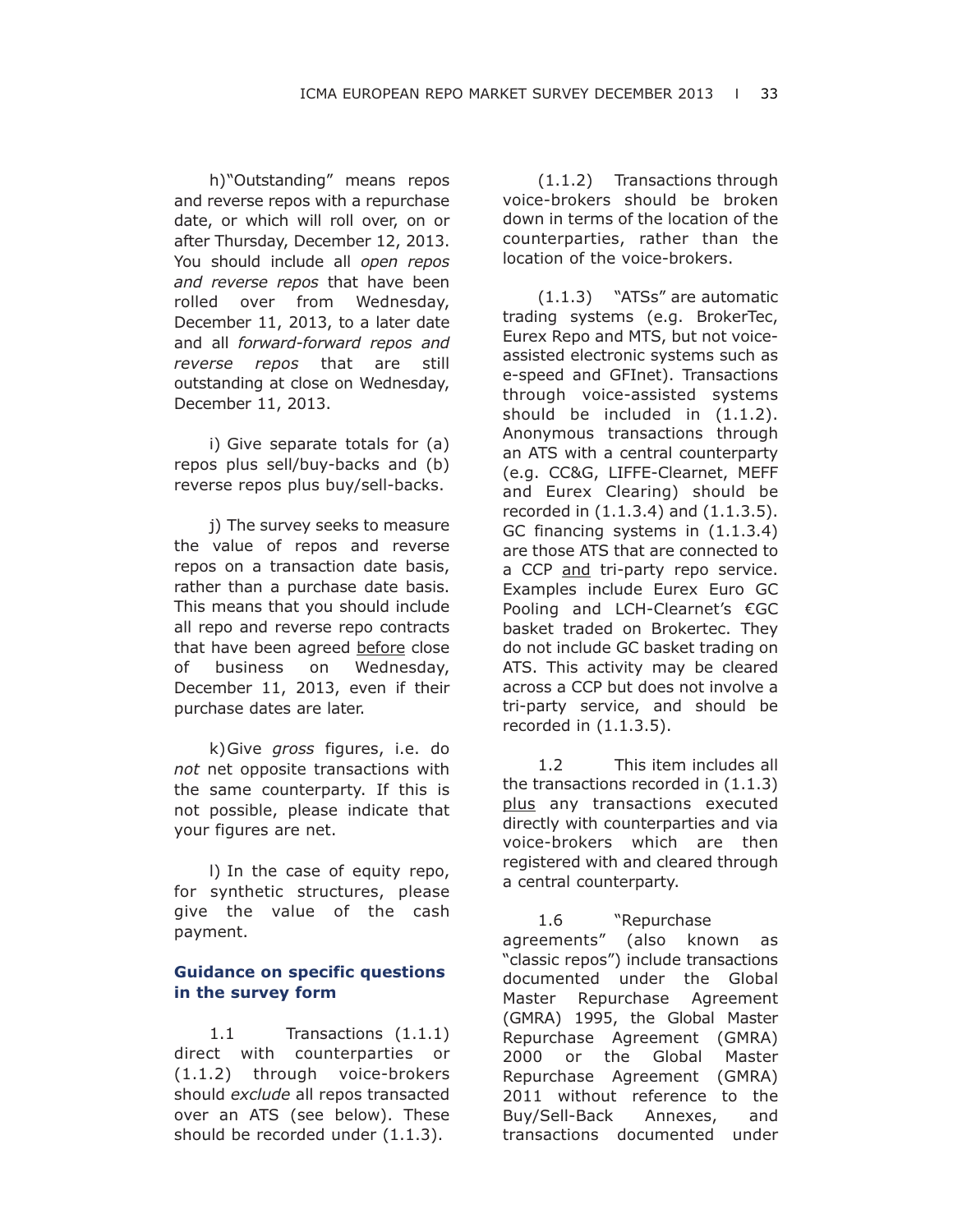other master agreements. "Sell/buy-backs" are therefore taken to include all transactions that are not documented. Repurchase agreements include pensions livrées. Repurchase agreements are characterised by the immediate payment by the buyer to the seller of a manufactured or substitute payment upon receipt by the buyer of a coupon on the collateral held by the buyer. If a coupon is paid on collateral during the term of a sell/buy-back, the buyer does not make an immediate manufactured or substitute payment to the seller, but reinvests the coupon until the repurchase date of the sell/buy-back and deducts the manufactured or substitute payment (plus reinvestment income) from the repurchase price due to be received from the seller. Sell/buy-backs may be quoted in terms of a forward price rather than a repo rate. Where sell/buy-backs are documented (e.g. under the Buy/Sell-Back Annexes to the GMRA 1995, GMRA 2000 or GMRA 2011), periodic adjustments to the relative amounts of collateral or cash - which, for a repurchase agreement, would be performed by margin maintenance transfers or payments - are likely to be made by early termination and adjustment or re-pricing. All open repos are likely to be repurchase agreements.

1.7 This section asks for the *remaining* term to maturity (not the original term to maturity) of repos to be broken down as follows:

 $(1.7.1.1)$  1 day – this means: all contracts transacted prior to Wednesday, December 11, 2013, with a repurchase date on Thursday, December 12, 2013;

overnight, tom/next, spot/next and corporate/next contracts transacted on Wednesday, December 11, 2013.

(1.7.1.2) 2–7 days – this means:

• all contracts transacted prior to Wednesday, December 11, 2013, with a repurchase date on Friday, December 13, 2013, or any day thereafter up to and including Wednesday, December 18, 2013;

• contracts transacted on Wednesday, December 11, 2013, with an original repurchase date on Friday, December 13, 2013, or any day thereafter up to and including Wednesday, December 18, 2013 (irrespective of the purchase date, which will vary).

(1.7.1.3) More than 7 days but no more than 1 month – this means:

all contracts transacted prior to Wednesday, December 11, 2013, with a repurchase date on Thursday, December 19, 2013, or any day thereafter up to and including Monday, January 13, 2014;

• contracts transacted on Wednesday, December 11, 2013, with an original repurchase date on Thursday, December 19, 2013, or any day thereafter up to and including Monday, January 13, 2014 (irrespective of the purchase date, which will vary).

(1.7.1.4) More than 1 month but no more than 3 months – this means:

all contracts transacted prior to Wednesday, December 11, 2013, with a repurchase date on Tuesday, January 14, 2014, or any day thereafter up to and including Tuesday, March 11, 2014;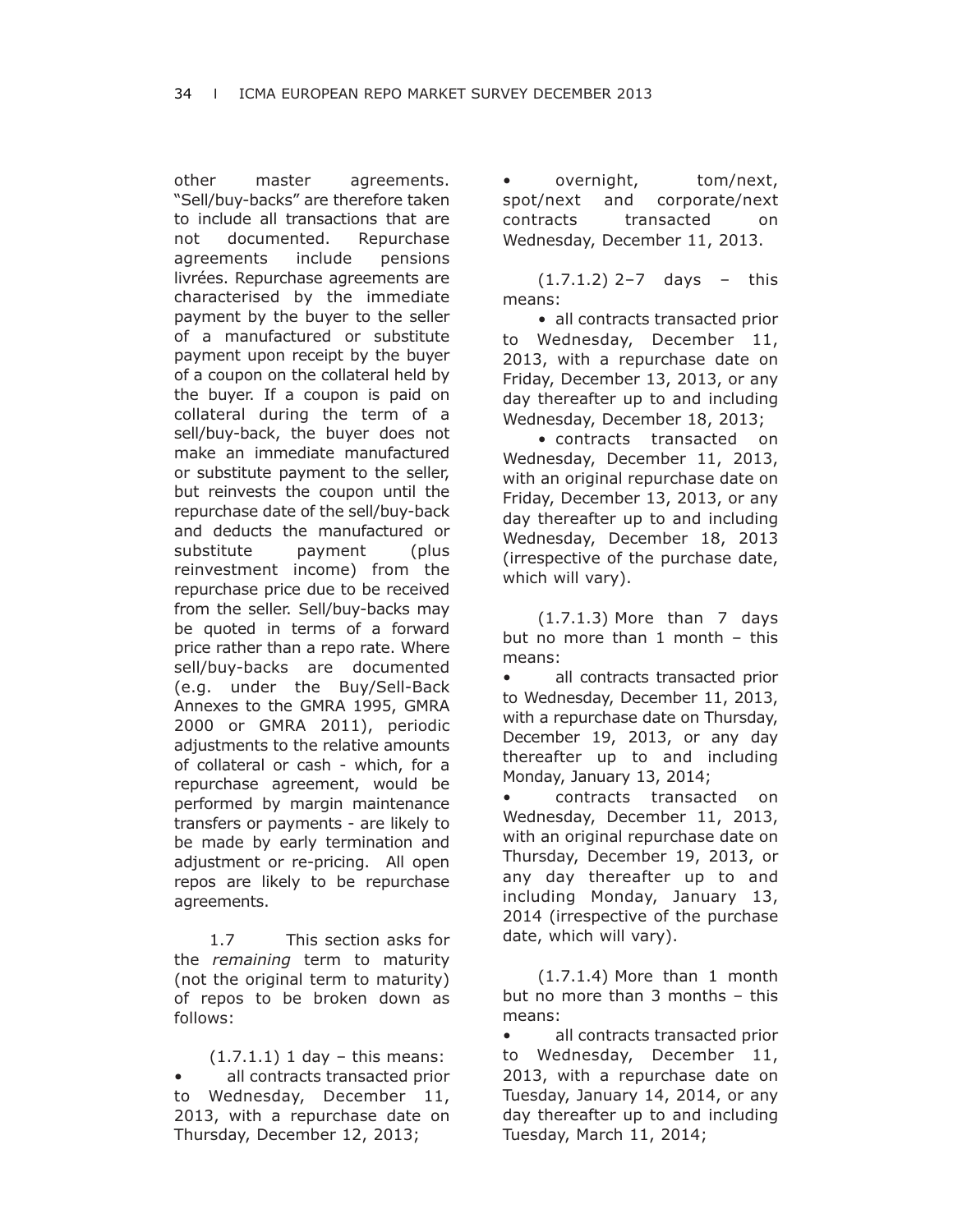• contracts transacted on Wednesday, December 11, 2013, with an original repurchase date on Tuesday, January 14, 2014, or any day thereafter up to and including Tuesday, March 11, 2014 (irrespective of the purchase date, which will vary).

(1.7.1.5) More than 3 months but no more than 6 months – this means:

• all contracts transacted prior to Wednesday, December 11, 2013, with a repurchase date on Wednesday, March 12, 2014, or any day thereafter up to and including Wednesday, June 11, 2014;

• contracts transacted on Wednesday, December 11, 2013, with an original repurchase date on Wednesday, March 12, 2014, or any day thereafter up to and including Wednesday, June 11, 2014 (irrespective of the purchase date, which will vary).

(1.7.1.6) More than 6 months but no more than 12 months – this means;

• all contracts transacted prior to Wednesday, December 11, 2013, with a repurchase date on Thursday, June 12, 2014, or any day thereafter up to and including Thursday, December 11, 2014;

• contracts transacted on Wednesday, December 11, 2013, with an original repurchase date on Thursday, June 12, 2014, or any day thereafter up to and including Thursday, December 11, 2014 (irrespective of the purchase date, which will vary).

(1.7.1.7) More than 12 months – this means;

• all contracts transacted prior to Wednesday, December 11, 2013, with a repurchase date on Friday, December 12, 2014, or any day thereafter;

• contracts transacted on Wednesday, December 11, 2013, with an original repurchase date on or after Friday, December 12, 2014 (irrespective of the purchase date, which will vary).

(1.7.2) Forward-forward repos are defined for the purposes of this survey as contracts with a purchase date of Monday, December 16, 2013, or later. There is therefore an overlap with corporate/next transactions. If the latter cannot be identified separately, it is accepted that they will be recorded as forwardforward repos.

(1.7.3) Open repos are defined for the purposes of this survey as contracts that have no fixed repurchase date when negotiated but are terminable on demand by either counterparty. This item should be equal to item (1.6.3). Open repos should, in theory, be floating-rate, but in practice are often re-fixed irregularly, so are being treated separately from floating-rate repo  $(1.6.2)$ .

1.8 Please confirm whether the transactions recorded in the various questions in (1.7) include your tri-party repo business. Some institutions do not consolidate their tri-party repo transactions with their direct or voice-brokered business because of delays in receiving reports from tri-party agents or the complexity of their tri-party business.

1.9 Eurobonds should be included as fixed income securities issued "by other issuers" in the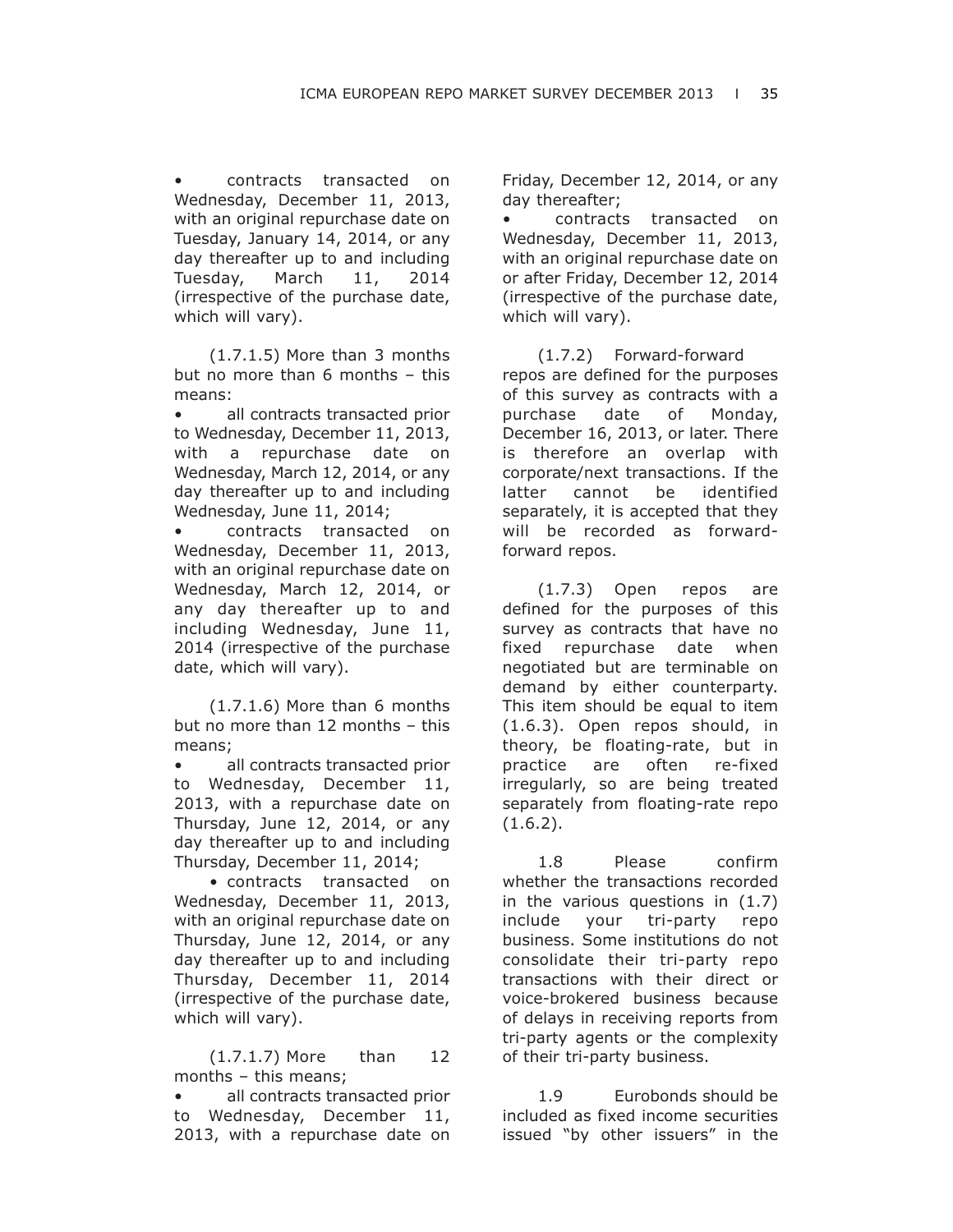countries in which the bonds are issued. This will typically be Luxembourg (1.9.10) and the UK (1.9.15). Equity collateral should be recorded in (1.9.34).

(1.9.28) "Official

international financial institutions, including multilateral development banks" include:

African Development Bank (AfDB) Asian Development Bank (AsDB) Caribbean Development Bank (CDB) Central American Bank for

Economic Integration (CABEI) Corporacion Andina de Fomento (CAF)

East African Development Bank (EADB)

European Bank for Reconstruction and Development (EBRD)

European Commission

(EC)/European Financial Stability Mechanism (EFSM)

European Financial Stability Facility (EFSF)

European Investment Bank (EIB) European Stabilisation Mechanism (ESM)

Inter-American Development Bank Group (IADB)

International Fund for Agricultural Development (IFAD)

Islamic Development Bank (IDB) Nordic Development Fund (NDF) Nordic Investment Bank (NIB) OPEC Fund for International Development (OPEC Fund) West African Development Bank

(BOAD)

World Bank Group (IBRD and IFC)

(1.9.29) "US in the form of fixed income securities but settled across Euroclear or Clearstream" means only domestic and Yankee bonds. This includes Reg.144a bonds, but excludes Eurodollar and

US dollar global bonds, which should be treated as bonds issued "by other issuers" in the countries in which the bonds were issued. This will typically be Luxembourg (1.9.10) and the UK (1.9.15).

(1.9.31) "Other OECD countries" are Australia, Canada, Chile, Iceland, Israel, Korea, Mexico, New Zealand, Norway, Switzerland, Turkey and the US. In the case of collateral issued in the US, only collateral settled across the domestic US settlement system should be included in (1.9.31). US collateral settled across Euroclear and Clearstream Luxembourg should be recorded in (1.9.29).

(1.9.32) "Other non-OECD European, Middle Eastern & African countries" should exclude any EU countries, specifically, Bulgaria (1.9.16), Latvia (1.9.21), Malta (1.9.23) and Romania (1.9.25).

(1.9.35) "Equity" includes ordinary shares, preference shares and equity-linked debt such as convertible bonds.

2 "Total value of securities loaned and borrowed by your repo desk" includes the lending and borrowing of securities with either cash or securities collateral. Exclude any securities lending and borrowing done by desks other than your repo desk. If your repo desk does not do any securities lending and borrowing, this line will be a nil return.

3 "Active" means about once a week or more often.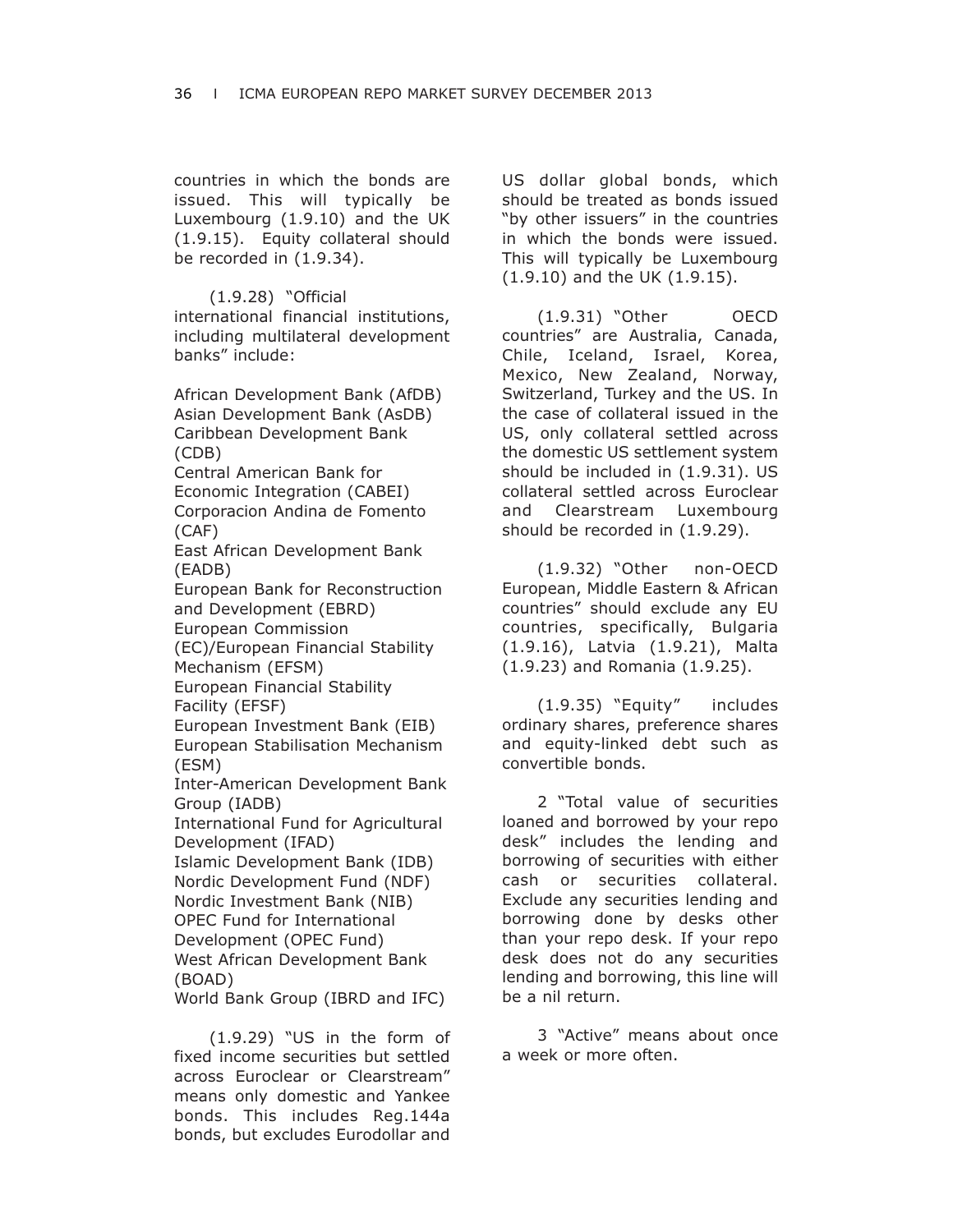### **For further help and information**

If, having read the Guidance Notes, you have any further queries, please e-mail the ICMA Centre at reposurvey@icmagroup.org or contact one of the following members of the ERC Steering Committee:

*German speaker* **Eduard Cia,** HVB, eduard.cia@unicreditgroup.de +49 89 378 14172

*Italian speaker* **Stefano Bellani,** JP Morgan, stefano.bellani@jpmorgan.com, +44 20 7779 2399

### *English speaker*

**Edward Mcaleer,** Morgan Stanley, edward.mcaleer@morganstanley.com, +44 20 7677 9595

*French speaker*

**Godfried de Vidts,** ICAP, godfried.devidts@icap.com, +44 20 7000 5803

This survey is being conducted by the ICMA Centre, University of Reading, UK, at the request of ICMA's European Repo Council (ERC).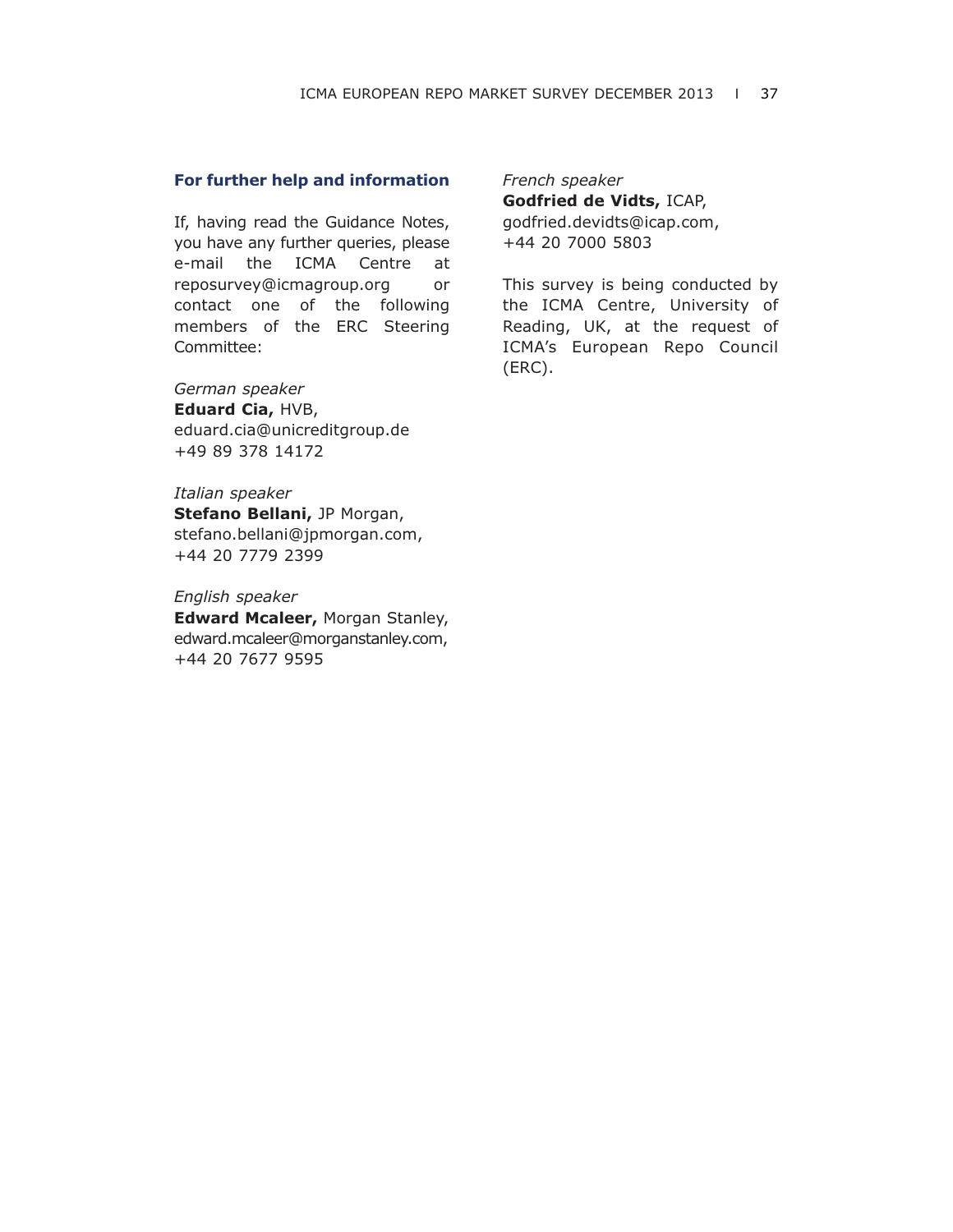# **APPENDIX B: SURVEY PARTICIPANTS**

The participants in previous repo surveys are listed below. Company names provided here are as supplied by those involved in producing the survey. Names of ICMA member firms may not, therefore, precisely reflect the manner in which they are published in ICMA's Members' Register.

| List of                   | <b>Jun</b>                | <b>Dec</b>     | Jun                       | <b>Dec</b> | Jun                     | <b>Dec</b>                | Jun                     | <b>Dec</b>   | Jun          | <b>Dec</b>   | Jun                     | <b>Dec</b> | Jun <sub>1</sub> | <b>Dec</b>   | Jun          | <b>Dec</b> | Jun   | <b>Dec</b>   | Jun          | <b>Dec</b> |
|---------------------------|---------------------------|----------------|---------------------------|------------|-------------------------|---------------------------|-------------------------|--------------|--------------|--------------|-------------------------|------------|------------------|--------------|--------------|------------|-------|--------------|--------------|------------|
| respondents               | $-04$                     | $-04$          | $-05$                     | $-05$      | $-06$                   | $-06$                     | $-07$                   | $-07$        | $-08$        | $-08$        | $-09$                   | $-09$      | $-10$            | $-10$        | $-11$        | $-11$      | $-12$ | $-12$        | $-13$        | $-13$      |
| <b>ABN Amro Bank</b>      | X                         | X              | X                         | x          | $\pmb{\mathsf{x}}$      | X                         | X                       | X            | X            | x            | $\pmb{\mathsf{x}}$      |            |                  |              |              | X          | x     | X            | X            | x          |
| <b>Allied Irish Banks</b> | $\mathsf{x}$              | X              | X                         | X          | X                       | X                         | X                       | X            | X            | X            | $\overline{\mathbf{x}}$ | X          | X                |              |              |            | X     | X            | X            | x          |
| <b>AXA Bank Europe</b>    | X                         | X              | X                         | X          | X                       | X                         | X                       | X            |              |              | $\overline{\mathsf{x}}$ |            | X                | X            |              | X          | X     | X            | X            | X          |
| <b>Banc Sabadell</b>      |                           |                |                           |            |                         |                           |                         |              |              |              |                         |            |                  |              |              |            | X     | X            | X            | X          |
| <b>Banca</b>              |                           |                |                           |            |                         |                           |                         |              |              |              |                         |            |                  |              |              |            |       |              |              |            |
| d'Intermediazione         |                           |                |                           |            |                         |                           |                         |              |              |              |                         |            |                  |              |              |            |       |              |              |            |
| Mobiliare (IMI)           |                           |                |                           |            |                         |                           |                         |              |              |              |                         |            |                  |              |              |            |       |              |              | x          |
| Banca Monte dei           |                           |                |                           |            |                         |                           |                         |              |              |              |                         |            |                  |              |              |            |       |              |              |            |
| Paschi di Siena           | X                         | X              | X                         | X          | X                       | X                         | X                       | X            | X            | X            | X                       | X          | X                | X            | X            | X          | X     | X            | $\mathsf{x}$ | X          |
| <b>Banco BPI</b>          |                           |                |                           |            |                         |                           |                         |              |              |              |                         |            |                  |              |              |            |       |              |              | <b>X</b>   |
| <b>Banco Nazional</b>     |                           |                |                           |            |                         |                           |                         |              |              |              |                         |            |                  |              |              |            |       |              |              |            |
| del Lavoro                | $\boldsymbol{\mathsf{x}}$ | X              | $\boldsymbol{\mathsf{x}}$ | X          | X                       |                           |                         |              |              |              |                         |            |                  |              |              |            |       |              |              |            |
| <b>Banco Popular</b>      |                           |                |                           |            |                         |                           |                         |              |              |              |                         |            |                  |              |              |            |       |              |              |            |
| Espanol                   | X                         |                |                           |            |                         |                           |                         |              |              |              |                         |            |                  |              |              |            |       |              |              |            |
| <b>Banco Santander</b>    | $\mathsf{x}$              | X              | $\mathsf{x}$              | X          | X                       | X                         | X                       | X            | X            | X            | $\mathsf{x}$            | X          | X                | X            | X            | X          | X     | X            | X            | x          |
| <b>Banco Urquijo</b>      | X                         | $\mathsf{x}$   |                           |            |                         |                           |                         |              |              |              |                         |            |                  |              |              |            |       |              |              |            |
| <b>Bank Austria</b>       | X                         |                |                           | X          | X                       | X                         | X                       | X            |              | X            |                         | X          |                  |              |              |            |       |              |              | x          |
| Bank fuer Arbeit und      |                           |                |                           |            |                         |                           |                         |              |              |              |                         |            |                  |              |              |            |       |              |              |            |
| Wirtschaft und            |                           |                |                           |            |                         |                           |                         |              |              |              |                         |            |                  |              |              |            |       |              |              |            |
| Oesterreichische          |                           |                |                           |            |                         |                           |                         |              |              |              |                         |            |                  |              |              |            |       |              |              |            |
| Postsparkasse             |                           |                |                           |            |                         |                           |                         |              |              |              |                         |            |                  |              |              |            |       |              |              |            |
| (Bawag)                   | X                         | X              | X                         | X          | X                       | X                         | X                       | X            | X            | X            | X                       | x          | x                | x            | X            | x          | X     | X            |              | x          |
| <b>Bank of America</b>    |                           |                |                           |            |                         |                           |                         |              |              |              |                         |            |                  |              |              |            |       |              |              |            |
| (merged to become         |                           |                |                           |            |                         |                           |                         |              |              |              |                         |            |                  |              |              |            |       |              |              |            |
| <b>Bank of America</b>    |                           |                |                           |            |                         |                           |                         |              |              |              |                         |            |                  |              |              |            |       |              |              |            |
| Merrill Lynch)            |                           |                |                           |            | X                       | X                         | X                       |              |              |              |                         |            |                  |              |              |            |       |              |              |            |
| <b>Bank of Ireland</b>    | $\mathbf{x}$              | $\mathbf{x}$   | $\mathbf{x}$              | X          | $\overline{\mathbf{x}}$ | $\overline{\mathbf{x}}$   | $\overline{\mathsf{x}}$ | $\mathbf{x}$ | $\mathsf{x}$ | $\mathbf{x}$ |                         |            | $\mathbf{x}$     | $\mathbf{x}$ | $\mathbf{x}$ |            |       | $\mathbf{x}$ | X            | x          |
| <b>Bank Przemyslowo-</b>  |                           |                |                           |            |                         |                           |                         |              |              |              |                         |            |                  |              |              |            |       |              |              |            |
| <b>Handlowy SA</b>        | $\boldsymbol{\mathsf{x}}$ | X              | $\mathsf{x}$              |            | X                       | $\boldsymbol{\mathsf{x}}$ | X                       | X            |              | X            |                         |            | X                |              | X            | X          | X     | X            |              | x          |
| Landesbank Berlin         | x                         | $\pmb{\times}$ | X                         | X          | $\mathsf{x}$            | X                         | X                       | $\mathsf{x}$ | $\mathsf{x}$ | X            | $\mathsf{x}$            | X          | $\mathsf{x}$     | X            | X            | X          | X     | X            |              |            |
| Banque de                 |                           |                |                           |            |                         |                           |                         |              |              |              |                         |            |                  |              |              |            |       |              |              |            |
| Luxembourg                | X                         | X              | X                         | x          | X                       | X                         | X                       | X            | X            | x            | X                       | x          | X                | x            | X            | x          | X     | X            | X            | x          |
| <b>Banque et Caisse</b>   |                           |                |                           |            |                         |                           |                         |              |              |              |                         |            |                  |              |              |            |       |              |              |            |
| d'Epargne de l'Etat       | X                         | X              | X                         | X          | X                       | X                         | X                       | X            | X            | x            | X                       | x          | X                | X            | X            | x          | x     | x            | X            | x          |
| <b>Barclays Capital</b>   | X                         | X              | $\mathsf{x}$              | X          | X                       | X                         | X                       | X            | X            | X            | X                       | X          | X                | X            | X            | X          | X     | X            | X            | X          |
| <b>Bayerische</b>         |                           |                |                           |            |                         |                           |                         |              |              |              |                         |            |                  |              |              |            |       |              |              |            |
| Landesbank                | X                         | X              | X                         | X          | X                       | x                         | X                       | $\mathsf{x}$ | X            | X            | X                       | X          | X                | X            | X            | X          | X     | X            | X            | X          |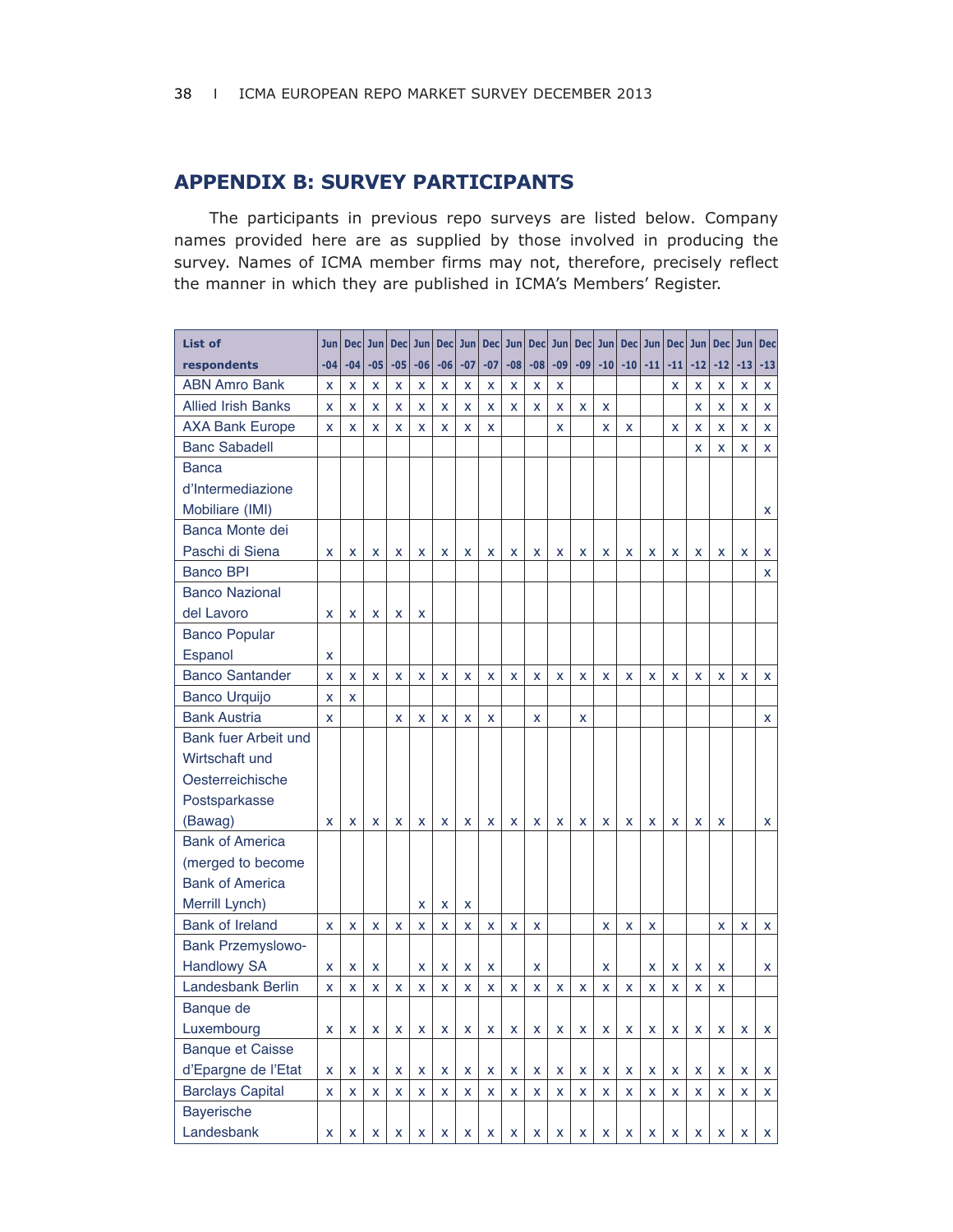| <b>List of</b>             | <b>Jun</b> | Dec   | Jun      | Dec Jun |          |       | Dec Jun Dec Jun |       |       | Dec   | Jun |       | Dec Jun |       | Dec Jun | <b>Dec</b> | Jun      | Dec Jun |       | <b>Dec</b>   |
|----------------------------|------------|-------|----------|---------|----------|-------|-----------------|-------|-------|-------|-----|-------|---------|-------|---------|------------|----------|---------|-------|--------------|
| respondents                | $-04$      | $-04$ | $-05$    | $-05$   | $-06$    | $-06$ | $-07$           | $-07$ | $-08$ | $-08$ | -09 | $-09$ | $-10$   | $-10$ | $-11$   | $-11$      | $-12$    | $-12$   | $-13$ | $-13$        |
| <b>BBVA</b>                | X          | X     | X        | X       | X        | X     | X               | x     | X     | X     | X   | X     | X       | X     | X       | X          |          | X       |       | X            |
| <b>BHF-Bank</b>            | x          | x     | X        | x       | x        | X     | X               | X     | X     | X     | X   | X     | X       | X     | X       |            | X        | X       | x     | x            |
| <b>BHF-Bank</b>            |            |       |          |         |          |       |                 |       |       |       |     |       |         |       |         |            |          |         |       |              |
| International              | x          |       |          | x       | x        |       | X               | X     | X     | x     | X   | X     | x       | X     | x       | X          | X        | X       |       |              |
| <b>BNP Paribas</b>         | x          | X     | X        | x       | x        | X     | X               |       | X     | X     | X   | X     | x       | X     | X       | X          | x        | X       | X     | <b>X</b>     |
| Bundesrepublik             |            |       |          |         |          |       |                 |       |       |       |     |       |         |       |         |            |          |         |       |              |
| Deutschland                |            |       |          |         |          |       |                 |       |       |       |     |       |         |       |         |            |          |         |       |              |
| Finanzagentur              | x          |       | x        |         | X        | X     | X               | x     | X     | X     |     | X     | x       | X     | x       | X          | X        | X       | x     | x            |
| Caixa Bank                 |            |       |          |         |          |       |                 |       |       |       |     |       |         |       |         | X          | x        | X       | X     |              |
| Caixa d'Estalvis           |            |       |          |         |          |       |                 |       |       |       |     |       |         |       |         |            |          |         |       |              |
| de Catalunya               |            |       | x        |         |          |       | X               | X     | X     | x     | X   | X     |         | X     | X       | X          | X        | x       | x     | x            |
| <b>Bankia SA (formerly</b> |            |       |          |         |          |       |                 |       |       |       |     |       |         |       |         |            |          |         |       |              |
| Caja de Ahorros y          |            |       |          |         |          |       |                 |       |       |       |     |       |         |       |         |            |          |         |       |              |
| Monte de Piedad de         |            |       |          |         |          |       |                 |       |       |       |     |       |         |       |         |            |          |         |       |              |
| Madrid (Caja Madrid))      |            |       | x        | X       | X        | x     | x               | x     | x     | x     | X   | x     | x       | x     | x       | X          | x        | x       | x     | X            |
| <b>CA-CIB</b>              |            |       |          |         |          |       |                 |       |       |       |     |       |         |       |         |            |          |         |       |              |
| (formerly Calyon)          | X          | x     | x        | x       | x        | X     | X               | x     | X     | x     | X   | X     | X       | X     | X       | X          | X        | x       | x     | X            |
| Capitalia                  | X          | X     | x        | x       | x        |       |                 |       |       |       |     |       |         |       |         |            |          |         |       |              |
| <b>NATIXIS</b>             |            |       |          |         |          |       |                 |       |       |       |     |       |         |       |         |            |          |         |       |              |
| Zweigniederlassung         |            |       |          |         |          |       |                 |       |       |       |     |       |         |       |         |            |          |         |       |              |
| Deutschland                | X          | X     | X        |         | x        |       | X               | x     | x     | X     |     |       |         |       |         |            |          |         |       |              |
| <b>Citigroup Global</b>    |            |       |          |         |          |       |                 |       |       |       |     |       |         |       |         |            |          |         |       |              |
| <b>Markets Ltd</b>         | x          | X     | x        | X       | x        | x     | X               | X     | X     | x     | X   | X     | x       | X     | X       | X          | X        | x       | x     | X            |
| Commerzbank                | X          | X     | X        | x       | x        | X     | X               | X     | X     | x     | X   | X     | x       | X     | x       | X          | X        | x       | x     | x            |
| Canadian Imperial          |            |       |          |         |          |       |                 |       |       |       |     |       |         |       |         |            |          |         |       |              |
| <b>Bank of Commerce</b>    |            |       |          |         |          |       |                 |       |       |       |     |       |         |       |         |            |          |         |       |              |
| and Credit (CIBC)          |            |       |          |         |          |       |                 |       |       |       |     |       | x       | X     |         | X          | X        | X       | X     | X            |
| Confederación              |            |       |          |         |          |       |                 |       |       |       |     |       |         |       |         |            |          |         |       |              |
| Española de Cajas          |            |       |          |         |          |       |                 |       |       |       |     |       |         |       |         |            |          |         |       |              |
| de Ahorros (CECA)          |            | X     |          |         | x        |       |                 |       |       |       |     |       |         |       |         | x          | X        |         |       |              |
| <b>Credit Suisse</b>       | x          |       | x        | x       |          | x     | x               | x     | x     | x     | x   | x     | x       | x     | x       |            |          | x       | x     | X            |
| <b>Securities</b>          |            |       |          |         |          |       |                 |       |       |       |     |       |         |       |         |            |          |         |       |              |
| (Europe) Ltd               |            |       |          |         |          |       |                 |       |       |       |     |       |         |       |         |            |          |         |       |              |
| Danske Bank                | x          | x     | x        | x       | X        | x     | x               | x     | x     | x     | x   | x     | x       | x     | x       | x          | x        | x       | x     | <b>X</b>     |
| <b>Daiwa Securities</b>    |            |       | X        | x       |          |       | x               | x     | X     | X     | X   | X     | X       | X     | X       | x          | X        | X       | x     | X.           |
|                            |            |       |          |         |          |       |                 |       |       |       |     |       |         |       |         |            |          |         |       |              |
| <b>SMBC Europe</b>         | x          | x     | x        | x       | X        | x     | x               | x     | x     | x     | x   | x     | x       | x     | X       | x          | X        | x       | x     | X            |
| Dekabank Deutsche          |            |       |          |         |          |       |                 |       |       |       |     |       |         |       |         |            |          |         |       |              |
| Girozentrale               |            |       | x        | x       |          |       |                 |       |       |       |     |       |         |       |         |            |          | X       | x     | X            |
| DePfa ACS                  | x          | x     | X        | x       | <b>X</b> | X     | x               | X     |       |       |     |       |         |       |         |            |          |         |       |              |
| DePfa Bank                 | x          | x     | x        |         |          |       |                 |       |       |       |     |       |         |       |         |            |          |         |       |              |
| Deutsche Bank              | x          | x     | X.       | x       | X        | x     | X               | x     | x     | x     | X   | X     | x       | X     | X       | x          | X        | x       | x     | X            |
| Deutsche Postbank          | x          | x     | <b>X</b> | x       | X        | X     | X               | x     | X     | X     | X   | X     | x       | X     | X       | x          | <b>X</b> | x       | x     | X.           |
| <b>Belfius Bank</b>        |            |       |          |         |          |       |                 |       |       |       |     |       |         |       |         |            |          |         |       |              |
| (formerly Dexia)           | x          | x     | X        | X       | x        | X     | X               | x     | X     | x     | X   | X     | X       | X     | X       | x          | x        | x       | x     | $\mathsf{x}$ |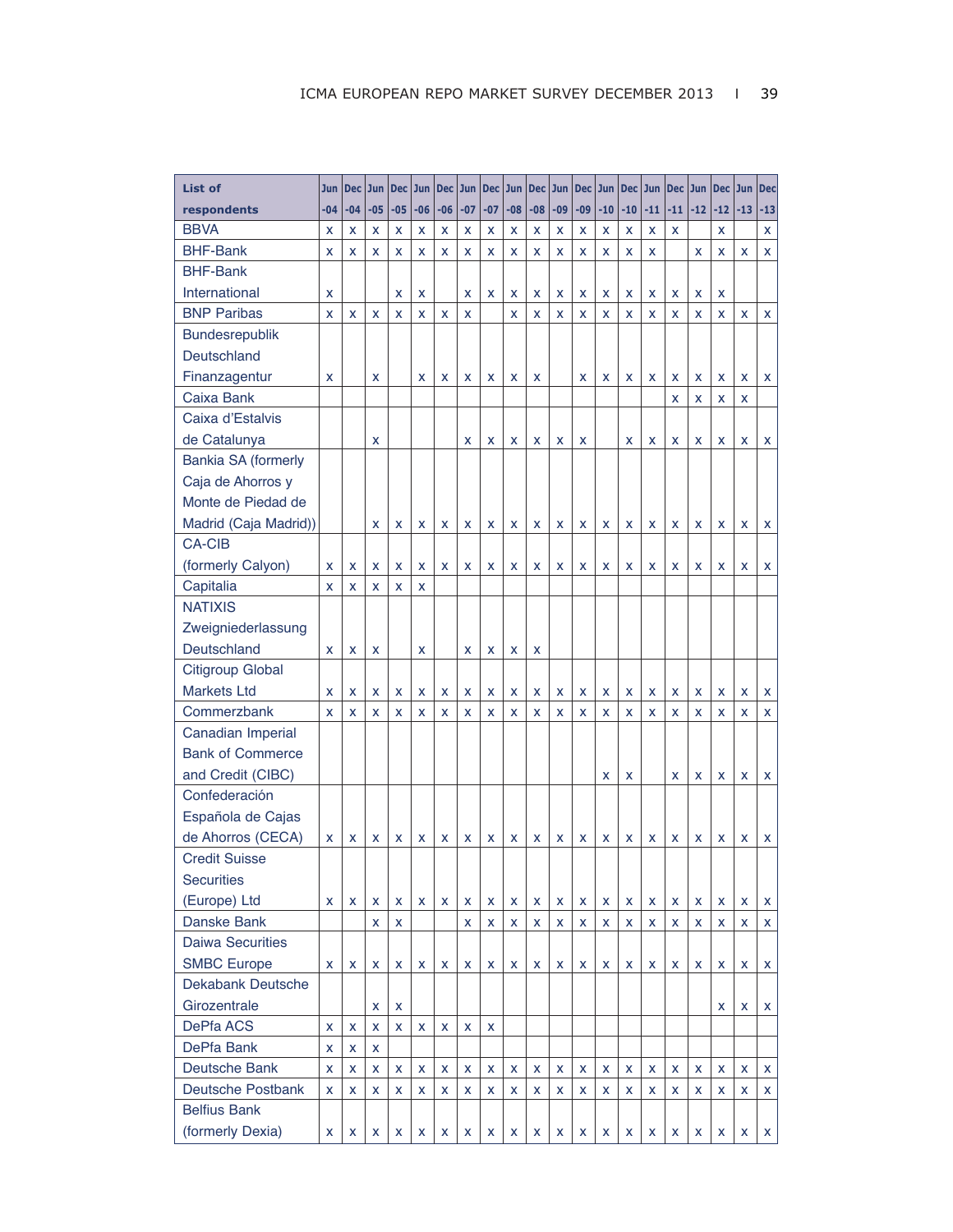| <b>List of</b>             | Jun          | <b>Dec</b> | Jun   | Dec Jun |       | Dec Jun                   |       | <b>Dec</b> | Jun            | Dec Jun |       | Dec                       | Jun   | <b>Dec</b> |       | Jun Dec Jun |                    | Dec Jun |       | <b>Dec</b>         |
|----------------------------|--------------|------------|-------|---------|-------|---------------------------|-------|------------|----------------|---------|-------|---------------------------|-------|------------|-------|-------------|--------------------|---------|-------|--------------------|
| respondents                | $-04$        | $-04$      | $-05$ | $-05$   | $-06$ | $-06$                     | $-07$ | $-07$      | -08            | $-08$   | $-09$ | $-09$                     | $-10$ | $-10$      | $-11$ | $-11$       | $-12$              | $-12$   | $-13$ | $-13$              |
| Dexia BIL                  |              |            |       | X       | x     | X                         |       | x          |                |         |       |                           |       |            |       |             |                    |         |       |                    |
| Dexia Kommunal             |              |            |       |         |       |                           |       |            |                |         |       |                           |       |            |       |             |                    |         |       |                    |
| <b>Bank Deutschland</b>    |              |            | X     | X       | X     | X                         | X     | x          | X              | x       | x     | X                         | x     |            | X     |             | x                  | X       |       |                    |
| <b>Dresdner Bank</b>       | X            | X          | X     | X       | X     | X                         | X     | x          | X              | x       |       |                           |       |            |       |             |                    |         |       |                    |
| DZ Bank                    | X            | X          | X     | X       | X     | X                         | X     | x          | X              | x       | X     | X                         | X     | X          | X     | X           | X                  | x       | X     | x                  |
| <b>EFG Eurobank</b>        |              |            |       |         |       |                           |       |            |                |         |       |                           |       |            |       |             |                    |         |       |                    |
| Ergasias                   | x            |            | x     | X       | x     | x                         | X     | x          | x              | x       | X     | x                         |       | X          | x     | x           | x                  | X       | X     | x                  |
| <b>Egnatia Bank</b>        | X            |            |       |         |       |                           |       |            |                |         |       |                           |       |            |       |             |                    |         |       |                    |
| Erste Bank der             |              |            |       |         |       |                           |       |            |                |         |       |                           |       |            |       |             |                    |         |       |                    |
| Oesterreichischen          |              |            |       |         |       |                           |       |            |                |         |       |                           |       |            |       |             |                    |         |       |                    |
| Sparkassen                 | x            | x          | X     | x       | x     | x                         | x     | x          | x              | x       | x     | x                         | x     | X          | x     | x           | X                  | x       | X     | x                  |
| <b>Euroclear Bank</b>      | X            | x          | X     | x       | X     | X                         | X     | x          | X              | X       | X     | x                         | X     | X          | x     | x           | X                  | x       | X     | x                  |
| Eurohypo                   |              | x          | X     | X       | X     | X                         |       |            |                |         |       |                           |       |            |       |             |                    |         |       |                    |
| Hypothekenbank             |              |            |       |         |       |                           |       |            |                |         |       |                           |       |            |       |             |                    |         |       |                    |
| Frankfurt International    |              |            |       |         |       |                           |       |            |                |         |       |                           |       |            |       |             |                    |         |       |                    |
| (formerly Eurohypo         |              |            |       |         |       |                           |       |            |                |         |       |                           |       |            |       |             |                    |         |       |                    |
| Europäische                |              |            |       |         |       |                           |       |            |                |         |       |                           |       |            |       |             |                    |         |       |                    |
| Hypothekenbank)            |              |            |       |         |       | X                         | x     | x          | X              | x       | X     | X                         | x     | x          | X     | x           | X                  | X       | X     | x                  |
| European Investment        |              |            |       |         |       |                           |       |            |                |         |       |                           |       |            |       |             |                    |         |       |                    |
| <b>Bank</b>                | x            | x          |       |         |       |                           |       |            |                |         |       |                           |       |            |       |             |                    |         |       |                    |
| <b>Fortis Bank</b>         | X            | x          | X     | X       | x     | X                         | X     | x          | X              | x       | x     | X                         | X     | X          | x     | X           | X                  | x       | X     | X                  |
| <b>Goldman Sachs</b>       | X            | X          | x     | x       | x     | X                         | X     | x          | x              | x       | x     | X                         | x     | X          | x     | x           | X                  | x       | X     | x                  |
| Halifax Bank of            |              |            |       |         |       |                           |       |            |                |         |       |                           |       |            |       |             |                    |         |       |                    |
| Scotland                   | x            | X          | X     | X       | x     |                           |       |            |                |         |       |                           |       |            |       |             |                    |         |       |                    |
| <b>HSBC</b>                |              |            |       |         |       |                           |       | x          |                | x       | X     | X                         |       |            |       |             |                    |         |       |                    |
| <b>HSBC ATHENS</b>         |              |            |       |         |       |                           |       |            |                |         |       |                           | X     | X          | X     | X           | X                  | X       | X     | X                  |
| <b>HSBC France</b>         | X            | x          | X     | x       | x     | X                         | X     | x          | x              | x       | x     | X                         |       |            |       |             |                    |         |       |                    |
| <b>HSH Nordbank</b>        | x            | X          | X     |         |       |                           |       |            |                |         |       |                           |       |            |       |             |                    |         |       |                    |
| Bayerische Hypo-           |              |            |       |         |       |                           |       |            |                |         |       |                           |       |            |       |             |                    |         |       |                    |
| und-Vereinsbank            | x            | X          | X     | X       | x     | X                         | x     | x          | x              | x       | x     | X                         | x     | x          | X     | X           | X                  | x       | x     | x                  |
| <b>IIB Bank</b>            |              |            |       |         |       |                           |       |            |                |         |       |                           |       |            |       |             |                    |         |       |                    |
| <b>ING Bank</b>            |              | X          | X     | x       | X     | X                         | X     | X          | $\pmb{\times}$ | X       | x     | X                         |       | X          | X     | X           | $\pmb{\mathsf{x}}$ | X       | X     | $\pmb{\mathsf{x}}$ |
| <b>ING Belgium</b>         |              |            |       | x       | X     | X                         |       |            |                |         |       |                           |       |            |       |             |                    |         |       |                    |
| Intesa SanPaolo            | X            | X          | X     | X       | x     | $\boldsymbol{\mathsf{x}}$ |       | x          | X              | x       | x     | $\boldsymbol{\mathsf{x}}$ | x     | X          | X     | X           | X                  | X       | x     | X                  |
| <b>Jefferies</b>           |              |            |       |         |       |                           |       |            |                |         |       |                           |       |            |       |             |                    |         |       |                    |
| <b>International Ltd</b>   |              |            |       |         |       |                           |       |            |                |         |       |                           |       |            |       | x           |                    | x       | x     | x                  |
| <b>JP Morgan</b>           | x            | x          | X     | X       | X     | X                         | X     | x          | x              | x       | x     | X                         | X     | X          | X     | x           | X                  | X       | X     | X                  |
| <b>KBC</b>                 | X            | x          | X     | X       | X     | $\mathsf{x}$              | X     | X          | X              |         | x     |                           | x     | X          |       |             | <b>X</b>           | X       | x     | X                  |
| <b>KfW</b>                 | X            | x          | X     |         | x     | $\mathsf{x}$              | X     | x          | X              |         |       |                           |       |            | X     | X           |                    | X       | x     | X                  |
| Kingdom of Belgium         |              |            |       |         |       |                           |       |            |                |         |       |                           |       |            |       |             |                    |         |       |                    |
| <b>Federal Public</b>      |              |            |       |         |       |                           |       |            |                |         |       |                           |       |            |       |             |                    |         |       |                    |
| <b>Service Debt Agency</b> | $\mathsf{x}$ |            | x     | x       | X     | x                         | X     | x          | X              | x       | X     | x                         | X     | x          | x     | X           | <b>X</b>           | x       | X     | X                  |
| Landesbank Baden-          |              |            |       |         |       |                           |       |            |                |         |       |                           |       |            |       |             |                    |         |       |                    |
| Württemberg,               |              |            |       |         |       |                           |       |            |                |         |       |                           |       |            |       |             |                    |         |       |                    |
| Stuttgart                  | x            | X          | X     | X       | X     | X                         | X     | X          | X              | X       | X     | X                         | x     | X          | X     | X           | X                  | X       | x     | $x \mid$           |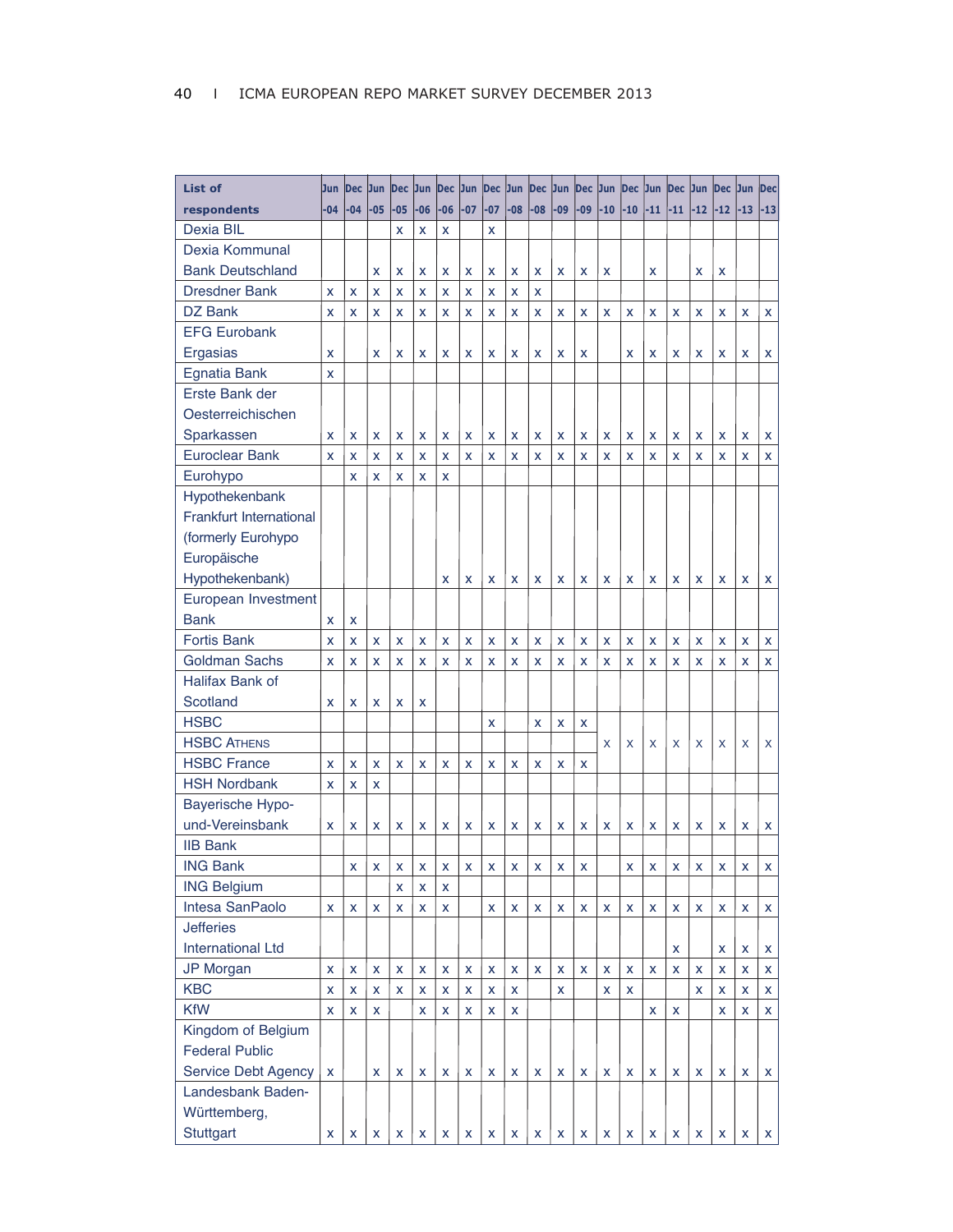| List of                      | Jun   | Dec      |          | $Jun$ $Dec$ | Jun   | Dec Jun     |              | Dec   |       |       | Jun   Dec   Jun   Dec   Jun |       |       |       | Dec Jun |       | Dec Jun      | Dec Jun     |              | <b>Dec</b>   |
|------------------------------|-------|----------|----------|-------------|-------|-------------|--------------|-------|-------|-------|-----------------------------|-------|-------|-------|---------|-------|--------------|-------------|--------------|--------------|
| respondents                  | $-04$ | $-04$    | $-05$    | $-05$       | $-06$ | $-06$       | $-07$        | $-07$ | $-08$ | $-08$ | $-09$                       | $-09$ | $-10$ | $-10$ | $-11$   | $-11$ | $-12$        | $-12$       | $-13$        | $-13$        |
| Landesbank Hessen-           |       |          |          |             |       |             |              |       |       |       |                             |       |       |       |         |       |              |             |              |              |
| Thüringen-                   |       |          |          |             |       |             |              |       |       |       |                             |       |       |       |         |       |              |             |              |              |
| Girozentrale (Helaba)        | X     | X        | X        | X           | X     | X           | X            | X     | X     |       | x                           | X     | x     | X     | x       | X     | x            | X           | X            | X            |
| Landesbank                   |       |          |          |             |       |             |              |       |       |       |                             |       |       |       |         |       |              |             |              |              |
| <b>Rheinland Pfalz</b>       | x     | X        | X        | x           | X     | x           | X            |       |       |       |                             |       |       |       |         |       |              |             |              |              |
| Landesbank                   |       |          |          |             |       |             |              |       |       |       |                             |       |       |       |         |       |              |             |              |              |
| Sachsen Girozentrale         | X     | x        | x        | x           | X     | X           | X            |       |       |       |                             |       |       |       |         |       |              |             |              |              |
| <b>Lehman Brothers</b>       | x     | x        | x        | X           | x     | x           | X            | x     | X     |       |                             |       |       |       |         |       |              |             |              |              |
| <b>Macquarie Bank</b>        |       |          |          |             |       |             |              |       |       |       |                             |       |       |       | x       | x     | x            | X           | X            | x            |
| <b>Bank of America</b>       |       |          |          |             |       |             |              |       |       |       |                             |       |       |       |         |       |              |             |              |              |
| Merrill Lynch                | x     | X        | X        | X           | X     |             | X            | X     | X     | x     | x                           | X     | X     | x     | x       | X     | x            | X           | X            | x            |
| <b>Mitsubishi Securities</b> |       |          |          |             |       |             |              |       |       |       |                             |       |       |       |         |       |              |             |              |              |
| International                | X     | X        | x        | x           |       |             |              |       |       | x     | x                           | x     | x     | x     | x       | x     | x            | X           | X            |              |
| Mizuho International         | x     | x        | x        | X           | X     | X           | X            | X     | X     | X     | x                           | x     | x     | X     | x       | X     |              | X           | X            | $\mathsf X$  |
| <b>Morgan Stanley</b>        | x     | X        | X        | X           | x     | X           | X            | X     | X     | X     | x                           | X     | x     | x     | x       | X     | X            | X           | X            | X            |
| National Bank of             |       |          |          |             |       |             |              |       |       |       |                             |       |       |       |         |       |              |             |              |              |
| Greece                       | x     | X        | x        | x           | x     | x           | X            |       |       | x     | x                           |       |       |       |         |       |              |             |              |              |
| Newedge                      |       |          |          |             |       |             |              |       |       |       |                             |       |       |       |         | X     |              | X           | X            |              |
| Nomura International         | X     | X        | X        | X           | x     | X           | X            | X     | x     | x     | x                           | x     | X     | x     | x       | X     | X            | X           | X            | X            |
| Norddeutsche                 |       |          |          |             |       |             |              |       |       |       |                             |       |       |       |         |       |              |             |              |              |
| Landesbank                   |       |          |          |             |       |             |              |       |       |       |                             |       |       |       |         |       |              |             |              |              |
| Girozentrale                 | x     | X        | X        | X           | X     | x           | X            | X     | X     | x     |                             |       |       |       |         |       |              |             | X            | X            |
| Nordea Markets               | X     | X        | X        | X           | X     | X           | $\mathbf{x}$ | X     | X     | X     | x                           | x     | X     | X     | x       | x     | $\mathbf{x}$ | X           | X            | X            |
| Norinchukin Bank             | x     | x        | x        | X           | x     | x           | X            |       |       |       | x                           | x     | X     | X     | x       | X     | X            | X           | X            | x            |
| Nova Ljubljanska             |       |          |          |             |       |             |              |       |       |       |                             |       |       |       |         |       |              |             |              |              |
| Banka d.d.                   | X     |          |          |             |       |             | X            | X     |       |       | x                           | X     |       | X     | X       | X     | X            | X           | X            | X            |
| Rabobank                     | X     | X        | x        | X           | X     | X           | X            | X     | x     | X     | x                           | X     | X     | X     | x       | X     | $\mathbf{x}$ | X           | $\mathbf{x}$ | x            |
| Royal Bank of                |       |          |          |             |       |             |              |       |       |       |                             |       |       |       |         |       |              |             |              |              |
| Canada                       |       |          |          |             |       |             |              |       |       |       |                             |       |       |       |         | X     |              | x           |              |              |
| Royal Bank of                |       |          |          |             |       |             |              |       |       |       |                             |       |       |       |         |       |              |             |              |              |
| Scotland                     | x     | X        | X        | x           | X     | X           | X            | X     | X     |       | x                           | X     | x     | X     | x       | X     | X            | X           | X            | X            |
| <b>RBI</b>                   | x     | x        | x        | x           | x     | X           | x            |       |       | x     | x                           | x     | x     |       |         | x     |              | x           |              |              |
| Sal. Oppenheim Jr.           | x     | X        |          |             |       |             | X            |       |       |       |                             |       |       |       |         |       |              |             |              |              |
| Sampo Bank                   |       |          | x        | x           |       | x           |              |       |       |       |                             |       |       |       |         |       |              |             |              |              |
| Société Générale             | x     | x        | X        | x           | X     | $\mathsf X$ | X            | X     | X     | X     | x                           | x     | X     | X     | x       | X     | x            | $\mathsf X$ | X            | $\mathsf{x}$ |
| <b>Toronto</b>               |       |          |          |             |       |             |              |       |       |       |                             |       |       |       |         |       |              |             |              |              |
| <b>Dominion Bank</b>         |       |          |          |             |       |             |              |       |       |       |                             |       |       |       |         |       |              |             | X            | X            |
| <b>UBS</b>                   | x     | X        | X        | X           | X     | X           | X            | X     | X     | X     | X.                          | X     | X     | x     | X       | X     | x            | X           | X            | X            |
| <b>Ulster Bank</b>           | x     | <b>X</b> | <b>X</b> | x           |       | <b>x</b>    |              |       |       |       |                             |       |       |       |         |       |              |             |              |              |
| Unicredit/Bayerische         |       |          |          |             |       |             |              |       |       |       |                             |       |       |       |         |       |              |             |              |              |
| Hypo-un-Vereinsbank          |       |          |          |             |       |             |              |       |       |       |                             |       |       |       |         |       |              |             |              |              |
| Milano Branch                | x     | X        | x        | x           | x     | X           | X            | X     | X     | x     | x                           | X     | x     | X     | x       | X     | x            | X           | X            | X.           |
| Vereins und                  |       |          |          |             |       |             |              |       |       |       |                             |       |       |       |         |       |              |             |              |              |
| Westbank                     | x     |          |          |             |       |             |              |       |       |       |                             |       |       |       |         |       |              |             |              |              |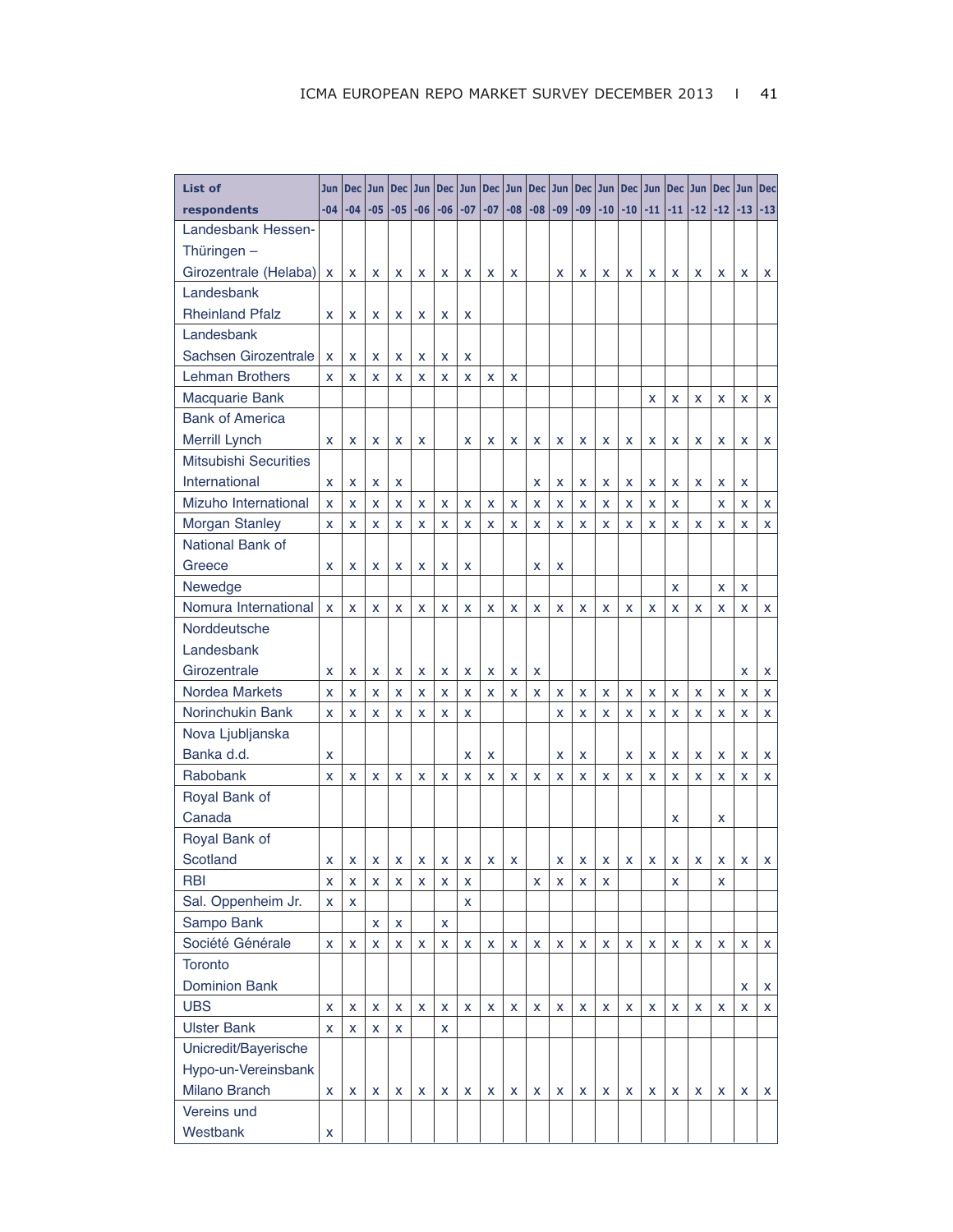### 42 I ICMA EUROPEAN REPO MARKET SURVEY DECEMBER 2013

| List of          |   |   |   |                           |   |   |   |                           |              |  |                           |  | Jun  Dec  Jun  Dec  Jun  Dec  Jun  Dec  Jun  Dec  Jun  Dec  Jun  Dec  Jun  Dec  Jun  Dec  Jun  Dec |  |
|------------------|---|---|---|---------------------------|---|---|---|---------------------------|--------------|--|---------------------------|--|----------------------------------------------------------------------------------------------------|--|
| respondents      |   |   |   |                           |   |   |   |                           |              |  |                           |  | -04 -05 -05 -05 -06 -06 -07 -07 -08 -08 -09 -09 -09 -10 -10 -11 -11 -12 -12 -13 -13                |  |
| Westdeutsche     |   |   |   |                           |   |   |   |                           |              |  |                           |  |                                                                                                    |  |
| Landesbank       |   |   |   |                           |   |   |   |                           |              |  |                           |  |                                                                                                    |  |
| Girozentrale     | x |   | X | $\checkmark$              | x | X | X | $\boldsymbol{\mathsf{x}}$ | $\checkmark$ |  | $\checkmark$<br>$\lambda$ |  |                                                                                                    |  |
| Zagrabacka Banka |   | X | X | $\boldsymbol{\mathsf{x}}$ |   | X |   |                           |              |  |                           |  |                                                                                                    |  |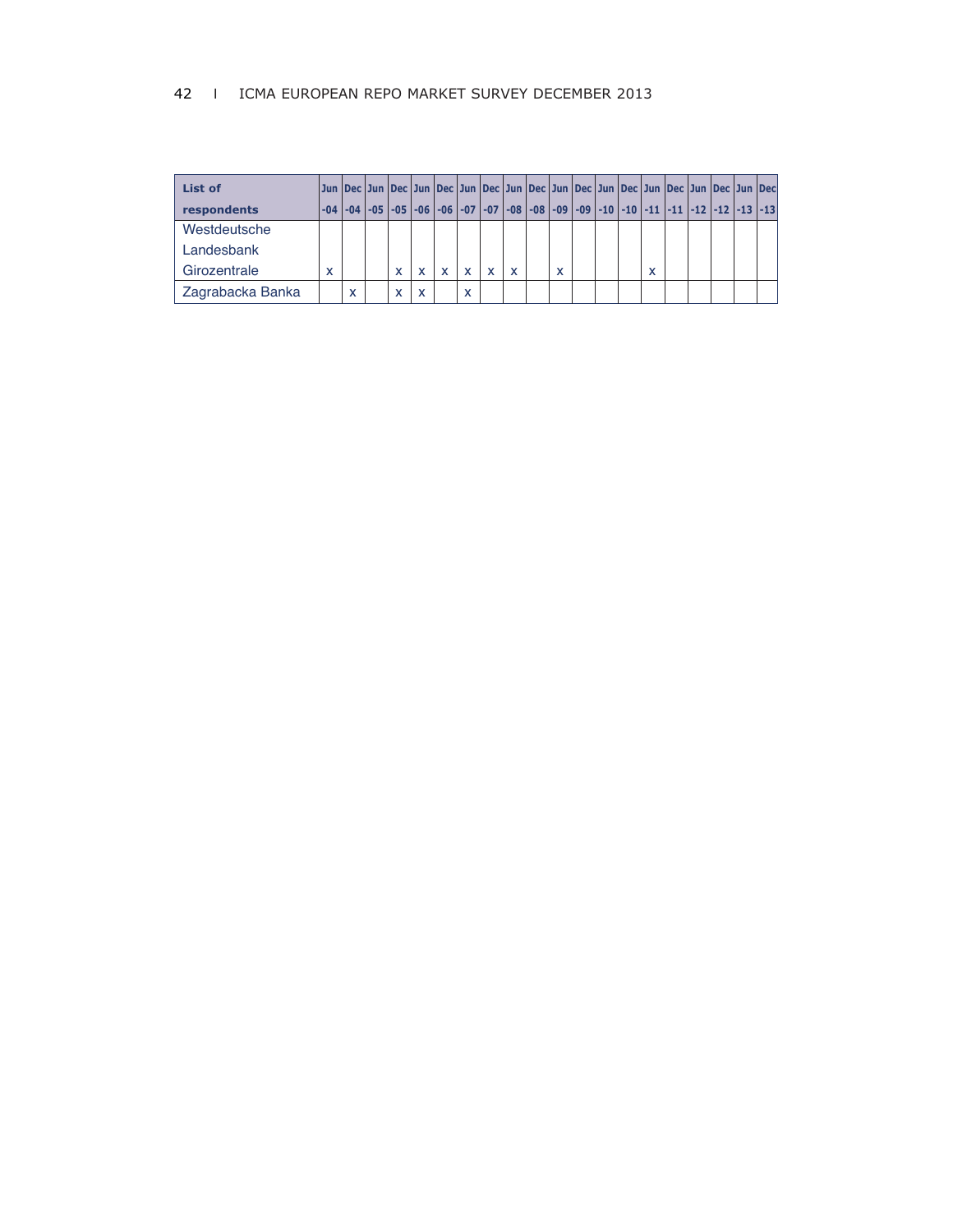# **APPENDIX C: SUMMARY OF SURVEY RESULTS**

| Q1 What are the total gross values                      |               |          |                  |                                     |          |          |
|---------------------------------------------------------|---------------|----------|------------------|-------------------------------------|----------|----------|
| of cash due to be repaid by you and                     |               |          |                  |                                     |          |          |
| repaid to you on repo transactions                      | 5,758         | 5,908    | 6,127            | 5,611                               | 6,076    | 5,499    |
| maturing after (survey date)                            |               |          |                  |                                     |          |          |
| (figures in EUR billions)                               |               |          |                  |                                     |          |          |
| Of the amounts given in response to question (1) above: |               |          |                  |                                     |          |          |
|                                                         | <b>Dec-09</b> | $Dec-10$ | <b>Dec-11</b>    | <b>Dec-12</b>                       | $Jun-13$ | $Dec-13$ |
| 1.1 How much was transacted:                            |               |          |                  |                                     |          |          |
| direct with counterparties                              |               |          |                  |                                     |          |          |
| • in the same country as you                            |               |          |                  | 19.7% 18.6% 16.3% 14.0% 16.8% 15.5% |          |          |
| • cross-border in (other)                               |               |          |                  |                                     |          |          |
| eurozone countries                                      |               |          |                  | 14.5% 12.7% 10.6% 11.7% 12.1% 12.5% |          |          |
| • cross-border in                                       |               |          |                  |                                     |          |          |
| <b>non-eurozone</b> countries                           |               |          |                  | 19.8% 20.3% 22.8% 25.3% 23.4% 25.2% |          |          |
| through voice-brokers                                   |               |          |                  |                                     |          |          |
| in the same country as you<br>$\bullet$                 | 9.8%          |          | 11.0% 11.9% 9.4% |                                     | 7.4%     | 7.5%     |
| cross-border in (other)<br>$\bullet$                    |               |          |                  |                                     |          |          |
| eurozone countries                                      | 5.0%          | 4.5%     | 4.0%             | 3.6%                                | 4.1%     | 3.5%     |
| cross-border in<br>$\bullet$                            |               |          |                  |                                     |          |          |
| non-eurozone countries                                  | 3.8%          | 4.8%     | 4.4%             | 3.3%                                | 3.1%     | 4.1%     |
| on ATSs with counterparties                             |               |          |                  |                                     |          |          |
| in the same country as you<br>$\bullet$                 | 4.2%          | 4.0%     | 5.7%             | 6.3%                                | 6.5%     | 3.1%     |
| cross-border in (other)<br>$\bullet$                    |               |          |                  |                                     |          |          |
| eurozone countries                                      | 2.4%          | 2.9%     | 3.2%             | 3.7%                                | 2.6%     | 2.0%     |
| cross-border in<br>$\bullet$                            |               |          |                  |                                     |          |          |
| non-eurozone countries                                  | 2.6%          | 2.9%     | 3.2%             | 3.0%                                | 2.8%     | 1.6%     |
| anonymously across a<br>$\bullet$                       |               |          |                  |                                     |          |          |
| GC financing system                                     |               |          |                  |                                     |          | 4.4%     |
| anonymously through a central<br>$\bullet$              |               |          |                  |                                     |          |          |
| clearing counterparty but not                           |               |          |                  |                                     |          |          |
| <b>GC</b> financing                                     |               |          |                  | 18.3% 18.5% 17.9% 19.8% 21.1% 20.6% |          |          |
| 1.2 Total through a central                             |               |          |                  |                                     |          |          |
| clearing counterparty                                   |               |          |                  | 29.4% 32.3% 32.0% 31.7% 25.9% 30.9% |          |          |
| 1.3 How much of the cash is                             |               |          |                  |                                     |          |          |
| denominated in:                                         |               |          |                  |                                     |          |          |
| <b>EUR</b><br>$\bullet$                                 |               |          |                  | 65.6% 62.7% 59.8% 61.4% 64.8% 66.3% |          |          |
| <b>GBP</b><br>$\bullet$                                 |               |          |                  | 12.3% 10.5% 11.5% 13.3% 10.6% 10.2% |          |          |
| <b>USD</b><br>$\bullet$                                 |               |          |                  | 15.9% 20.1% 17.1% 17.3% 15.2% 14.8% |          |          |
| SEK, DKK<br>0                                           | 2.4%          | 2.0%     | 2.0%             | 2.1%                                | 2.5%     | 2.5%     |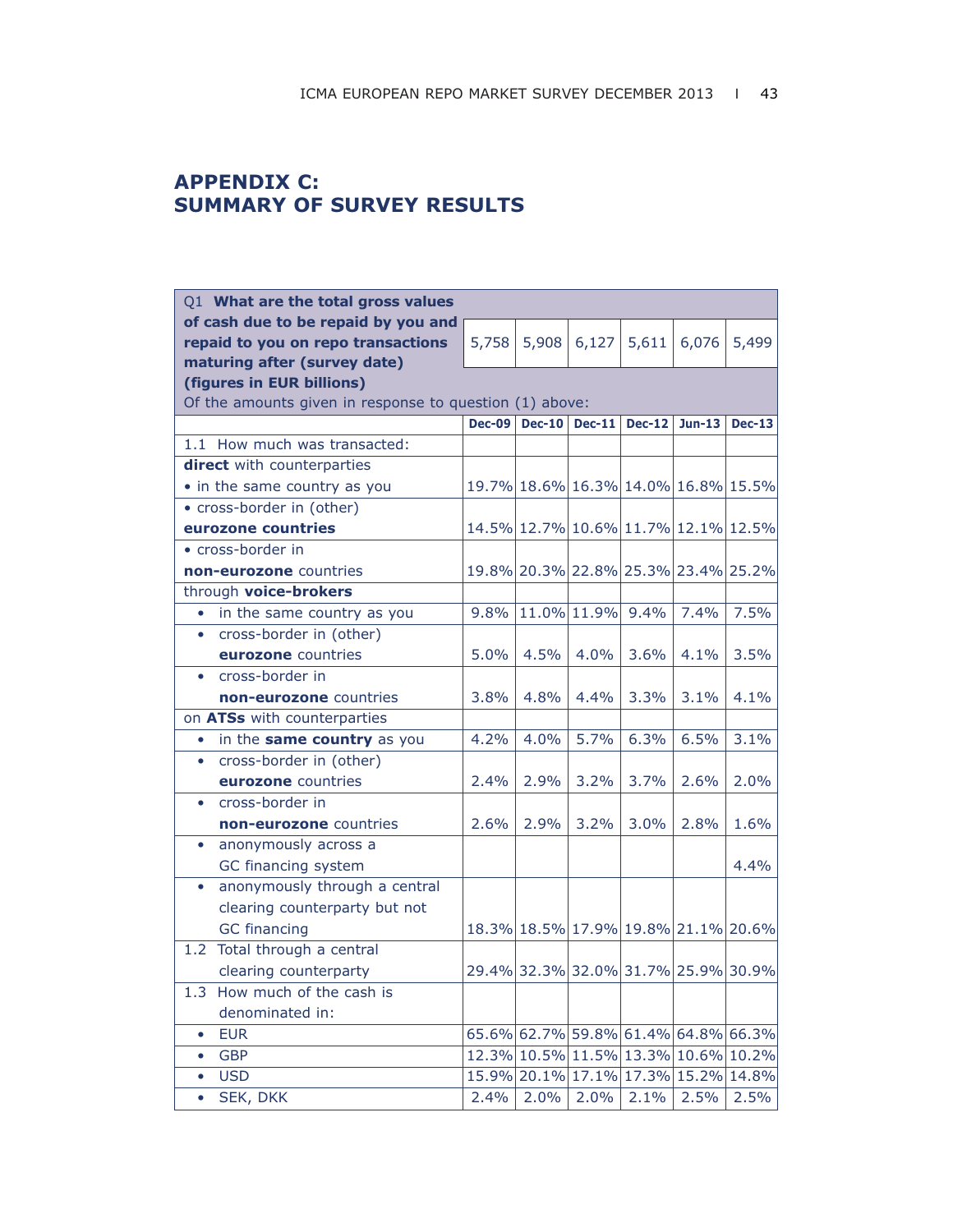|               |                                 | <b>Dec-09</b> | $Dec-10$          | <b>Dec-11</b> | <b>Dec-12</b>     | $Jun-13$                            | <b>Dec-13</b> |
|---------------|---------------------------------|---------------|-------------------|---------------|-------------------|-------------------------------------|---------------|
| $\bullet$     | <b>JPY</b>                      | 2.7%          | 3.6%              | 7.0%          | 4.5%              | 4.9%                                | 4.9%          |
| $\bullet$     | <b>CHF</b>                      | 0.5%          | 0.2%              | 1.5%          | 0.1%              | 0.2%                                | 0.1%          |
| $\bullet$     | other currencies                | 0.5%          | 1.0%              | 1.0%          | 1.3%              | 1.8%                                | 1.3%          |
| $1.4^{\circ}$ | How much is cross-currency?     | 2.6%          | 5.6%              | 3.0%          | 2.1%              | 3.1%                                | 0.9%          |
| 1.5           | How much is:                    |               |                   |               |                   |                                     |               |
| $\bullet$     | classic repo                    |               |                   |               |                   | 86.2% 85.8% 87.0% 87.2% 87.6% 86.0% |               |
| $\bullet$     | documented sell/buy-backs       |               | 10.9% 10.6% 9.7%  |               |                   | 10.8% 10.7% 12.4%                   |               |
| ٠             | undocumented sell/buy-backs     | 2.9%          | 3.6%              | 3.3%          | 2.0%              | 1.8%                                | 1.6%          |
| 1.6           | How much is:                    |               |                   |               |                   |                                     |               |
| $\bullet$     | fixed rate                      |               |                   |               |                   | 88.9% 86.4% 84.2% 74.7% 77.4% 78.8% |               |
| $\bullet$     | floating rate                   | 7.0%          | 7.6%              | 9.7%          | 7.8%              | 6.6%                                | 8.6%          |
| $\bullet$     | open                            | 4.1%          | 5.9%              | 6.0%          |                   | 17.4% 13.5% 12.6%                   |               |
|               | 1.7 How much repo is for value  |               |                   |               |                   |                                     |               |
|               | before (survey date) and has a  |               |                   |               |                   |                                     |               |
|               | remaining term to maturity of:  |               |                   |               |                   |                                     |               |
| $\bullet$     | 1 day                           |               |                   |               |                   | 22.1% 20.9% 15.8% 17.0% 18.2% 19.9% |               |
| $\bullet$     | 2-7days                         |               |                   |               |                   | 18.2% 18.9% 16.3% 16.3% 15.2% 15.8% |               |
| $\bullet$     | more than 7 days but no         |               |                   |               |                   |                                     |               |
|               | more than 1 month               |               |                   |               |                   | 22.6% 22.7% 16.0% 17.2% 23.8% 22.0% |               |
| $\bullet$     | more than 1 month but no        |               |                   |               |                   |                                     |               |
|               | more than 3 months              |               |                   |               |                   | 15.1% 15.2% 16.5% 16.0% 10.7% 16.6% |               |
| $\bullet$     | more than 3 months but no       |               |                   |               |                   |                                     |               |
|               | more than 6 months              | 4.9%          | 5.4%              | 4.3%          | 4.1%              | 4.1%                                | 4.6%          |
| $\bullet$     | more than 6 months              | 4.6%          | 3.6%              | 2.9%          | 2.9%              | 4.5%                                | 3.1%          |
| $\bullet$     | more than 12 months             | 1.1%          | 1.0%              | 12.7%         | 5.9%              | 4.1%                                | 3.1%          |
| $\bullet$     | forward-forward repos           |               | 11.3% 6.7%        | 9.6%          | 7.8%              | 12.1%                               | 8.8%          |
| $\bullet$     | open                            | 5.1%          | 5.7%              | 5.8%          |                   | 12.7% 7.3%                          | 6.2%          |
|               | 1.8 How much is tri-party repo: |               | 11.5% 10.5% 11.4% |               | 9.5%              | 9.6%                                | 9.9%          |
| $\bullet$     | for fixed terms to maturity     |               |                   |               |                   | 88.5% 89.5% 87.7% 91.9% 94.8%       | 95.1%         |
| $\bullet$     | on an open basis                | 8.0%          |                   |               | 11.6% 12.3% 12.6% | 5.2%                                | 4.7%          |
| 1.9           | How much is against collateral  |               |                   |               |                   |                                     |               |
|               | issued in:                      |               |                   |               |                   |                                     |               |
| Austria       |                                 |               |                   |               |                   |                                     |               |
| $\bullet$     | by the central government       | 0.8%          | 1.0%              | 1.4%          | 0.9%              | 1.0%                                | 1.0%          |
| ٠             | by other issuers                | 0.2%          | 0.2%              | 0.1%          | 0.1%              | 0.1%                                | 0.1%          |
|               | <b>Belgium</b>                  |               |                   |               |                   |                                     |               |
| $\bullet$     | by the central government       | 1.6%          | 2.2%              | 3.2%          | 2.7%              | 2.7%                                | 2.2%          |
| $\bullet$     | by other issuers                | 0.1%          | 0.1%              | 0.9%          | 0.8%              | 0.7%                                | 0.7%          |
|               | Denmark                         |               |                   |               |                   |                                     |               |
| $\bullet$     | by the central government       | 0.2%          | 0.4%              | 0.5%          | 0.4%              | 0.5%                                | 0.5%          |
| $\bullet$     | by other issuers                | 0.4%          | 0.6%              | 0.4%          | 0.6%              | 0.8%                                | 0.7%          |
| Finland       |                                 |               |                   |               |                   |                                     |               |
| $\bullet$     | by the central government       | 0.3%          | 0.3%              | 0.6%          | 0.6%              | 0.5%                                | 0.5%          |
| ٠             | by other issuers                | 0.0%          | 0.0%              | 0.0%          | 0.1%              | 0.0%                                | 0.0%          |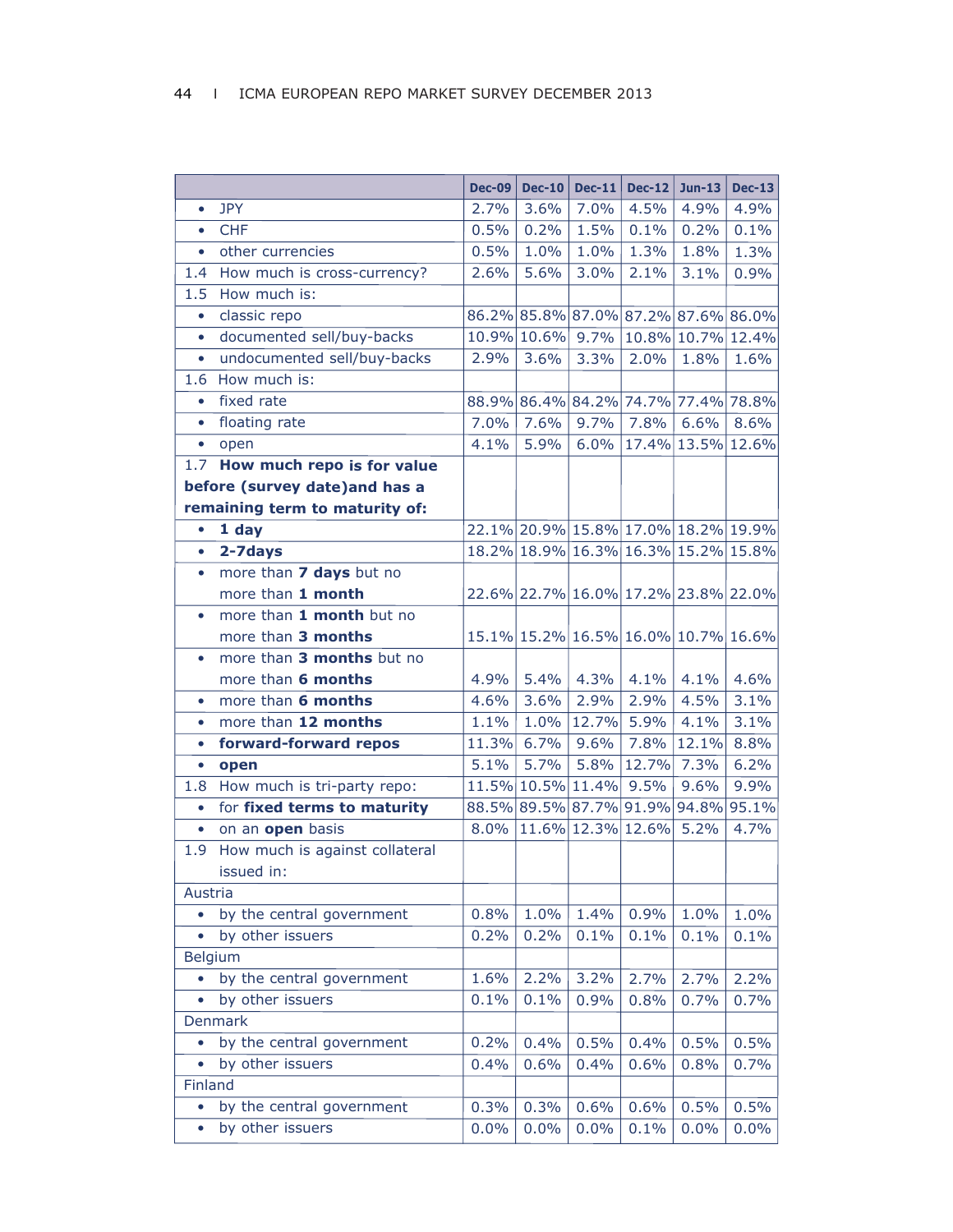|                    |                              | <b>Dec-09</b> | $Dec-10$ | $Dec-11$                            |                   | Dec-12 Jun-13 | <b>Dec-13</b> |
|--------------------|------------------------------|---------------|----------|-------------------------------------|-------------------|---------------|---------------|
| France             |                              |               |          |                                     |                   |               |               |
| $\bullet$          | by the central government    | 6.5%          | 7.3%     | 8.1%                                | 9.6%              | 10.3% 10.0%   |               |
|                    | • by other issuers           | 2.2%          | 2.1%     | 1.6%                                | 1.5%              | 1.4%          | 1.4%          |
| Germany            |                              |               |          |                                     |                   |               |               |
|                    | by the central government    |               |          | 20.9% 18.7% 15.4% 16.7% 16.6% 17.3% |                   |               |               |
| $\bullet$          | pfandbrief                   | 1.3%          | 1.3%     | 1.0%                                | 1.5%              | 0.7%          | 0.4%          |
| $\bullet$          | by other issuers             | 4.3%          | 4.3%     | 4.4%                                | 3.8%              | 4.6%          | 4.2%          |
| Greece             |                              |               |          |                                     |                   |               |               |
|                    | • by the central government  | 2.0%          | 0.5%     | 0.2%                                | 0.1%              | 0.0%          | 0.0%          |
| $\bullet$          | by other issuers             | 0.2%          | 0.0%     | 0.0%                                | 0.0%              | 0.0%          | 0.0%          |
| <b>Ireland</b>     |                              |               |          |                                     |                   |               |               |
|                    | by the central government    | 0.6%          | 0.3%     | 0.2%                                | 0.1%              | 0.4%          | 0.5%          |
|                    | • by other issuers           | 0.9%          | 0.5%     | 0.1%                                | 0.1%              | 0.7%          | 0.2%          |
| Italy              |                              |               |          |                                     |                   |               |               |
|                    | • by the central government  | 10.3%         | 9.8%     | 6.4%                                | 8.3%              | 7.8%          | 8.7%          |
| $\bullet$          | by other issuers             | 0.6%          | 0.5%     | 0.6%                                | 0.4%              | 0.4%          | 0.5%          |
| Luxembourg         |                              |               |          |                                     |                   |               |               |
|                    | by the central government    | 0.2%          | 0.1%     | 0.1%                                | 0.1%              | 0.1%          | 0.1%          |
|                    | • by other issuers           | 0.5%          | 0.4%     | 0.6%                                | 0.9%              | 1.3%          | 1.2%          |
| <b>Netherlands</b> |                              |               |          |                                     |                   |               |               |
|                    | • by the central government  | 1.7%          | 1.7%     | 2.9%                                | 2.6%              | 2.7%          | 2.5%          |
| $\bullet$          | by other issuers             | 0.6%          | 0.6%     | 0.9%                                | 0.9%              | 0.9%          | 0.7%          |
| Portugal           |                              |               |          |                                     |                   |               |               |
| $\bullet$          | by the central government    | 0.9%          | 0.8%     | 0.3%                                | 0.2%              | 0.2%          | 0.2%          |
|                    | • by other issuers           | 0.4%          | 0.1%     | 0.0%                                | 0.0%              | 0.0%          | 0.0%          |
| Spain              |                              |               |          |                                     |                   |               |               |
| $\bullet$          | by the central government    | 3.2%          | 3.9%     | 5.3%                                | 4.2%              | 4.0%          | 4.6%          |
|                    | • by other issuers           | 1.0%          | 1.2%     | 1.4%                                | 0.7%              | 0.6%          | 0.6%          |
| Sweden             |                              |               |          |                                     |                   |               |               |
| $\bullet$          | by the central government    | 1.0%          | 0.5%     | 0.7%                                | 0.7%              | 0.7%          | 0.9%          |
| $\bullet$          | by other issuers             | 0.6%          | 0.8%     | 0.7%                                | 0.8%              | 0.8%          | 0.8%          |
| <b>UK</b>          |                              |               |          |                                     |                   |               |               |
| $\bullet$          | by the central government    | 7.7%          | 8.0%     |                                     | 10.6% 12.4% 10.5% |               | 9.8%          |
| $\bullet$          | by other issuers             | 4.7%          | 3.6%     | 1.9%                                | 1.8%              | 1.5%          | 1.6%          |
|                    | US but settled across EOC/CS | 3.1%          | 3.1%     | 3.1%                                | 2.6%              | 2.6%          | 2.8%          |
|                    | other countries              |               |          |                                     |                   |               |               |
| <b>Bulgaria</b>    |                              |               |          |                                     |                   |               |               |
| $\bullet$          | by the central government    | 0.0%          | 0.0%     | 0.0%                                | 0.0%              | 0.0%          | 0.0%          |
|                    | by other issuers             | 0.0%          | 0.0%     | 0.0%                                | 0.0%              | 0.0%          | 0.0%          |
| Cyprus             |                              |               |          |                                     |                   |               |               |
| $\bullet$          | by the central government    | 0.0%          | 0.0%     | 0.0%                                | 0.0%              | 0.0%          | 0.0%          |
|                    | by other issuers             | 0.0%          | 0.0%     | 0.0%                                | 0.0%              | 0.0%          | 0.0%          |
|                    | <b>Czech Republic</b>        |               |          |                                     |                   |               |               |
| $\bullet$          | by the central government    | 0.0%          | 0.0%     | 0.0%                                | 0.0%              | 0.0%          | 0.0%          |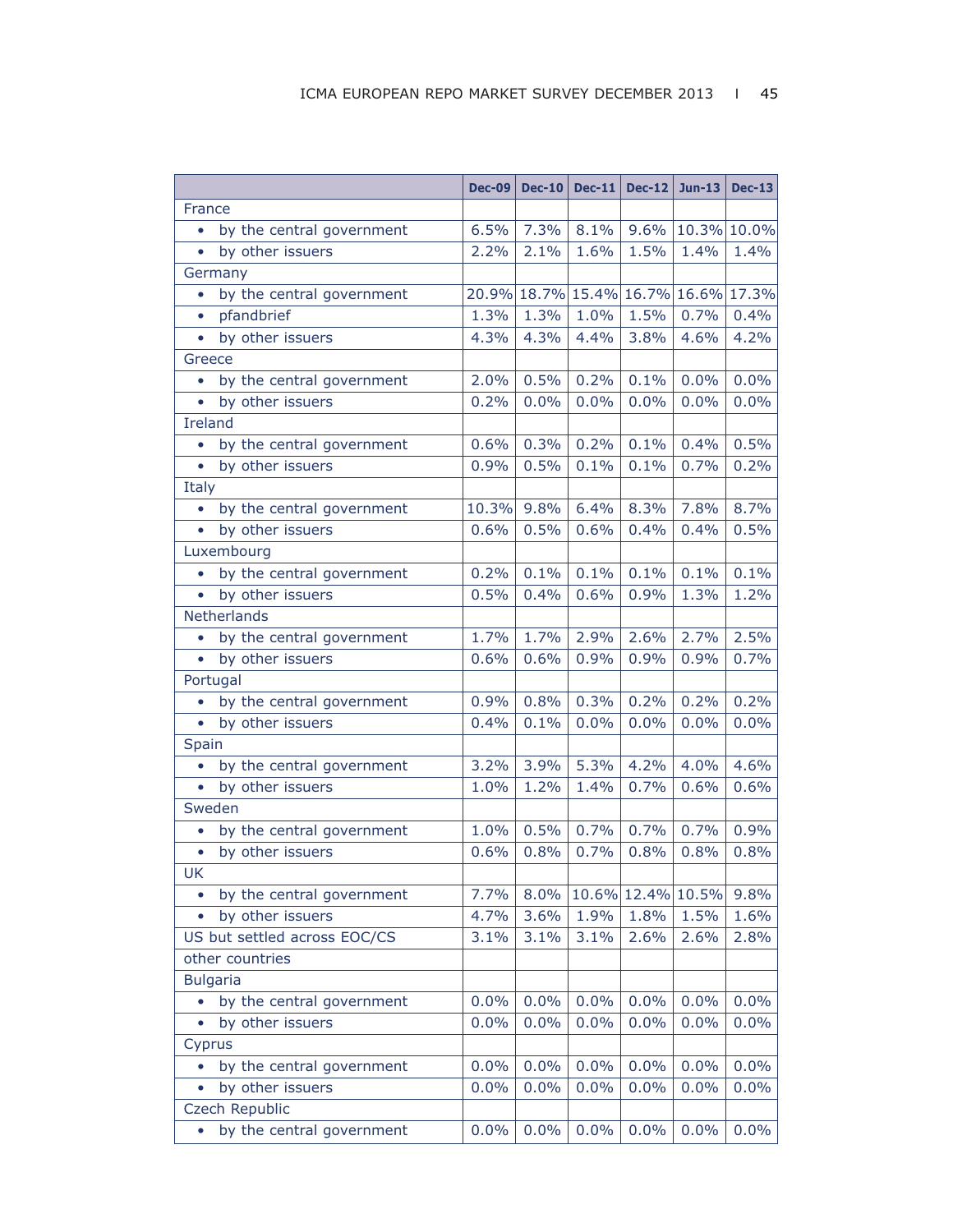|                                                  | <b>Dec-09</b> | $Dec-10$                            | $Dec-11$          | $Dec-12$ | $Jun-13$ | <b>Dec-13</b> |
|--------------------------------------------------|---------------|-------------------------------------|-------------------|----------|----------|---------------|
| • by other issuers                               | 0.0%          | $0.0\%$                             | 0.0%              | 0.0%     | 0.0%     | 0.0%          |
| Estonia                                          |               |                                     |                   |          |          |               |
| by the central government<br>$\bullet$           | 0.0%          | 0.0%                                | 0.0%              | 0.0%     | $0.0\%$  | 0.0%          |
| by other issuers<br>$\bullet$                    | 0.0%          | 0.0%                                | 0.0%              | 0.0%     | 0.0%     | 0.0%          |
| Hungary                                          |               |                                     |                   |          |          |               |
| by the central government<br>$\bullet$           | 0.1%          | 0.1%                                | 0.2%              | 0.0%     | 0.1%     | 0.1%          |
| • by other issuers                               | 0.0%          | 0.0%                                | 0.0%              | 0.0%     | 0.0%     | 0.0%          |
| Latvia                                           |               |                                     |                   |          |          |               |
| by the central government<br>$\bullet$           | 0.0%          | 0.0%                                | 0.0%              | $0.0\%$  | 0.0%     | 0.0%          |
| by other issuers<br>$\bullet$                    | 0.0%          | 0.0%                                | 0.0%              | 0.0%     | 0.0%     | 0.0%          |
| Lithuania                                        |               |                                     |                   |          |          |               |
| by the central government                        | 0.0%          | 0.0%                                | 0.0%              | 0.0%     | 0.0%     | 0.0%          |
| • by other issuers                               | 0.0%          | 0.0%                                | 0.0%              | 0.0%     | 0.0%     | 0.0%          |
| Malta                                            |               |                                     |                   |          |          |               |
| by the central government                        | 0.0%          | 0.0%                                | 0.0%              | 0.0%     | 0.0%     | 0.0%          |
| by other issuers<br>$\bullet$                    | 0.0%          | 0.0%                                | 0.0%              | 0.0%     | 0.0%     | 0.0%          |
| Poland                                           |               |                                     |                   |          |          |               |
| by the central government                        | 0.2%          | 0.2%                                | 0.2%              | 0.2%     | 0.2%     | 0.2%          |
| • by other issuers                               | 0.0%          | 0.0%                                | 0.0%              | 0.0%     | 0.0%     | 0.0%          |
| Romania                                          |               |                                     |                   |          |          |               |
| by the central government<br>$\bullet$           | 0.0%          | 0.0%                                | 0.0%              | 0.0%     | 0.0%     | 0.0%          |
| by other issuers                                 | 0.0%          | 0.0%                                | 0.0%              | 0.0%     | 0.0%     | 0.0%          |
| Slovak Republic                                  |               |                                     |                   |          |          |               |
| by the central government<br>$\bullet$           | 0.0%          | 0.0%                                | 0.0%              | 0.0%     | 0.0%     | 0.0%          |
| • by other issuers                               | 0.0%          | 0.0%                                | 0.0%              | 0.0%     | 0.0%     | 0.0%          |
| Slovenia                                         |               |                                     |                   |          |          |               |
| by the central government<br>$\bullet$           | 0.2%          | 0.0%                                | 0.0%              | 0.0%     | 0.0%     | 0.0%          |
| by other issuers<br>$\bullet$                    | 0.0%          | 0.0%                                | 0.0%              | 0.0%     | 0.0%     | 0.1%          |
| official international institutions<br>$\bullet$ |               |                                     | 0.8%              | 1.4%     | 2.2%     | 2.7%          |
| Japan                                            | 2.1%          | 2.6%                                | 5.2%              | 3.2%     | 4.2%     | 4.6%          |
| other OECD<br>$\bullet$                          |               | 10.5% 13.7% 10.4% 12.7% 12.1% 10.3% |                   |          |          |               |
| non-OECD EMEA                                    | 0.5%          | $ 0.6\%$                            | $0.8\%$ 0.7% 0.6% |          |          | 0.6%          |
| non-OECD Asian & Pacific<br>$\bullet$            | 0.1%          | 0.3%                                | 0.6%              | 0.8%     | 0.3%     | 0.4%          |
| non-OECD Latin America<br>$\bullet$              | 0.2%          | 0.4%                                | 0.7%              | 0.5%     | 0.5%     | 0.5%          |
| equity                                           | 0.5%          | 0.7%                                | 0.0%              | 0.5%     | 0.3%     | 0.3%          |
| collateral of unknown origin                     | 6.8%          | 6.3%                                | 7.0%              | 4.0%     | 4.3%     | 2.5%          |
| collateral in tri-party which cannot be          |               |                                     |                   |          |          |               |
| attributed to a country or issuer                |               |                                     |                   |          |          | 2.6%          |
| Q2 What is the total value of securities         |               |                                     |                   |          |          |               |
| loaned and borrowed by your repo                 |               |                                     |                   |          |          |               |
| desk: to/from counterparties                     |               |                                     |                   |          |          |               |
| in the same country as you in                    |               |                                     |                   |          |          |               |
| fixed income<br>$\bullet$                        |               | 38.4% 46.8% 39.8% 40.8% 37.3% 38.8% |                   |          |          |               |
| in equity<br>$\bullet$                           | 1.9%          | 1.7%                                | 1.8%              | 0.8%     | 2.8%     | 1.1%          |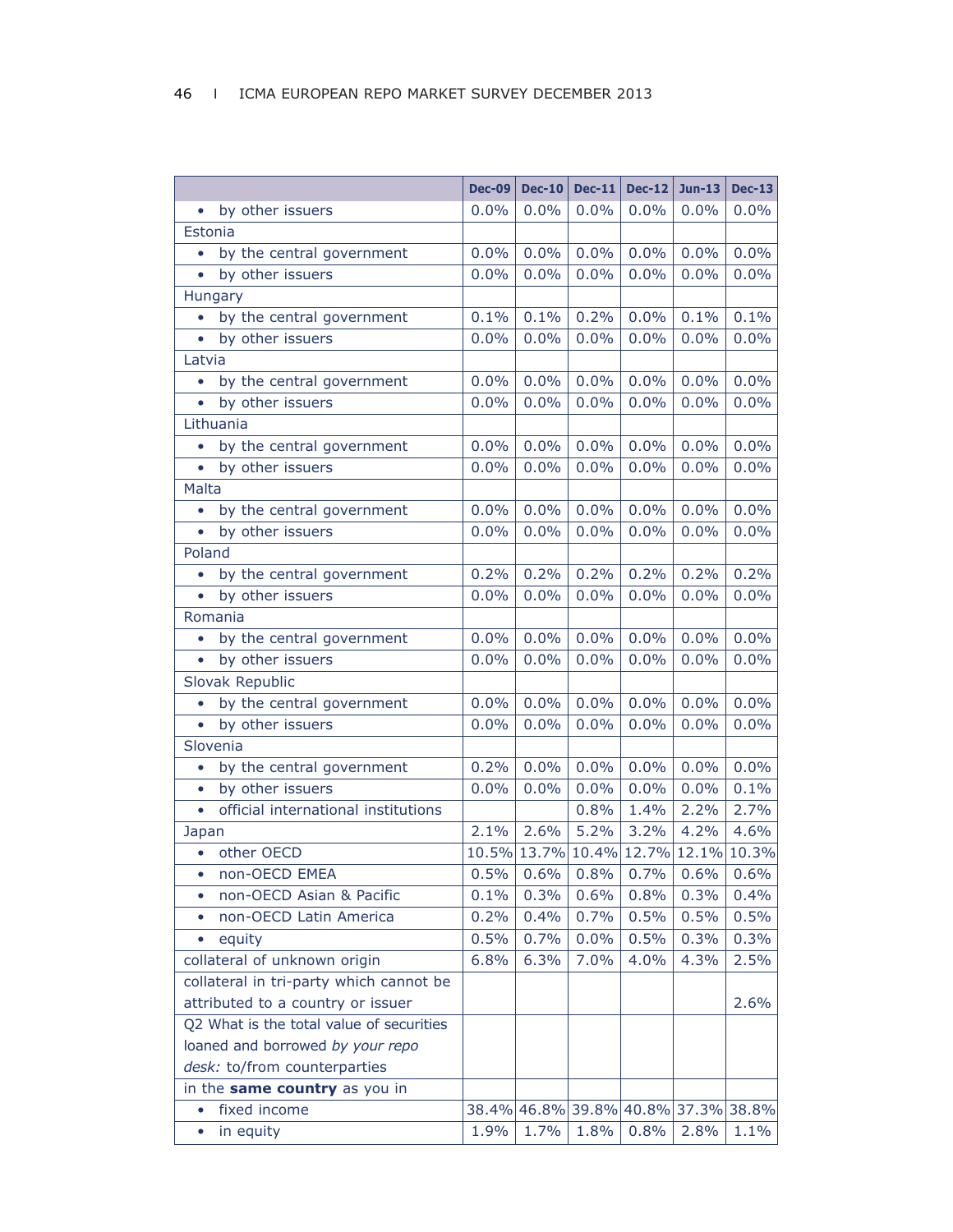|                                   | <b>Dec-09</b> |         | Dec-10   Dec-11                     | $Dec-12$ | Jun-13 $\vert$ | $Dec-13$ |
|-----------------------------------|---------------|---------|-------------------------------------|----------|----------------|----------|
| • cross-border in (other)         |               |         |                                     |          |                |          |
| eurozone countries                |               |         |                                     |          |                |          |
| • in fixed income                 |               |         | 20.9% 16.8% 20.2% 16.1% 20.9% 23.8% |          |                |          |
| $\bullet$ in equity               | 3.5%          | $3.6\%$ | 0.3%                                | $1.2\%$  | $0.9\%$        | 2.3%     |
| cross-border in<br>$\bullet$      |               |         |                                     |          |                |          |
| non-eurozone countries            |               |         |                                     |          |                |          |
| • in fixed income                 |               |         | 35.4% 30.3% 35.8% 39.5% 36.8% 32.3% |          |                |          |
| $\bullet$ in equity               | $1.4\%$       | 0.8%    | $2.1\%$                             | $1.6\%$  | $1.3\%$        | 1.8%     |
| for which the term to maturity is |               |         |                                     |          |                |          |
| fixed<br>$\bullet$                |               |         | 74.9% 75.3% 70.1% 54.5% 50.7% 54.7% |          |                |          |
| open                              |               |         | 25.1% 24.7% 29.9% 45.5% 49.3% 45.3% |          |                |          |